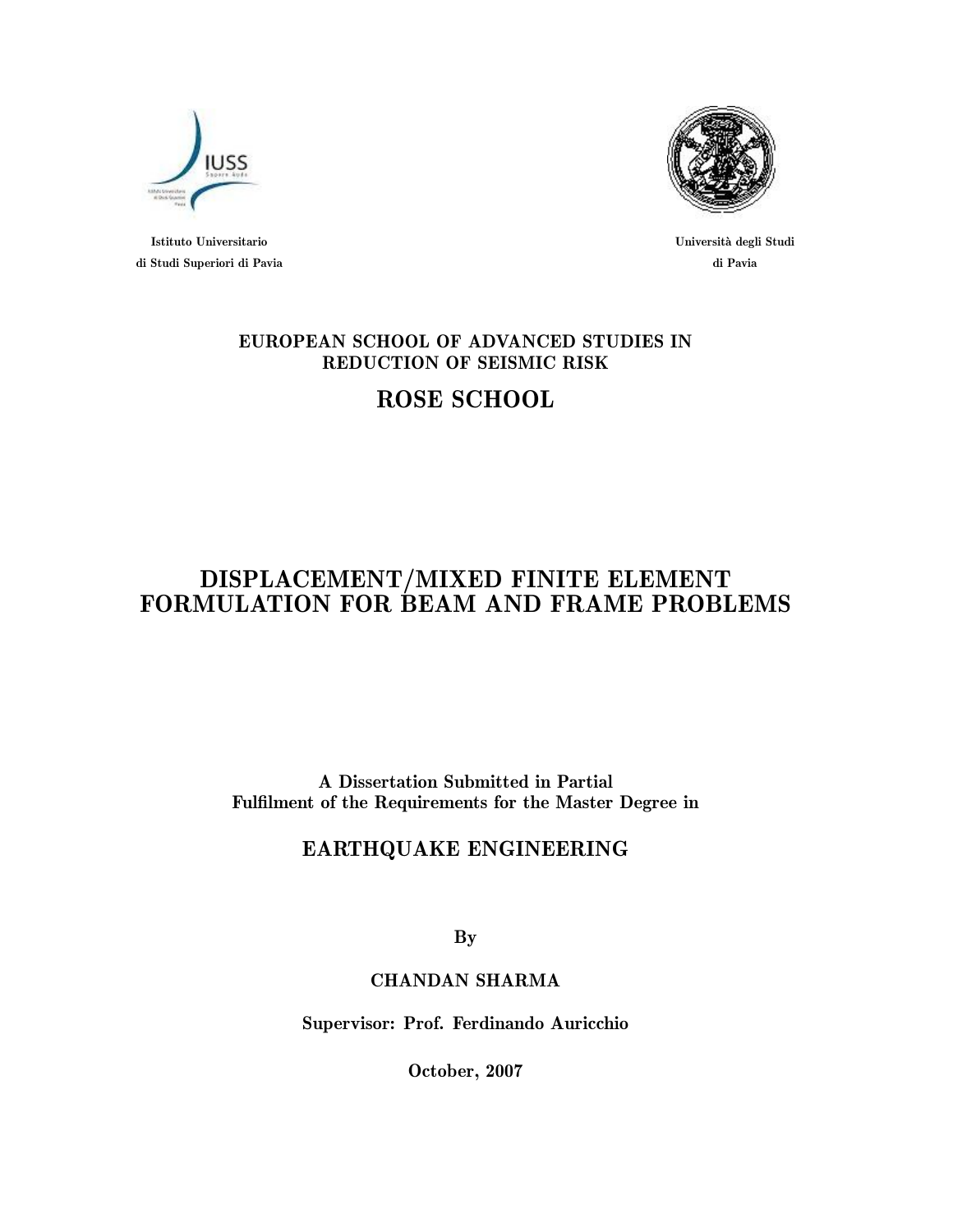The dissertation entitled "Displacement/Mixed finite element formulation for beam and frame problems", by Chandan Sharma, has been approved in partial fulfilment of the requirements for the Master Degree in Earthquake Engineering.

Prof. Ferdinando Auricchio

Prof. '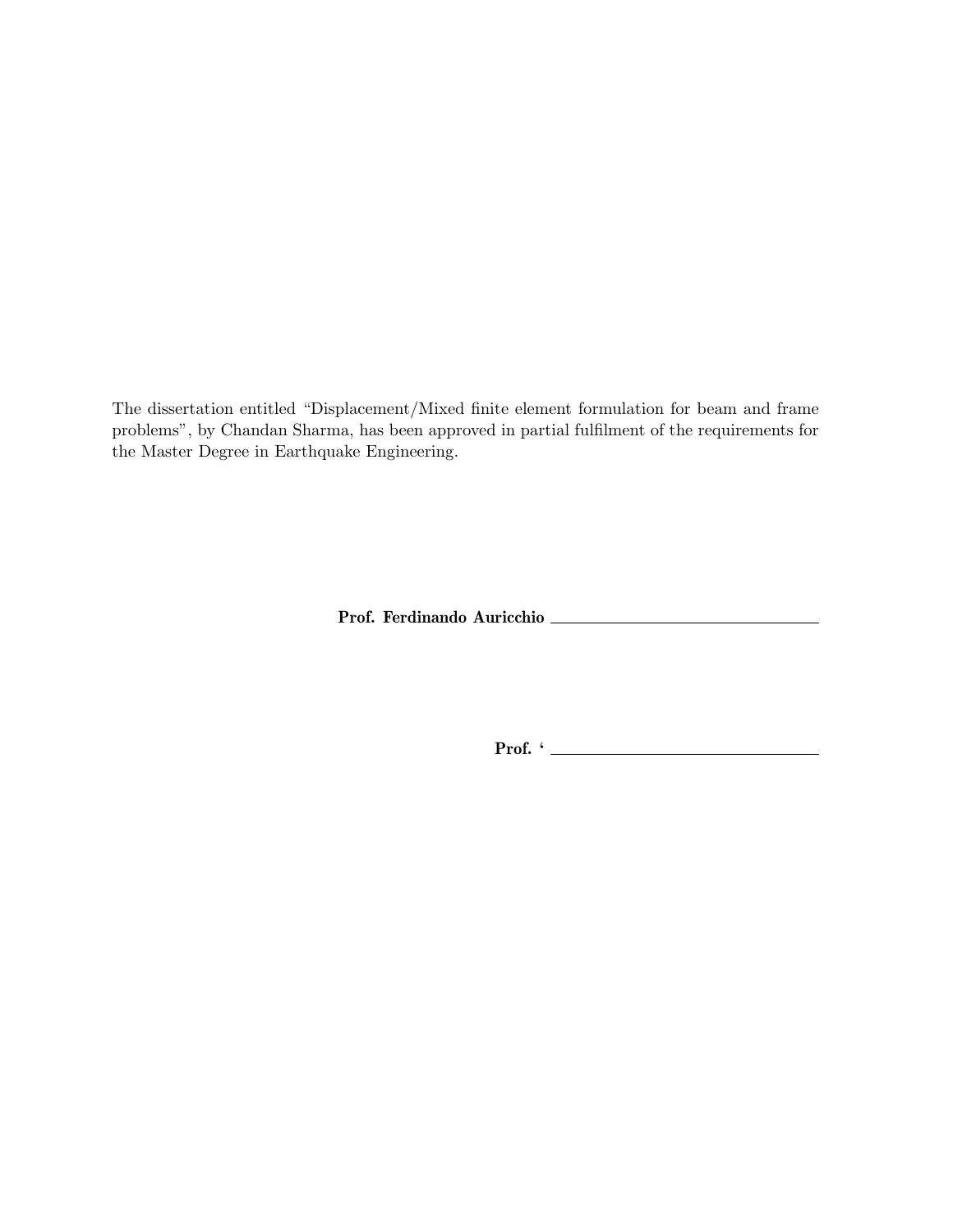### ABSTRACT

In this work two parallel approaches - displacement and mixed finite element based methods are employed for seeking the solutions of small strain/large displacement of in-plane beam and frame problems, and further its consistent numerical implementation in a finite element program is achieved. The adopted kinematics hypothesis is based on the geometrically exact theory for beams with straight beam element under static loading conditions. An updated lagrangian approach is used for the structure geometry at any stage. Shear deformation is considered in both approaches. Shear locking is observed in displacement based formulation which is removed by reduced integration rule whereas no locking is observed in force based formulation.

Displacement based method is the immediate work from literature- a two-dimensional geometrically exact theory of beams while an independent attempt is made in mixed finite element method to include the geometric nonlinearity. This uses the approach of Hu-Washizu variational formulation at element level: with in the general framework of the displacement method for the solution of the global structural problem. Equilibrium and compatibility are always satisfied along the element in force based formulation. Some planar problems are studied to validate the results from both models.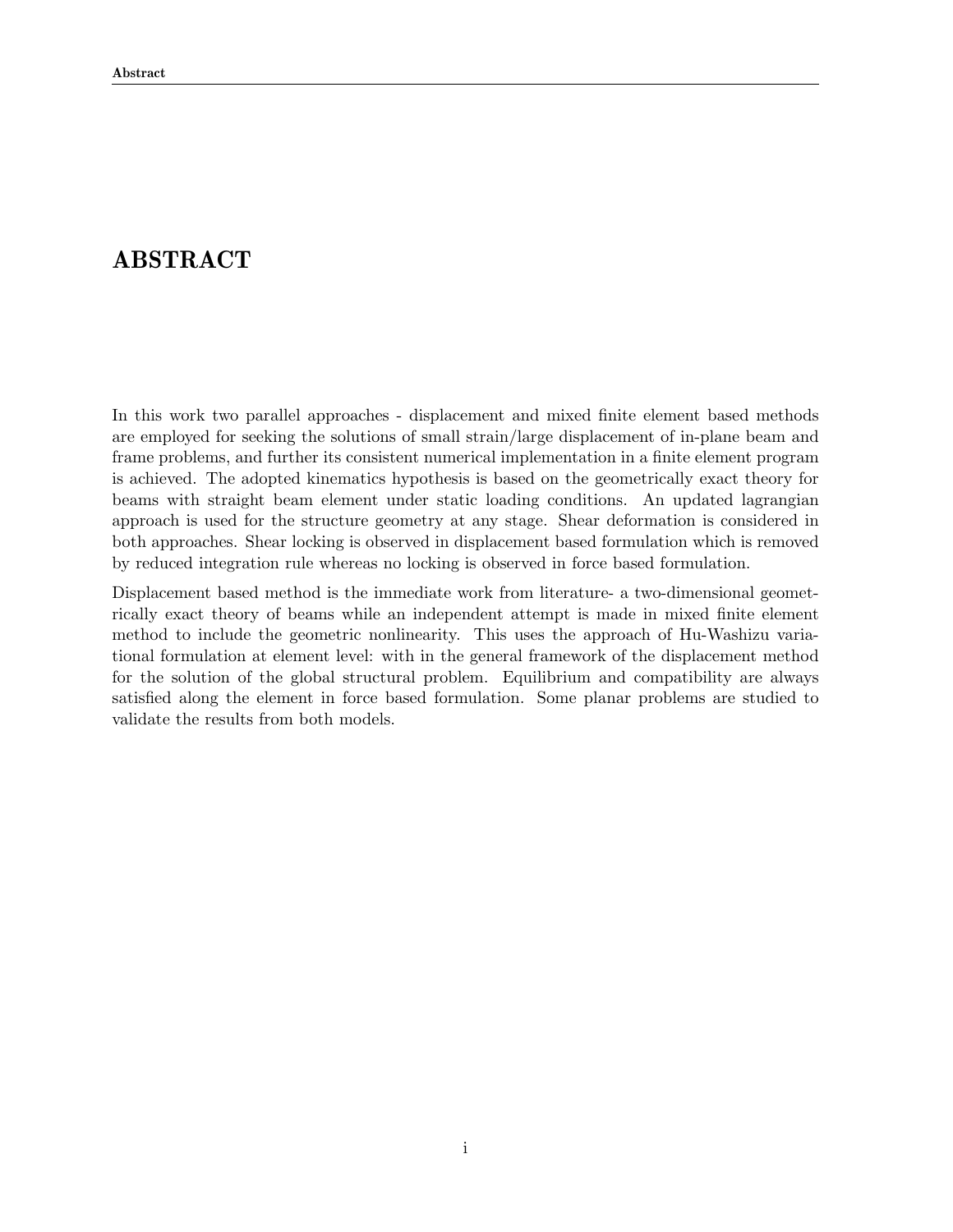### ACKNOWLEDGEMENTS

I wish to express my heartiest gratitude to Prof. Ferdinando Auricchio, my thesis supervisor, for his invaluable guidance in this work. I also thanks to him for rendering their valuable time for discussions in spite of the busy schedule of him. I appreciate him for encouraging me always to follow the fundamental and theoretical approach towards the work, which greatly helps me in accomplishing the task. I shall also be greatly thankful to him for helping me in non-academic issues. It has been a great pleasure to have this relationship with such a friendly and enthusiastic supervisor.

I shall also be thankful to Dr. Alessandro Reali for some valuable suggestions related to the work. I also wants to say thanks to my close friend Mr. Gopal Adhikari for helping me in running the opensees software and their guidance during the work and also for their friendly relationship that cheers up during my whole stay in pavia. I also thanks to some of Roseschool friends Davide, Mathew, Rena, Mariana, Surendre, Sunil, oil, for the friendly moments during my stay in pavia.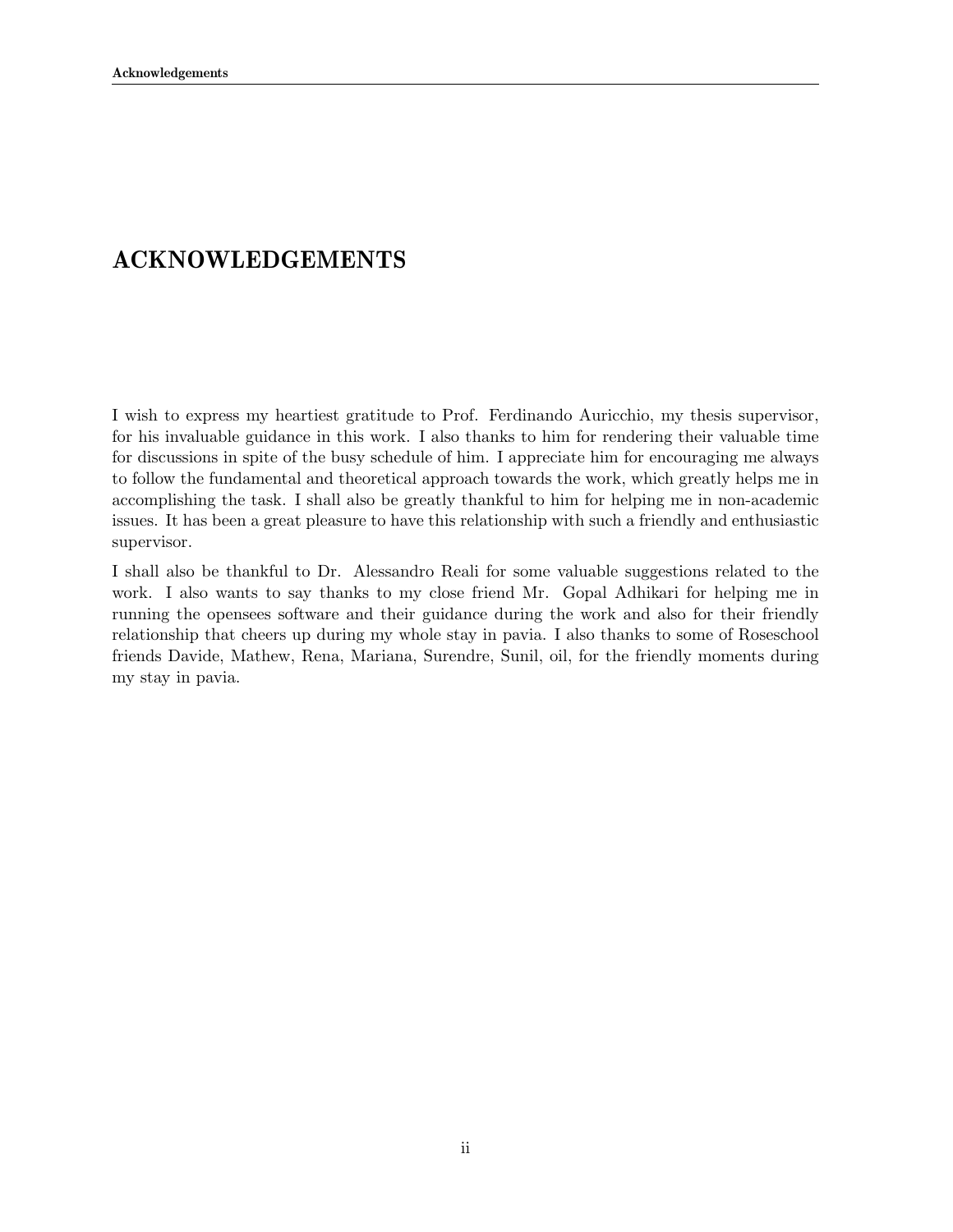# **CONTENTS**

|                 | $\mathbf{i}$<br><b>ABSTRACT</b>                                                            |                       |  |  |  |  |
|-----------------|--------------------------------------------------------------------------------------------|-----------------------|--|--|--|--|
|                 | <b>ACKNOWLEDGEMENTS</b>                                                                    | ii                    |  |  |  |  |
| <b>CONTENTS</b> |                                                                                            | iii                   |  |  |  |  |
|                 | 1. INTRODUCTION                                                                            | 1                     |  |  |  |  |
| 1.1             | Displacement based finite element method $\dots \dots \dots \dots \dots \dots \dots \dots$ |                       |  |  |  |  |
| 1.2             |                                                                                            | $\mathcal{D}_{\cdot}$ |  |  |  |  |
| 1.3             |                                                                                            | $\frac{5}{2}$         |  |  |  |  |
|                 | GEOMETRICALLY NON-LINEAR PROBLEMS                                                          | 6                     |  |  |  |  |
| 2.1             |                                                                                            | 6                     |  |  |  |  |
| 2.2             |                                                                                            | -9<br>12              |  |  |  |  |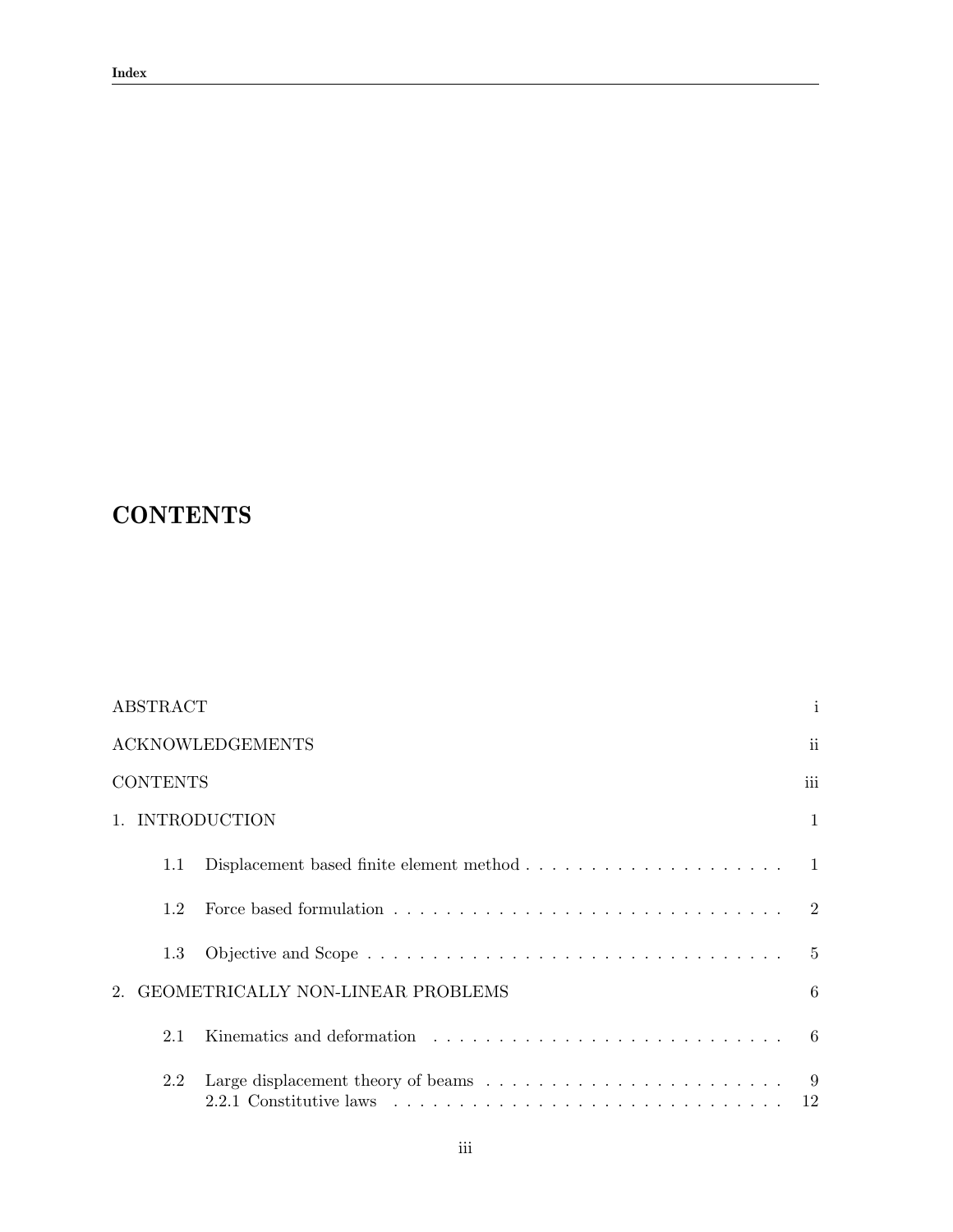|    |                     | 3. DISPLACEMENT BASED FINITE ELEMENT METHOD                                                                                                                                                                                                                                                    | 13                   |
|----|---------------------|------------------------------------------------------------------------------------------------------------------------------------------------------------------------------------------------------------------------------------------------------------------------------------------------|----------------------|
|    | 3.1                 |                                                                                                                                                                                                                                                                                                | 13                   |
|    | 3.2                 | Variational formulation resources in the set of the set of the set of the set of the set of the set of the set of the set of the set of the set of the set of the set of the set of the set of the set of the set of the set o                                                                 | 13                   |
|    | 3.3                 |                                                                                                                                                                                                                                                                                                | 15                   |
|    | 3.4                 |                                                                                                                                                                                                                                                                                                | 18                   |
| 4. |                     | MIXED FINITE ELEMENT METHOD                                                                                                                                                                                                                                                                    | 21                   |
|    | 4.1                 |                                                                                                                                                                                                                                                                                                | 21                   |
|    | 4.2                 | Variational formulation entering entering to the contract of the contract of the contract of the contract of the contract of the contract of the contract of the contract of the contract of the contract of the contract of t<br>4.2.3 Constitutive laws - section force consistency Equation | 21<br>23<br>23<br>23 |
|    | 4.3                 |                                                                                                                                                                                                                                                                                                | 24                   |
|    | 4.4                 |                                                                                                                                                                                                                                                                                                | 27                   |
|    | 5. EXAMPLES         |                                                                                                                                                                                                                                                                                                | 29                   |
|    | 5.1                 | 5.1.1 Clamped cantilever with concentrated transversal end load<br>5.1.2 Clamped cantilever subjected to concentrated end moment<br>5.1.3 One story Portal Frame with transverse loading                                                                                                       | 29<br>29<br>32<br>33 |
|    | 6. CONCLUSION       |                                                                                                                                                                                                                                                                                                | 37                   |
|    |                     |                                                                                                                                                                                                                                                                                                | 37                   |
|    | A. APPENDIX         |                                                                                                                                                                                                                                                                                                | 39                   |
|    | A.1                 | Derivation of geometric stiffness matrix $K_g \ldots \ldots \ldots \ldots \ldots \ldots$                                                                                                                                                                                                       | 39                   |
|    | A.2                 | Derivation of the stiffness matrix expressed in eq. $(4.1.18) \ldots \ldots \ldots$                                                                                                                                                                                                            | 39                   |
|    | <b>BIBLIOGRAPHY</b> |                                                                                                                                                                                                                                                                                                | 41                   |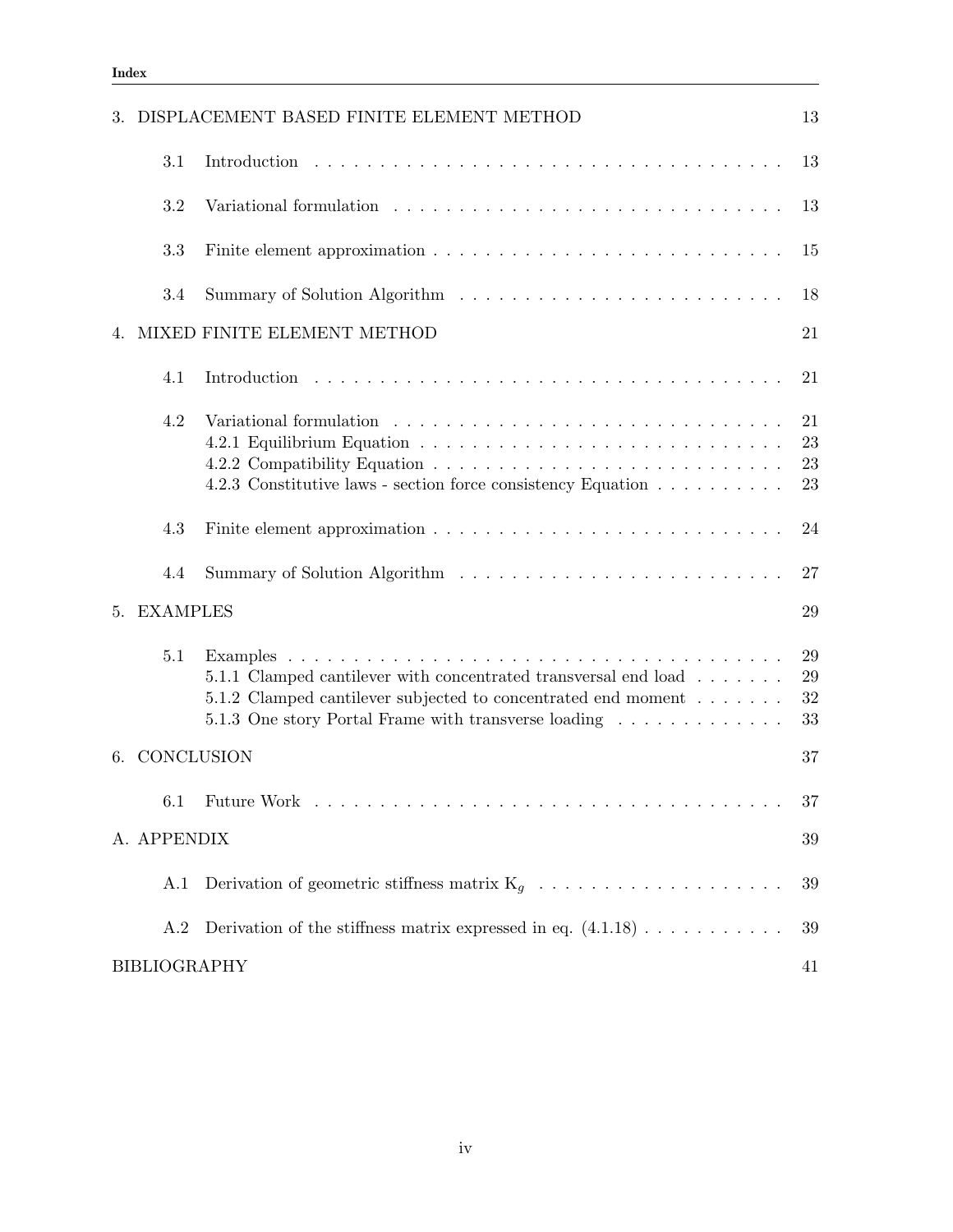### 1. INTRODUCTION

Nonlinear structural analysis has been the subject of very extensive research. More specifically, several studies on the nonlinear behavior of frames have been conducted over the last four decades. As the number of these studies is vast, only a few of the works that include nonlinear geometric effects are listed herein. Most of the past literature are based on the displacement formulation, with only a few based on force or mixed formulations. Mixed finite element formulation is the recent approach, still in developing stage for analysis in which variable field -displacement, stresses and strain are interpolated independently. Some of the past literature on the both element formulation is presented in this chapter and in the end objective of the work is mentioned.

#### 1.1 DISPLACEMENT BASED FINITE ELEMENT METHOD

Non-linear analysis of beam like structural system has been extensively studied by the displacement based approach in the last four decades of finite element solution method. The approach can model to three-dimensional deformations of curved beam elements considering both issues of geometric and material non-linearity under dynamic loading. The state of the art employs the usual finite element principles means non-linear strain displacement relation are considered, and polynomial interpolation functions are assumed for the displacement fields. Further the linearization of the equilibrium equations is done for calculating the element parameters in which displacement field is the primary unknowns. This involves the formation of stiffness matrix and residual vectors for the global structure and solve by any non-linear solution algorithm methods(i.e, full or modified Newton Raphson type solution). The development of elements for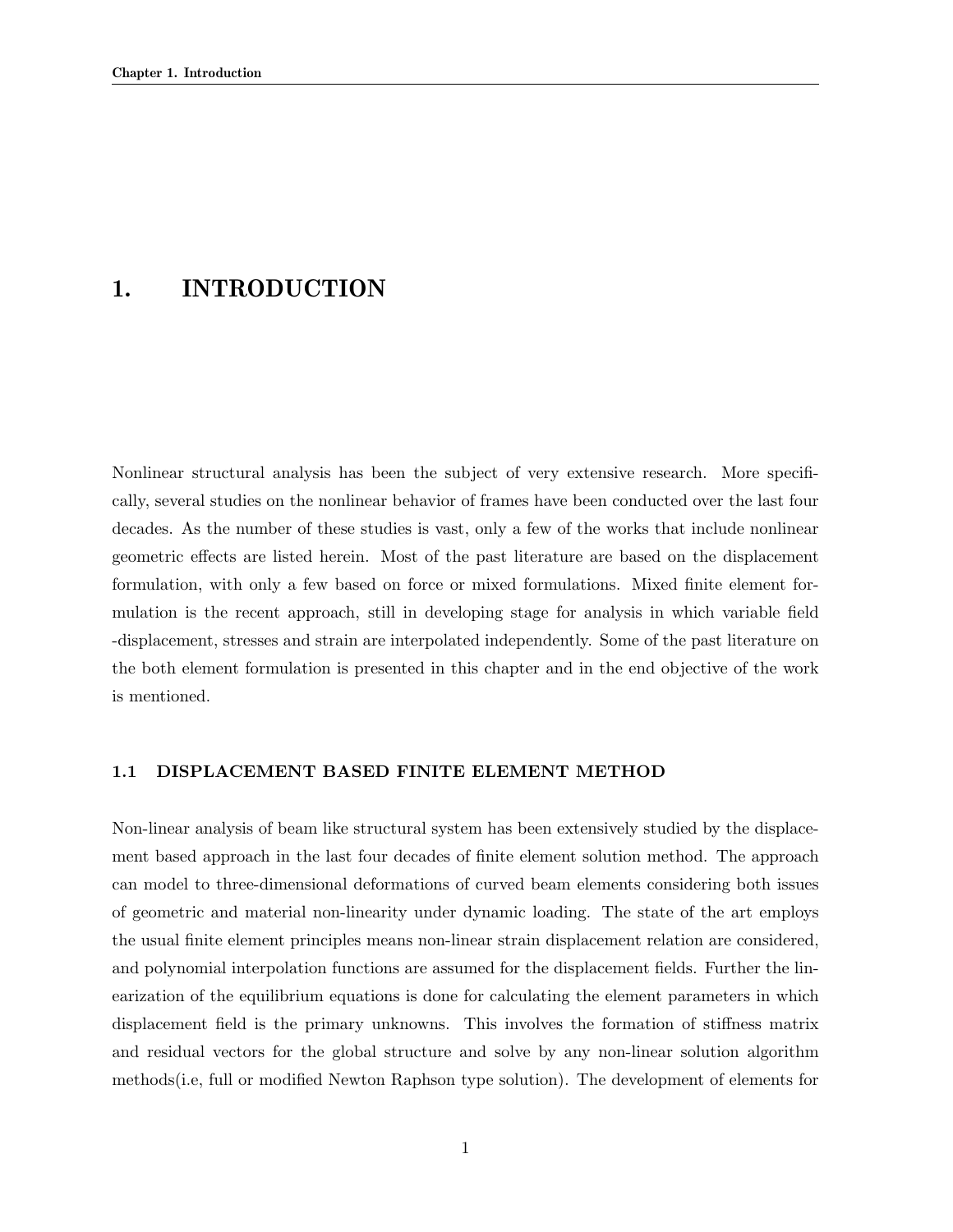elastic nonlinear analysis of frames started in the sixties. Some of the earliest papers on elastic nonlinear analysis are, for instance, Argyris et al. (1964)(2) and Connor et al. (1968)(3). In the development of a geometrically nonlinear beam element, basically an updated Lagrangian or a total Lagrangian formulation can be employed. One important early study on large displacement analysis of frame structures is the paper by Bathe and Bolourchi  $(1979)(4)$ , which presented an updated Lagrangian and a total Lagrangian formulation for three-dimensional straight beam elements derived from the principles of continuum mechanics.

A two-dimensional geometrically exact beam theory of straight element beams(rods)was developed by Reissner( 1972)(1) and was later extended to curved three-dimensional beam element theory by Reissner $(1981)(5)$ , but the exactness in the theory is lost due to the simplifications in the rotation matrix. The theory later revisited by Simo  $(1985)(6)$  and Simo et al. 1986 $(7)$  mentioning dynamic form with geometrical aspects for three dimensional beams. Straight beam axis is the special case of the curved reference axis. The extension of two-dimensional formulations to three dimensions is by no means trivial for geometric non-linear problems. This is due to the non-vectorial nature of large rotations in space. In geometrically linear problems, rotations are considered infinitesimal, and therefore can be treated as vectors. However, in spatial problems with large displacements, rotations are not vector entities, as can be easily confirmed by verifying that the commutative property of vectors does not hold for large rotations in space. This can be treated by imposing a sequence of rotations to a body, around two or three orthogonal axes, and concluding that the final position of the body depends on the sequence of the imposed rotations. Other publications on curved beam element is mentioned by Stolarski and Belytschko(1982)(8), Saje  $(1991)(9)$ , and Ibrahimbegovic and Frey  $(1992)(10)$ .

Further some other publications on large displacement inelastic frame analysis, not specifically for steel frames, are Cichon  $(1984)(11)$ , Simo et al.  $(1984)(12)$ , Tuomala and Mikkola  $(1984)(13)$ , Nedergaard and Pedersen (1985)(14), Chan (1988)(15), Gendy and Saleeb (1993)(16), Ovunc and Ren (1996)(17), Park and Lee (1996)(18), and Waszczyszyn and Janus-Michalska (1998)(19).

#### 1.2 FORCE BASED FORMULATION

Displacement based models encounter serious numerical problems in the description of the nonlinear response of structures under severe ground motions. Often, very small subdivision of the structural members is necessary to obtain reasonable results. Even, so numerical instabilities are not uncommon specially under cyclic loading.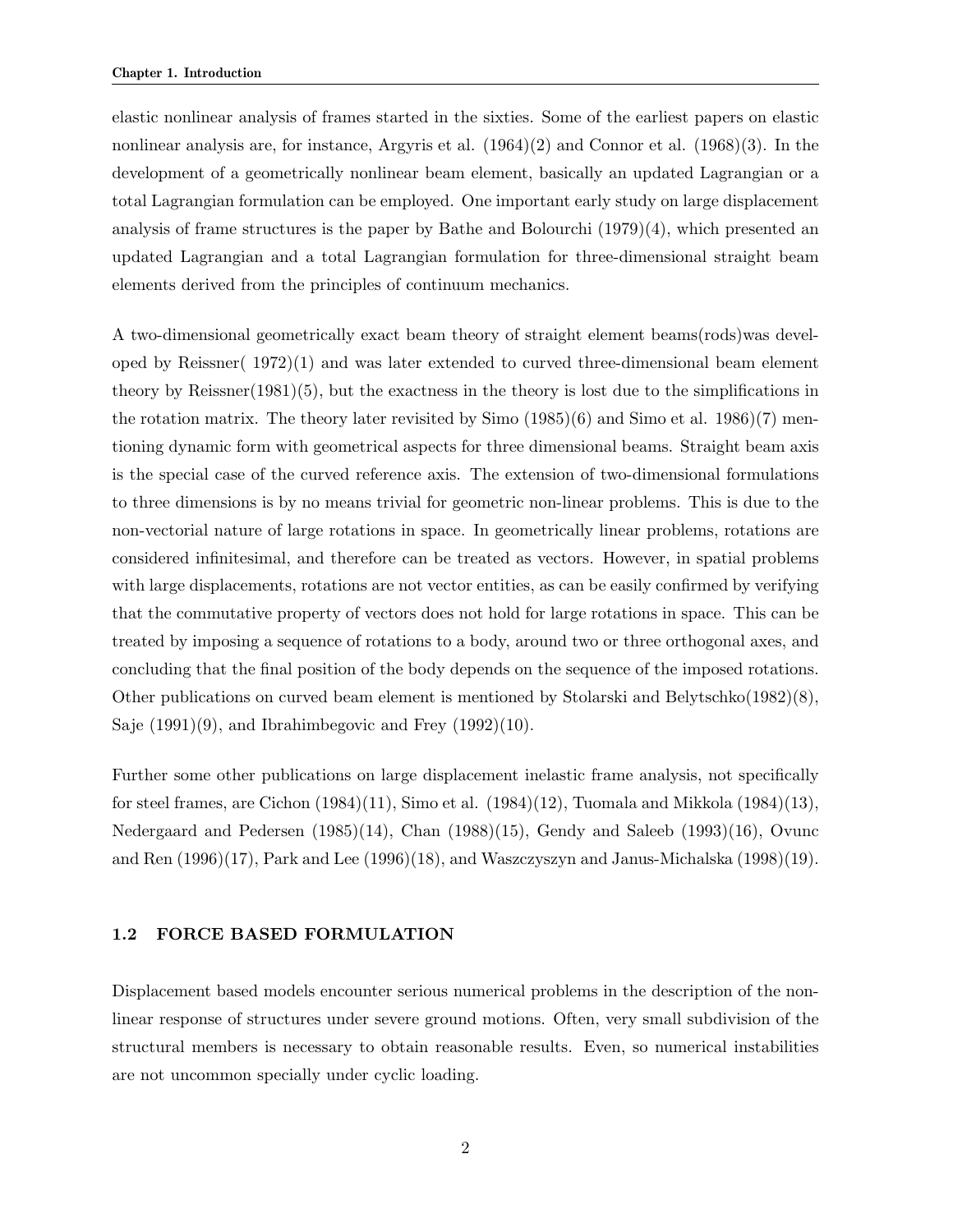Recent studies show that elements which are based on the flexibility method, and thus on force interpolation functions inside the element, are better suited to describe the nonlinear behavior of structural members, particularly under conditions of strain softening or load reversal and the lower number of model degrees of freedom for comparable accuracy in global and local response. Only a few elements based on the force approach have been proposed for the nonlinear analysis of frames. A brief description of these elements is given below.

Backlund (1976)(20) proposed a hybrid-type beam element for analysis of elasto- plastic plane frames with large displacements. In this work, the flexibility matrix is computed based on an assumed distribution of forces along the element. However, the method also uses displacement interpolation functions that assume linearly varying curvature and a constant axial strain to compute the section deformations from the end displacements. Section forces are obtained from these section deformations using the constitutive relation, but the section forces calculated in this way are not in equilibrium with the applied loads. These deviations only decrease as the number of elements is increased in the member discretization. Large displacement effects are taken into account by updating the structure geometry.

Kondoh and Atluri (1987)(21) employed an assumed-stress approach to derive the tangent stiffness of a plane frame element, subject to conservative or non-conservative loads. The element is assumed to undergo arbitrarily large rigid rotations but small axial stretch and relative (nonrigid) point-wise rotations. It is shown that the tangent stiffness can be derived explicitly, if a plastic-hinge method is employed. Shi and Atluri (1988)(22) extended these ideas to threedimensional frames, claiming that the proposed element could undergo arbitrarily large rigid rotations in space. However, as also noticed by Abbasnia and Kassimali  $(1995)(23)$ , the rotations of the joints are treated by Shi and Atluri as vectorial quantities. This limits the application of the element to problems with small rotations, leading to inaccurate results when the proposed element is used in structures subject to large rotations.

Carol and Murcia (1989)(24) presented a hybrid-type formulation valid for nonlinear material and second order plane frame analysis. The authors refer to the method as being exact in the sense that the equilibrium equations are satisfied strictly. However, second order effects are considered using a linear strain-displacement relation, which restricts the formulation to relatively small deformations. Besides, the second order effect is not correctly accounted for in the stiffness matrix expression, leading to an inconsistent tangent stiffness, and consequently causing low convergence rate.

Neuenhofer and Filippou (1998)(25) presented a force-based element for geometrically nonlinear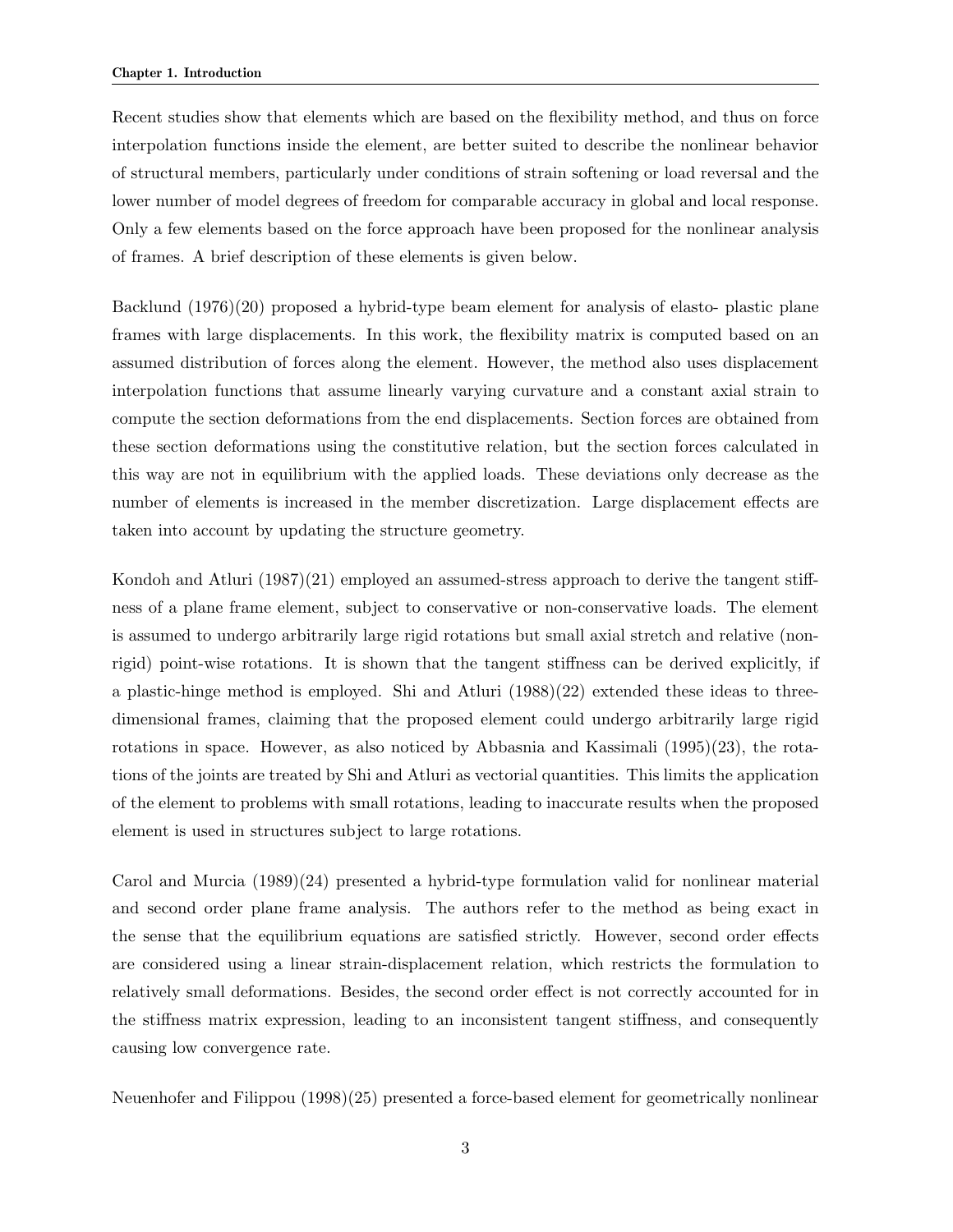analysis of plane frame structures, assuming linear elastic material response, and moderately large rotations. The basic idea of the formulation consists in using a force interpolation function for the bending moment field that depends on the transverse displacements, such that the equilibrium equations are satisfied in the deformed configuration. Consistently, the adopted strain displacement relation is nonlinear. The weak form of this kinematic equation leads to a relation between nodal displacements and section deformations. In this work, a new method, called Curvature-Based Displacement Interpolation (CBDI), was proposed in order to derive the transverse displacements from the curvatures using Lagrangian polynomial interpolation by integrating twice. The motivation for this work was the extension of the force-based element proposed in Neuenhofer and Filippou (1997)(26) to include geometrically nonlinear behavior. This latter work was, in turn, based on the force formulation that was initially proposed by Ciampi and Carlesimo (1986)(27), and was continually developed in several other works, including Spacone (1994)(28), Spacone et al. (1996a)(29), Spacone et al. (1996b)(30), and Petrangeli and Ciampi (1997)(31).

Further work, Ranzo and Petrangeli (1998)(32) and Petrangeli et al. (1999)(33) introduced shear effects in the analysis of reinforced concrete structures, following the idea of the forcebased formulation presented in Petrangeli and Ciampi (1997)(31). Another new extension, accounting for the bond-slip effect in reinforced concrete sections, is presented by Monti and Spacone (2000)(34).

Souza (2000)(35) proposed a force-based formulation for inelastic large displacement analysis of planar and spatial frames under the Hellinger-Reissner variational principle. In that study full geometric-nonlinearity for large displacement is included with the co-rotational formulation. The formulation was geometrically approximate, as opposed to the geometrically exact theories. Further material non-linearity is included by fiber-discretization method which means integration at the material point over the cross-section by appropriate stress-strain relationship.

More recent work by R.L.Taylor (2003)(36) proposed the elasto-plastic mixed beam element model but with in the regime of small deformation for plane frame structures. The approach uses the three field (displacement, strain, stress) formulation based on the Hu-Washizu principle where forces, displacement and strain are interpolated independently using shape functions. The advantage of using this variational principle is that the shear can be included without giving concerned about the locking in elements.

It is important to emphasize that exact force distributions are easily determined for one-dimensional elements only. In case of continuum elements, exact force interpolations functions are not avail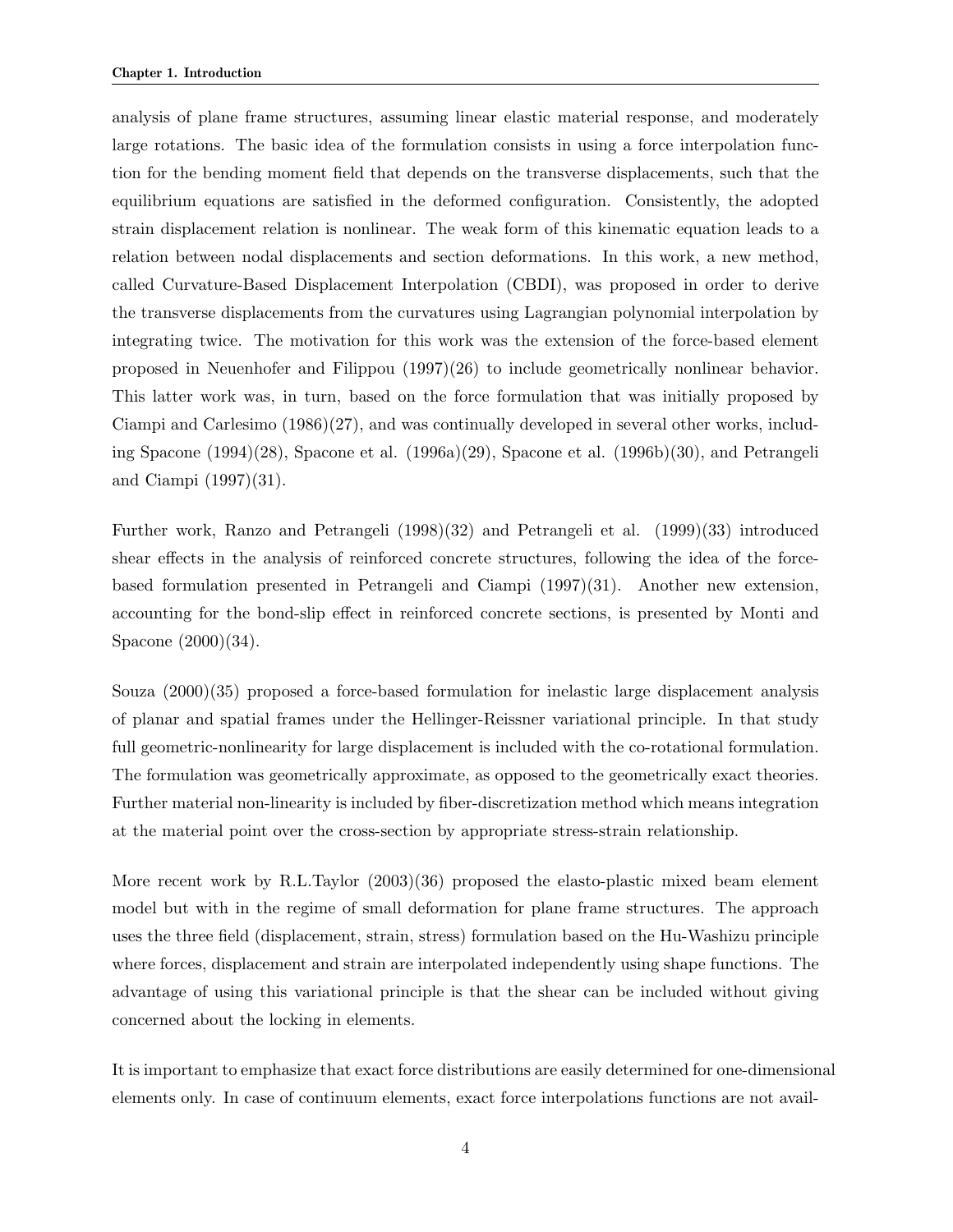able. Therefore, force based formulations seem especially suited for the nonlinear analysis of frames.

### 1.3 OBJECTIVE AND SCOPE

The main objective of this dissertation is to present the exact geometric non-linearity beam theory under the displacement and mixed finite beam element formulation and their consistent numerical implementation in finite element program. For the brevity of the work, elastic constitutive laws are considered and further the target for analysis is planar beam and frame structures. Shear effect is included in both models. The work is divided into the chapters with the following brief overview:

- chapter 2 describe the kinematic hypothesis of the element that is considered for both models. It also speaks about the compatibility equations and constitutive laws that is considered in the model.
- chapter 3 describes the model for the displacement based formulation. A brief description of the variational form that is considered and further the solution algorithm is described in the end.
- chapter 4 describes the model for the mixed finite beam element. The variational form that is considered in the model with the solution algorithm in the end is mentioned.
- chapter 5 shows some examples to validate the model. In all the examples their accuracy is being checked by existing standalone finite element programs and with the results available in literature.
- The conclusions and possible future work drawn from this study are presented in chapter 6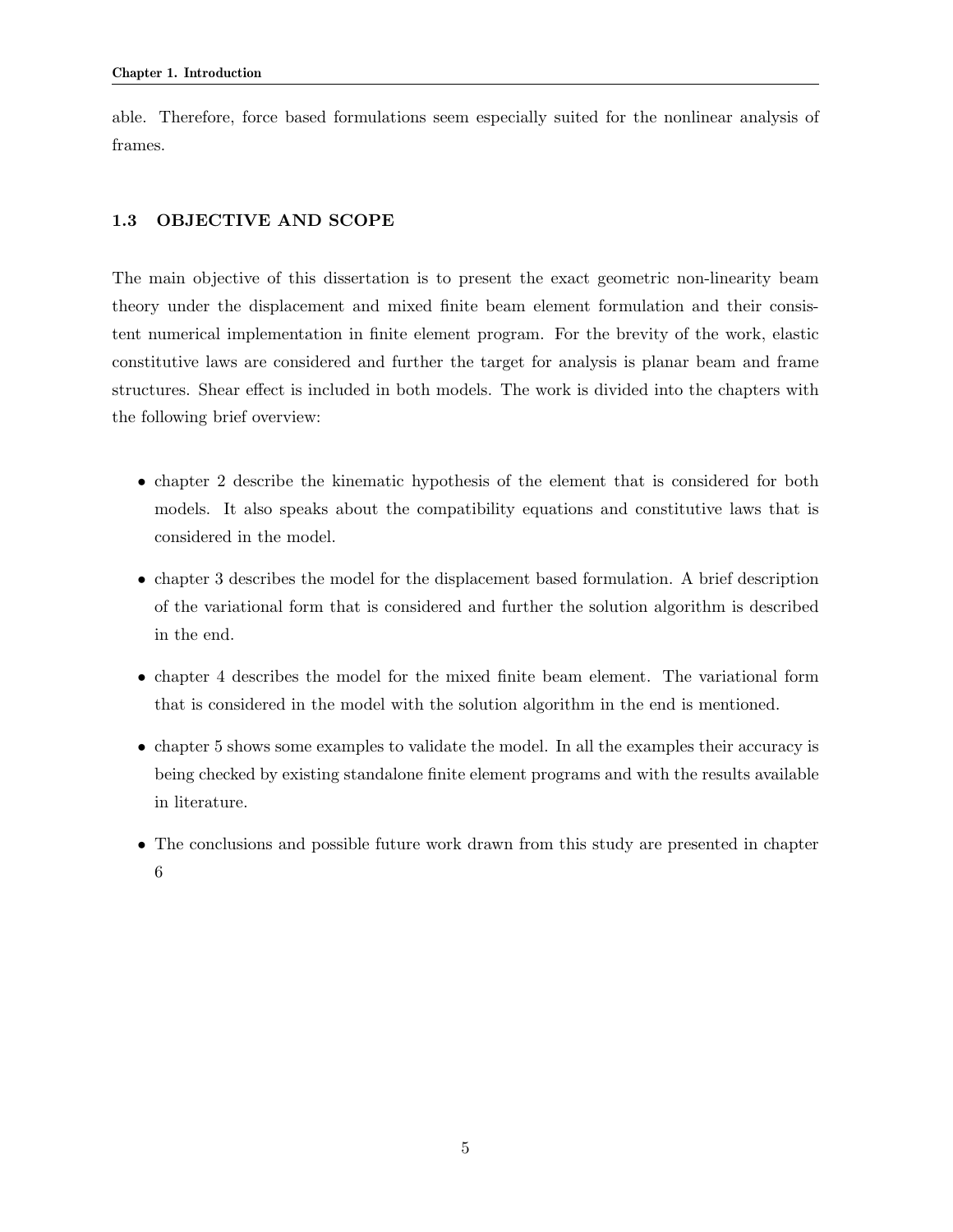### 2. GEOMETRICALLY NON-LINEAR PROBLEMS

The geometrically non-linear analysis of elastic in-plane oriented bodies e.g beams, frames is presented in updated Lagrangian approach. Displacement and Rotations are unrestricted in magnitude. The vectorial nature of large rotations is preserved in the plane problems and therefore commutative property of vectors hold good in this regime. Ressiner (1972)(1) approach for exact geometrical beam theory for plane frame is implemented in this chapter.

#### 2.1 KINEMATICS AND DEFORMATION

This section introduces the brief summary of the basic equations for finite deformation solid mechanics problems, which for detailed description should be referred to R.L. Taylor et al.(2005)(37). Though the equations is presented in three dimensional plane - the two dimensional plane being a special case of these. Further the model is also framed in two dimensional plane in the present work.

In cartesian coordinates the position vector of the material points in a fixed reference configuration, also called un-deformed configuration,  $\Omega_0$ , is described in terms of its components as :

$$
\mathbf{X} = X_I \mathbf{E}_I; \qquad I = 1, 2, 3 \tag{2.1}
$$

where  $E_I$  are unit orthogonal base vectors and summation convention is used for repeated indices. After the body is loaded each material point is described by its position vector, x, in the current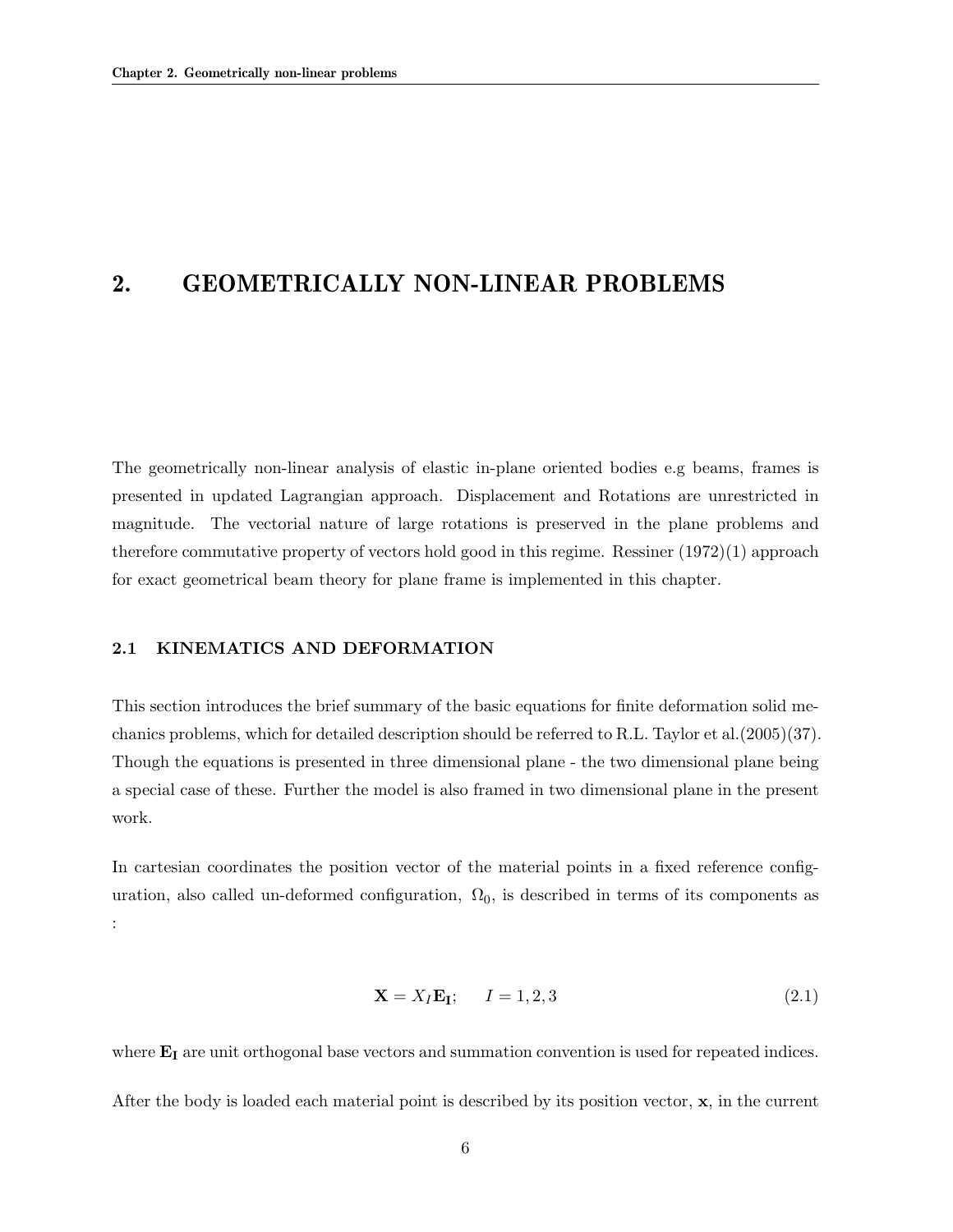

Figure 2.1: Reference and current deformed configuration for finite deformation problems deformed configuration,  $\Omega$ , by the component as:

$$
\mathbf{x} = x_i \mathbf{e_i}; \qquad i = 1, 2, 3 \tag{2.2}
$$

where  $e_i$  are unit base vectors for the current time t, further common origins and directions of the reference and current coordinates are used for brevity. The position vector at the current time is related to the reference configuration position vector through the mapping

$$
x_i = \phi_i(X_I, t) \tag{2.3}
$$

The mapping function  $\phi_i$  is required as part of any solution and is analogous to the displacement vector, which is mentioned next. Since the common origins and directions for the coordinate are used, a displacement vector may be introduced as the change between the two frames. Hence accordingly,

$$
x_i = \delta_{iI}(X_I + U_I) \tag{2.4}
$$

where  $\delta_{iI}$  is a rank-two shifter tensor between the two coordinate frames, and is defined by a quantity Kronnecker delta in mathematical literature. Using the shifter, a displacement compo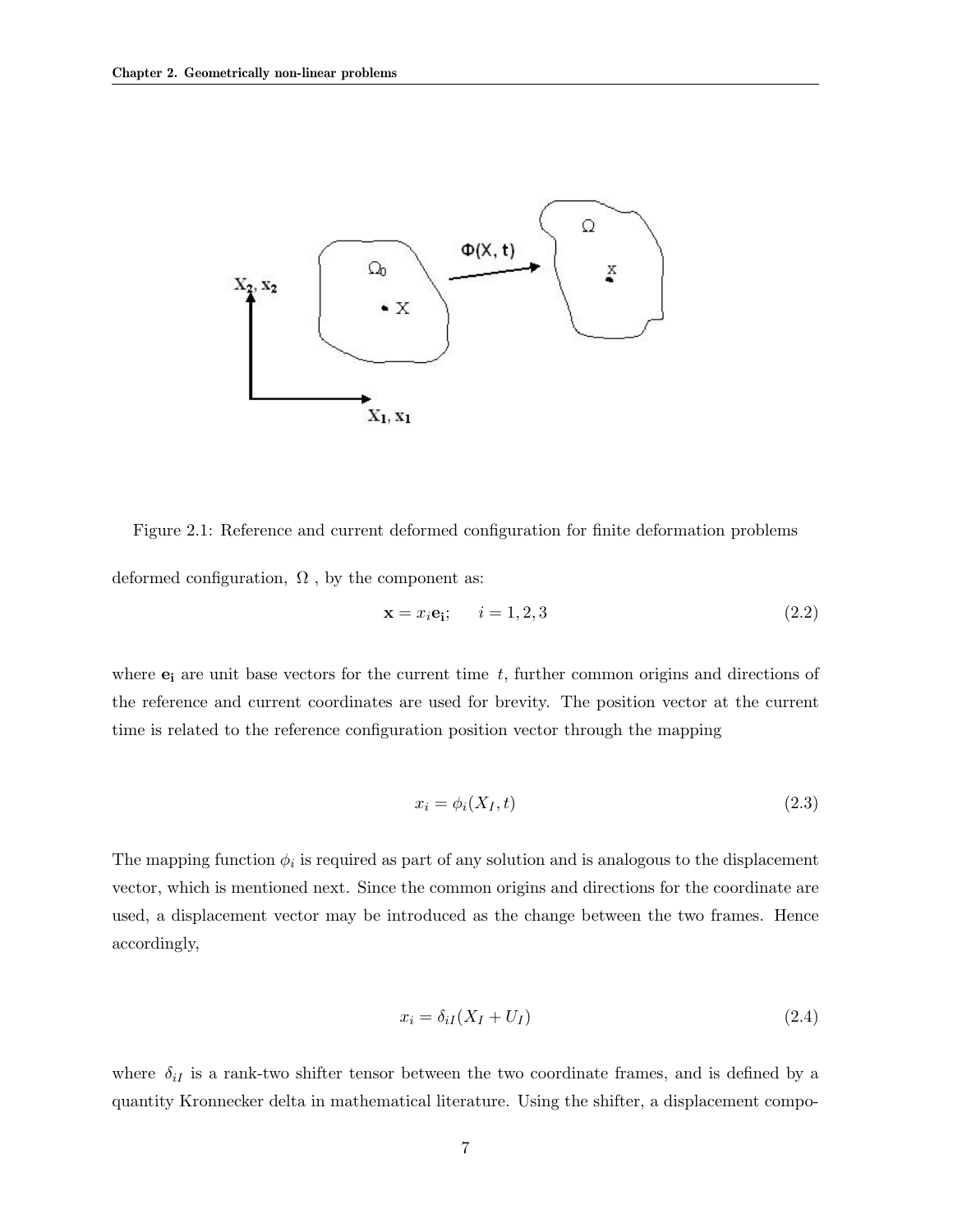nent may be written with respect to either the reference configuration or the current configuration and related through

$$
u_i = \delta_{iI} U_I \quad and \quad U_I = \delta_{iI} u_i \tag{2.5}
$$

Thus either  $u_i$  or  $U_I$  can be used equally to develop finite element parameters. A fundamental measure of deformation is described by the deformation gradient relative to  $X_I$  given by

$$
F_{iI} = \frac{\partial \phi_i}{\partial X_I} \tag{2.6}
$$

with subject to the constraint

$$
J = \det F_{iI} > 0 \tag{2.7}
$$

to ensure that material volume elements remain positive. The deformation gradient helps in mapping a differential line element and volume element in the reference configuration into one in the current configuration as

$$
dx_i = \frac{\partial \phi_i}{\partial X_I} dX_I \text{ and } dv = JdV \qquad (2.8)
$$

The deformation gradient may be expressed in terms of the displacement as

$$
F_{iI} = \delta_{iI} + \frac{\partial u_i}{\partial X_I} = \delta_{iI} + u_{i,I}
$$
\n(2.9)

Since the deformation gradient is a two-point tensor which is referred to both the reference and the current configurations. It is common to introduce deformation measures which are completely related to either the reference or the current configuration. For the reference configuration, the right Cauchy-Green deformation tensor,  $C_{IJ}$ , is introduced as

$$
C_{IJ} = F_{iI}F_{iJ} \tag{2.10}
$$

Alternatively the Green strain tensor,  $E_{IJ}$ , is given as

$$
E_{IJ} = \frac{1}{2}(C_{IJ} - \delta_{IJ})
$$
\n(2.11)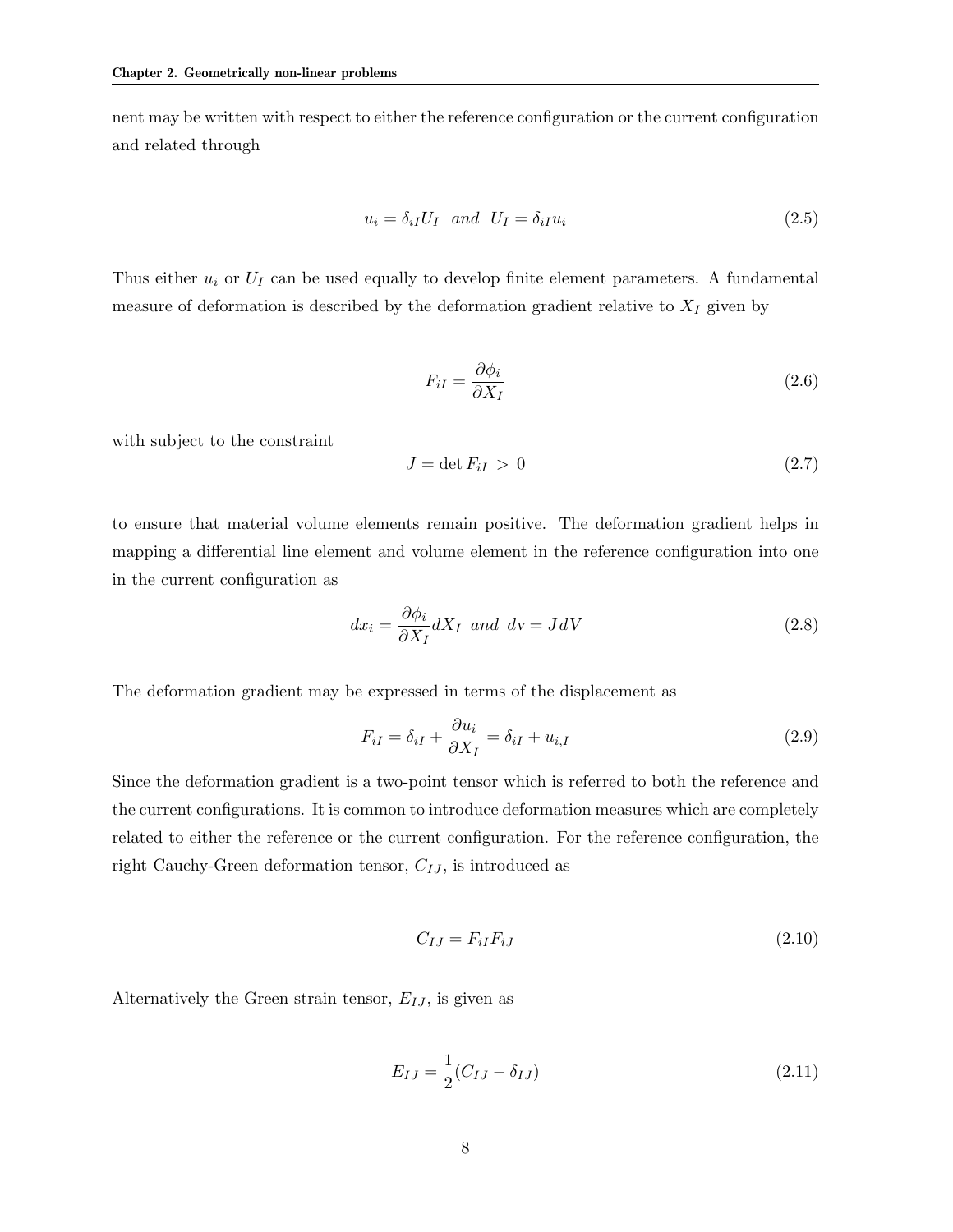may be used. The Green strain may be expressed in terms of the reference displacements as

$$
E_{IJ} = \frac{1}{2} \left[ \frac{\partial U_I}{\partial X_J} + \frac{\partial U_J}{\partial X_I} + \frac{\partial U_K}{\partial X_I} \frac{\partial U_K}{\partial X_J} \right]
$$
(2.12)

Similarly, we can express stresses with respect to reference and current states. Cauchy(true) stress,  $\sigma_{ij}$ , and the Kirchhoff stress,  $\tau_{ij}$ , are symmetric measure of stress defined in the current configuration which are related through the determinant of the deformation gradient as

$$
\tau_{ij} = J \sigma_{ij} \tag{2.13}
$$

The second Piola-Kirchhoff stress,  $S_{IJ}$ , is a symmetric stress measure with respect to the reference configuration and is related to the Kirchhoff stress through the deformation gradient as

$$
\tau_{ij} = F_{iI} S_{IJ} F_{jJ} \tag{2.14}
$$

#### 2.2 LARGE DISPLACEMENT THEORY OF BEAMS

The behavior for the bending of a beam for the small strain/large deformation is developed in this section. Displacement and rotations along the element can be arbitrarily large(Geometrically exact theory). Such formulation is realistic for most practical slender structures such as beams, frames and shells. In these developments the normal to the cross-section is followed, as contrasted to following the tangent to the beam axis, by an orthogonal frame. For keeping the model simple straight beam element is assumed. The motion for the beam for which the orthogonal triad,  $a_i$ of the beam cross-section can be written as

$$
\phi_i \equiv x_i = x_i^0 + \Lambda_{iI} Z_I \tag{2.15}
$$

where the orthogonal matrix is related to the a<sub>i</sub>vectors as

$$
\Lambda = \begin{bmatrix} a_1 & a_2 & a_3 \end{bmatrix} \tag{2.16}
$$

The response in torsion is assumed uncoupled from the axial and flexural response. Consequently, the displacements and forces associated with torsion are omitted in the following discussion for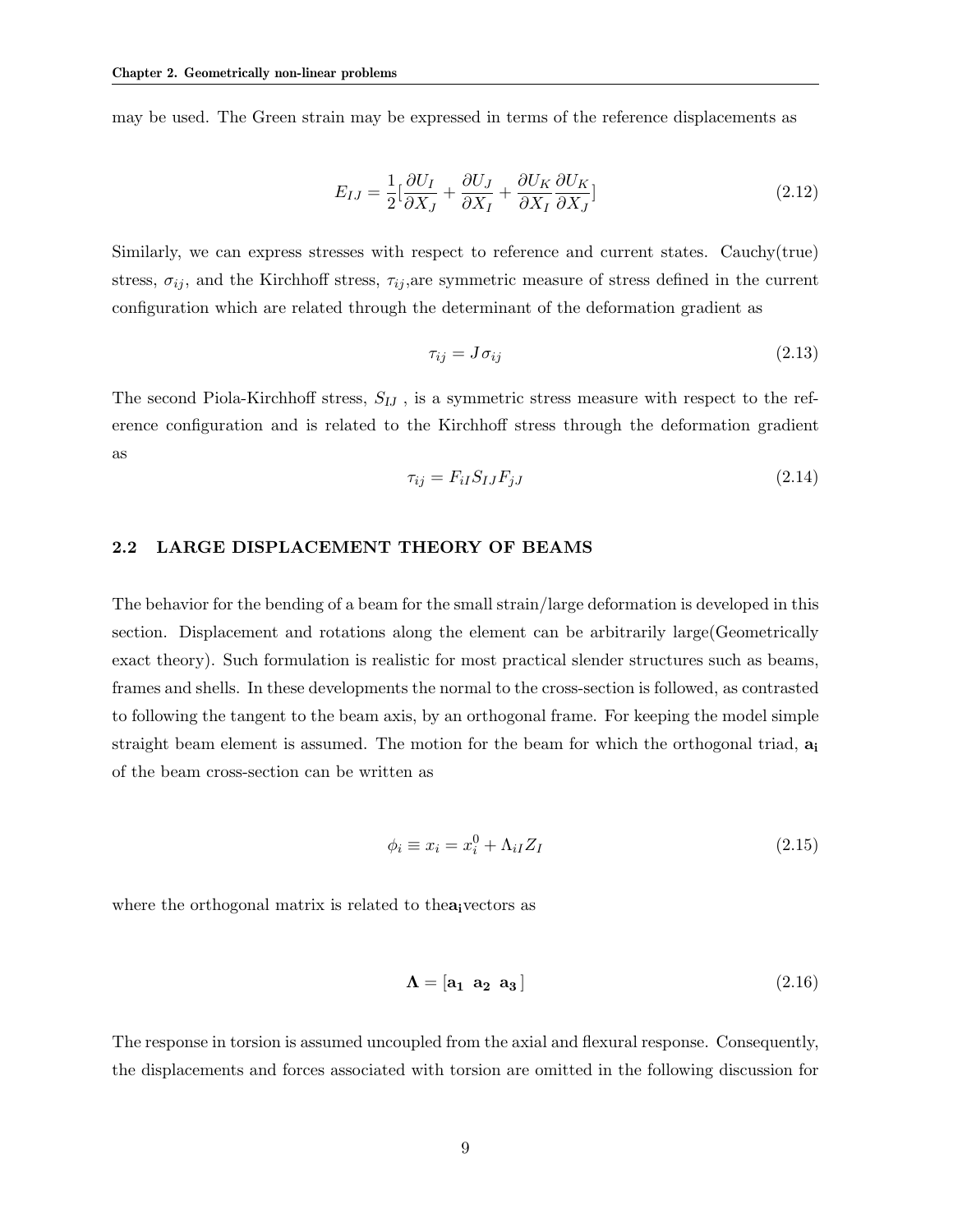

Figure 2.2: Displacement field of the beam

simplicity. Therefore the matrix form for the above motion of the beam can be represented as

$$
\begin{Bmatrix} x_1 \\ x_2 \\ x_3 \end{Bmatrix} = \begin{Bmatrix} x \\ y \\ z \end{Bmatrix} = \begin{Bmatrix} X \\ 0 \\ 0 \end{Bmatrix} + \begin{Bmatrix} u \\ v \\ w \end{Bmatrix} + \begin{bmatrix} \Lambda_{11} & \Lambda_{12} & \Lambda_{13} \\ \Lambda_{21} & \Lambda_{22} & \Lambda_{23} \\ \Lambda_{31} & \Lambda_{32} & \Lambda_{33} \end{bmatrix} \begin{Bmatrix} 0 \\ Y \\ Z \end{Bmatrix}
$$
 (2.17)

where the reference coordinate  $X_1(X)$  is the beam axis  $X_2(Y)$ ,  $X_3(Z)$  are cross-section axes,  $u(X), v(Y),$  and  $w(Z)$  are displacements of the beam reference axis. Here the rotation matrix  $\Lambda(X)$  of the beam cross-section does not necessarily remain normal to the beam axis and thus admits the possibility of transverse shearing deformations. It is also assumed that the crosssection do not distort in their own planes. We consider the two-dimensional case where the motion is restricted to the e.g  $X - Z$  plane. The orthogonal matrix may then be represented as

$$
\mathbf{\Lambda} = \begin{bmatrix} \cos \beta & 0 & \sin \beta \\ 0 & 1 & 0 \\ -\sin \beta & 0 & \cos \beta \end{bmatrix}
$$
 (2.18)

Inserting this in eq. (2.2.3) and expanding, the deformed position then is described compactly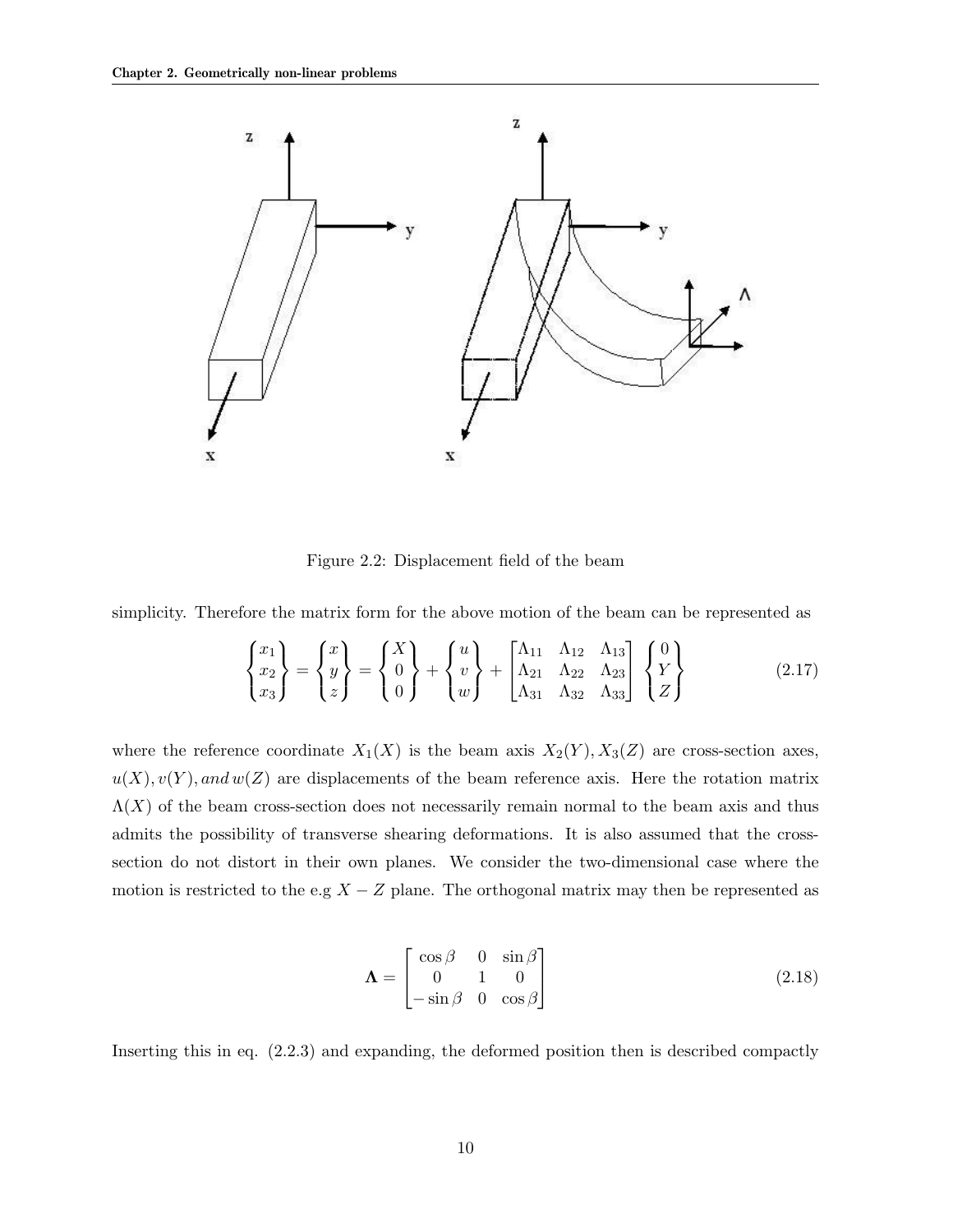as

$$
x = X + u(X) + Z \sin \beta(X)
$$
  
\n
$$
y = Y
$$
  
\n
$$
z = w(X) - Z \cos \beta(X)
$$
\n(2.19)



Figure 2.3: Displacement field of the beam

The deformation gradient for this displacement is given by the relation

$$
\mathbf{F}_{iI} = \begin{bmatrix} [1 + u_{,X} + Z\beta_{,X}\cos\beta] & 0 & \sin\beta \\ 0 & 1 & 0 \\ [w_{,X} - Z\beta_{,X}\sin\beta] & 0 & \cos\beta \end{bmatrix}
$$
(2.20)

The two non-zero Green strain are obtained using eq. (2.1.12) while, ignoring the quadratic term in Z, are expressed by

$$
E_{XX} = u_{,X} + \frac{1}{2}(u_{,X}^2 + w_{,X}^2) + Z\Lambda\beta_{,X} = E^0 + ZK^b
$$
  

$$
2E_{XZ} = (1 + u_{,X})\sin\beta + w_{,X}\cos\beta = \Gamma
$$
 (2.21)

where  $E^0$  and  $\Gamma$  are strains which are constant on the cross-section and  $K^b$  measures change in rotation (curvature) of the cross-sections and where

$$
\Lambda = (1 + u_{,X}) \cos \beta - w_{,X} \sin \beta \tag{2.22}
$$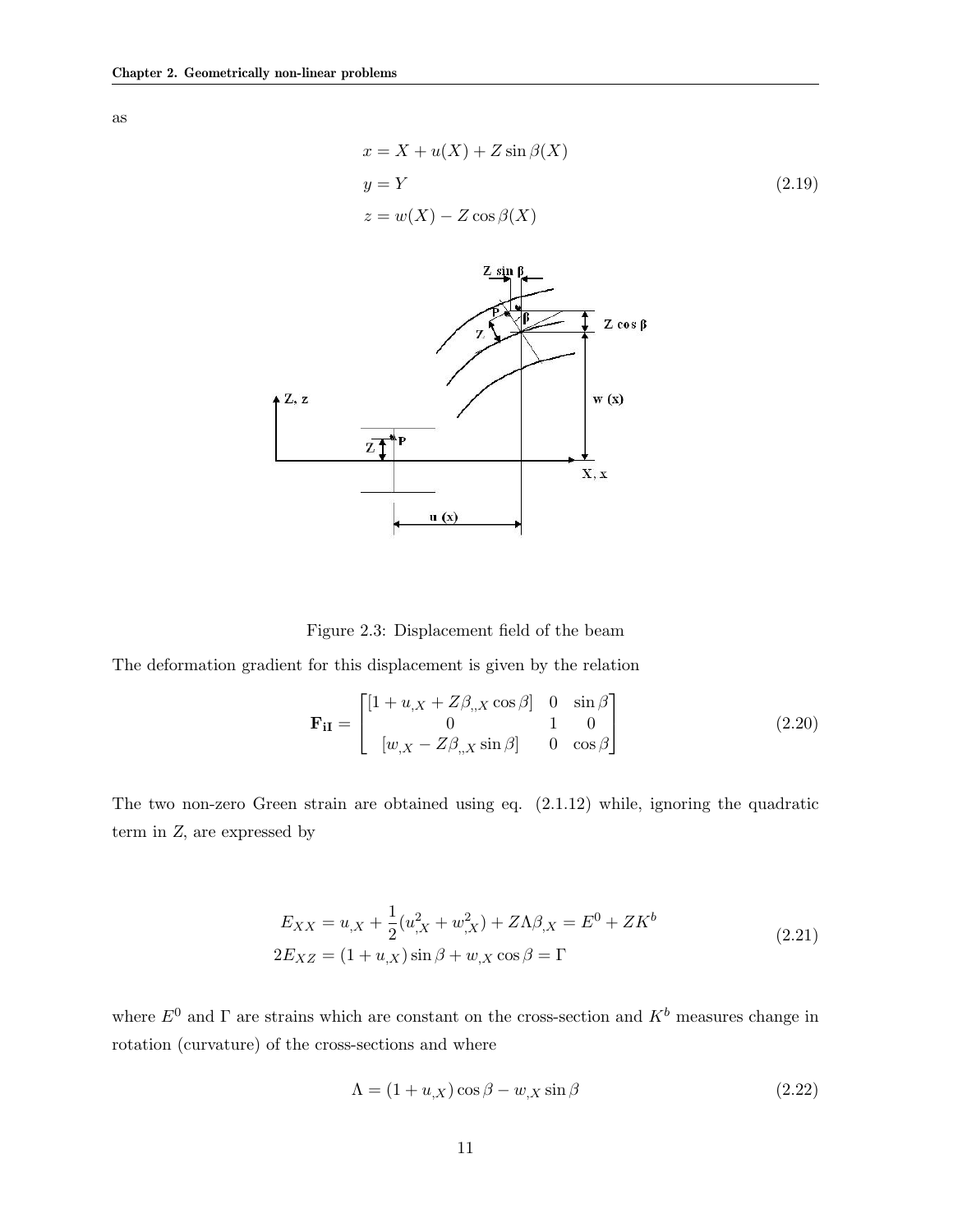### 2.2.1 Constitutive laws

For simplicity, the strains are small and the constitution may be expressed by a linear elastic relation between the Green-Lagrange strains and the second Piola-Kirchhoff stresses. It can be expressed as,

$$
S_{XX} = EE_{XX} \quad and \quad S_{XZ} = 2GE_{XZ} \tag{2.23}
$$

where E is the Young's modulus and G a shear modulus.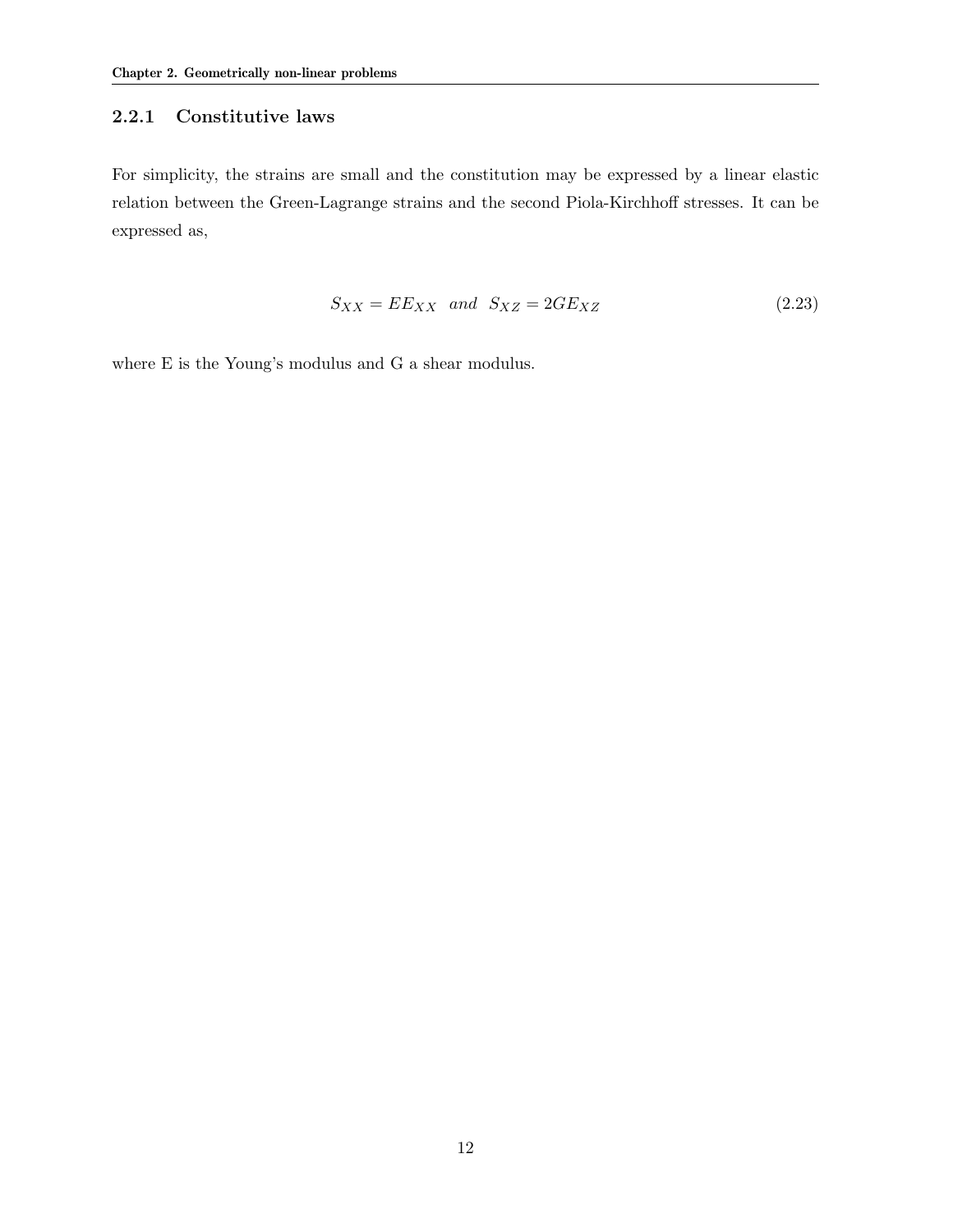### 3. DISPLACEMENT BASED FINITE ELEMENT **METHOD**

### 3.1 INTRODUCTION

This chapter describes the small strain/large displacement theory of the plane frame beam column element based on the displacement method, employing updated lagrangian approach. In the present work the beam theory developed by Reissner(1972) for two-dimensional beams is considered here which is able to accommodate large displacement and large rotations. This theory stand contrast with the corotational approach, means that all the element arrays are handled directly in the global structure coordinate system, rather than in the local element(rotating) coordinate system. Therefore, no final local-global transformations for element arrays need to be done. The material properties, Kinematics hypothesis and deformation assumptions is same as described in chapter 1. Static unidirectional loading is considered with no inertial term in the formulation. Shear deformation is considered with reduced quadrature rule to avoid 'shear locking'. Solution strategy is also mentioned in the end of the chapter. The model is supported by some examples and also crosschecked by existing standalone programs in the chapters 6.

#### 3.2 VARIATIONAL FORMULATION

Variational description for finite deformation can be derived from Galerkin (weak) or variational form. The formulation can be done in either the reference configuration or in the current configuration, which is the standard practice in the finite element approximations. The suggested process requires the minimization of the total potential energy of the system in terms of a prescribed displacement field. For the beam column element displacement field is given by eq.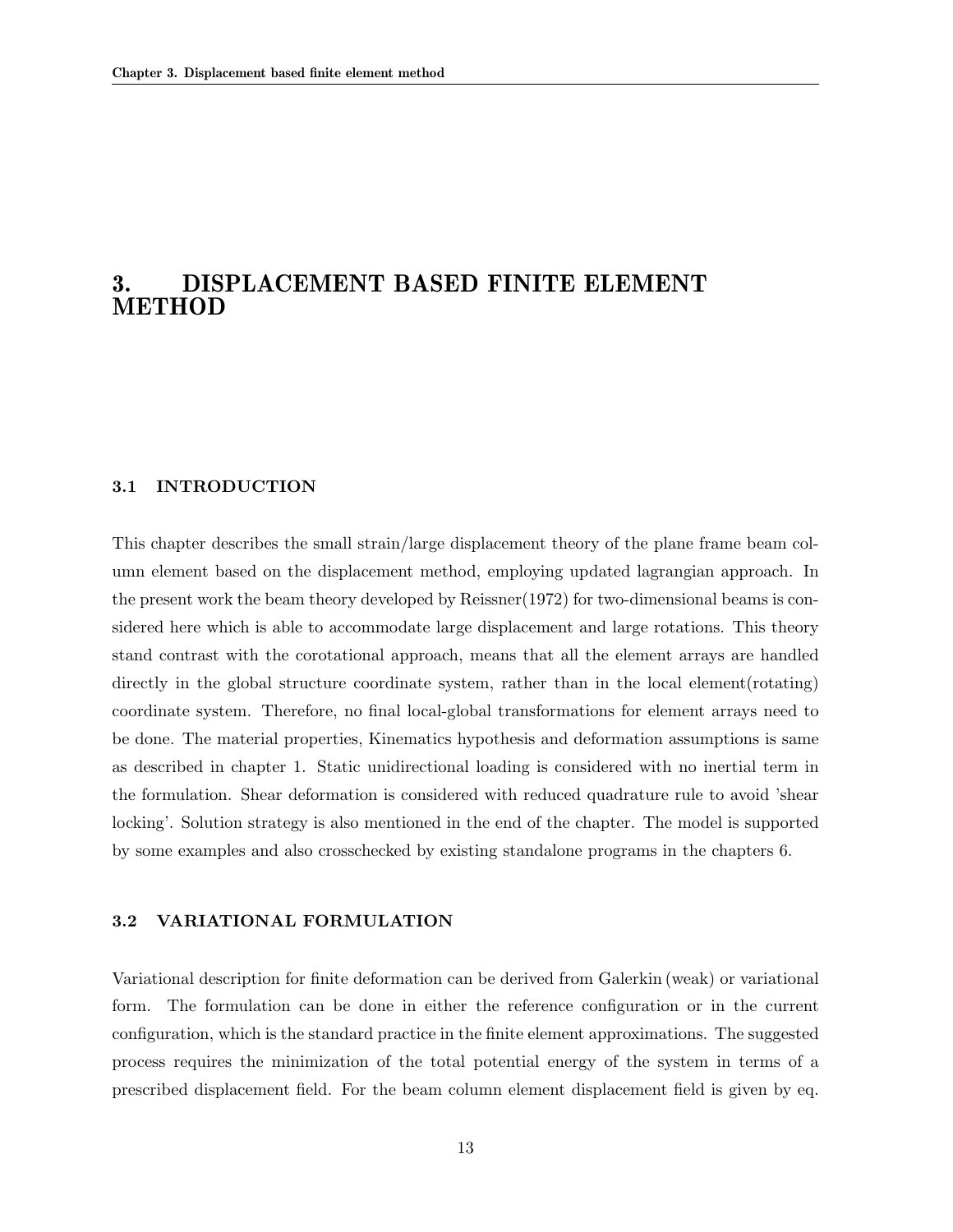$(2.2.5)$  and the compatibility relation is given by eq  $(2.2.7)$ .

The following assumptions are necessary for the given variational principle:

- Conservation of external loads (body forces and boundary tractions).
- Hyperelastic material behavior.

The external loads are conservative if the external work done is equal to the sum of the work done by imposed forces which mathematically expressed as.

$$
\Pi_{ext}(u) = -\int_{\Gamma_t} \bar{t}^T u \, d\Gamma \tag{3.1}
$$

where  $\Pi_{ext}(u)$  denotes the terms from end forces and loading along the length,  $\bar{t}$  are the imposed tractions on the part  $\Gamma_t$  of the element boundary Γ. This functional is referred to as the potential energy of the external loading. A common example of conservative loads are gravity loading ( dead loads) with constant direction.

A material model is hyper-elastic (or Green elastic) if there exists a stored energy functions  $W(\varepsilon)$ , such that the stress (or second Piola -Kirchhoff stress if we are in reference configuration) can be expressed as a function of strain  $\varepsilon$  as

$$
\sigma = \frac{\partial W(\varepsilon)}{\partial \varepsilon} \tag{3.2}
$$

If this constitutive relation has a unique inverse, i.e, if  $W(\varepsilon)$  is strictly convex, a unique strain  $\varepsilon$  can be found for a given stress, using the complementary energy density

$$
\chi(\sigma) = \sigma \varepsilon(\sigma) - W(\varepsilon(\sigma)) \tag{3.3}
$$

Taking the derivative of eq.  $(3.1.3)$  with respect to  $\sigma$  gives

$$
\frac{\partial \chi(\sigma)}{\partial \sigma} = \varepsilon(\sigma) + \sigma \frac{\partial \varepsilon(\sigma)}{\partial \sigma} - \frac{\partial W(\varepsilon(\sigma))}{\partial \varepsilon} \frac{\partial \varepsilon(\sigma)}{\partial \sigma} \n= \varepsilon(\sigma) + \sigma \frac{\partial \varepsilon(\sigma)}{\partial \sigma} - \sigma \frac{\partial \varepsilon(\sigma)}{\partial \sigma} \n= \varepsilon(\sigma)
$$
\n(3.4)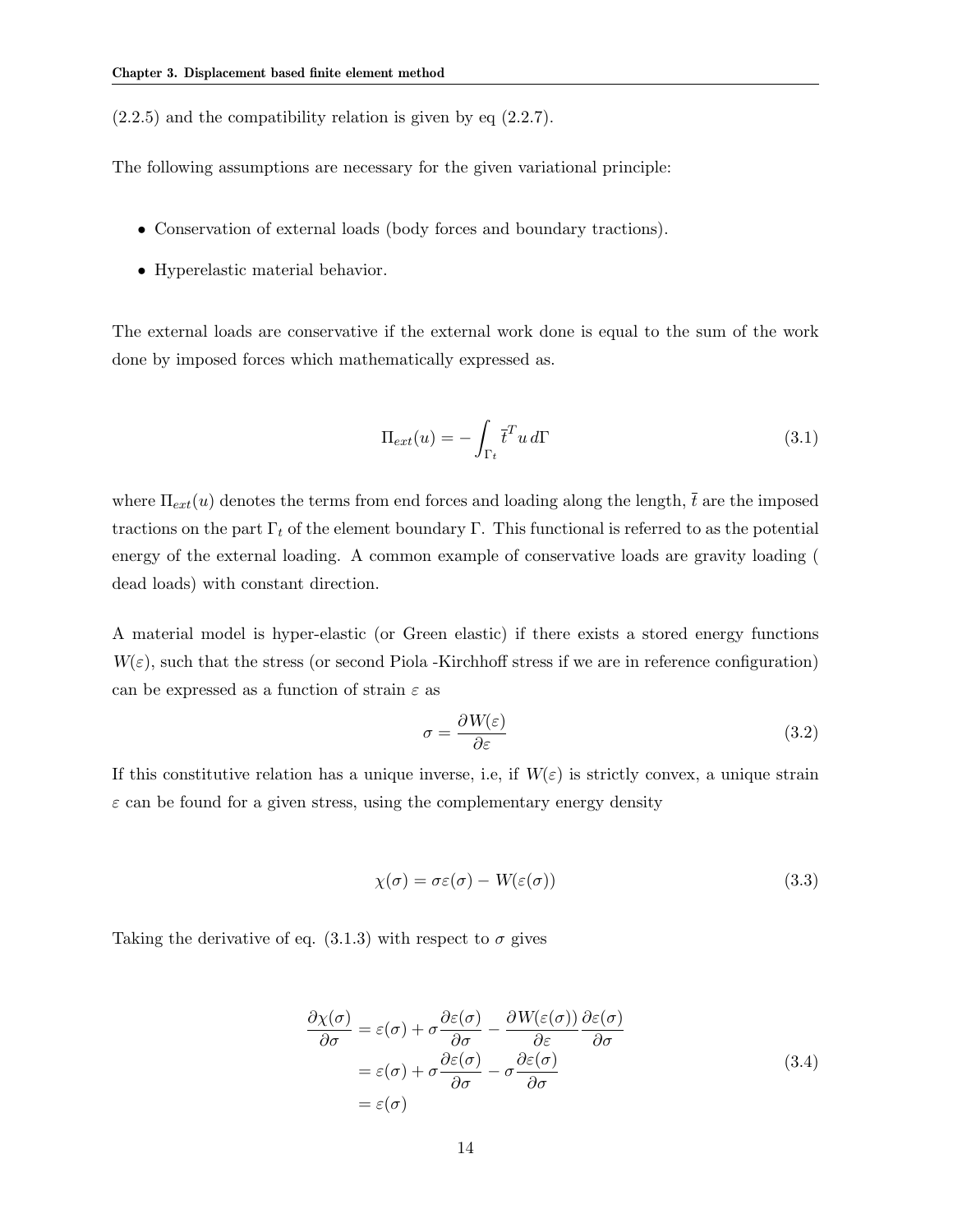The inverse form is possible for most elastic material models in the range of small strain, but this is not always the case for large elastic strains.

A variational equation for finite elasticity for the beam may be written in the reference configuration as,

$$
\delta\Pi = \int_{\Omega} (\delta E_{XX} S_{XX} + 2\delta E_{XZ} S_{XZ}) \, dV - \delta\Pi_{ext} \tag{3.5}
$$

By resolving the volume integral into one along the length times an integral over the beam cross-section area A and define force resultants as

$$
T^{p} = \int_{A} S_{XX} dA, \quad S^{p} = \int_{A} S_{XZ} dA, \quad M^{b} = \int_{A} S_{XXZ} dA \tag{3.6}
$$

Integrating the above equation using eq.  $(2.2.9)$  and eq.  $(2.2.7)$  the elastic behaviour of the beam resultant becomes

$$
T^{p} = EAE^{0} \quad S^{p} = \kappa G A \Gamma, \quad M^{b} = EIK^{b} \tag{3.7}
$$

the variational equation may be written compactly with the help eq. (3.1.6) as

$$
\delta \Pi = \int_{L} (\delta E^{0} T^{p} + \delta \Gamma S^{p} + \delta K^{b} M^{b}) dX - \delta \Pi_{ext}
$$
\n(3.8)

where virtual strains with the help of eq.  $(2.2.7)$  can be written as

$$
\delta E^{0} = (1 + u_{,X}) \delta u_{,X} + w_{,X} \delta w_{,X}
$$
  
\n
$$
\delta \Gamma = \sin \beta \delta u_{,X} + \cos \beta \delta w_{,X} + \Lambda \delta \beta
$$
  
\n
$$
\delta K^{b} = \Lambda \delta \beta_{,X} + \beta_{,X} (\cos \beta \delta u_{,X} - \sin \beta \delta w_{,X} - \Gamma \delta \beta)
$$
\n(3.9)

### 3.3 FINITE ELEMENT APPROXIMATION

A finite element approximation for the displacement field may be introduced as

$$
\begin{Bmatrix} u \\ w \\ \beta \end{Bmatrix} = N_{\alpha}{}^{d}(X) \begin{Bmatrix} \widetilde{u}_{\alpha} \\ \widetilde{v}_{\alpha} \\ \widetilde{\beta}_{\alpha} \end{Bmatrix} \quad \alpha = 1, 2 \tag{3.10}
$$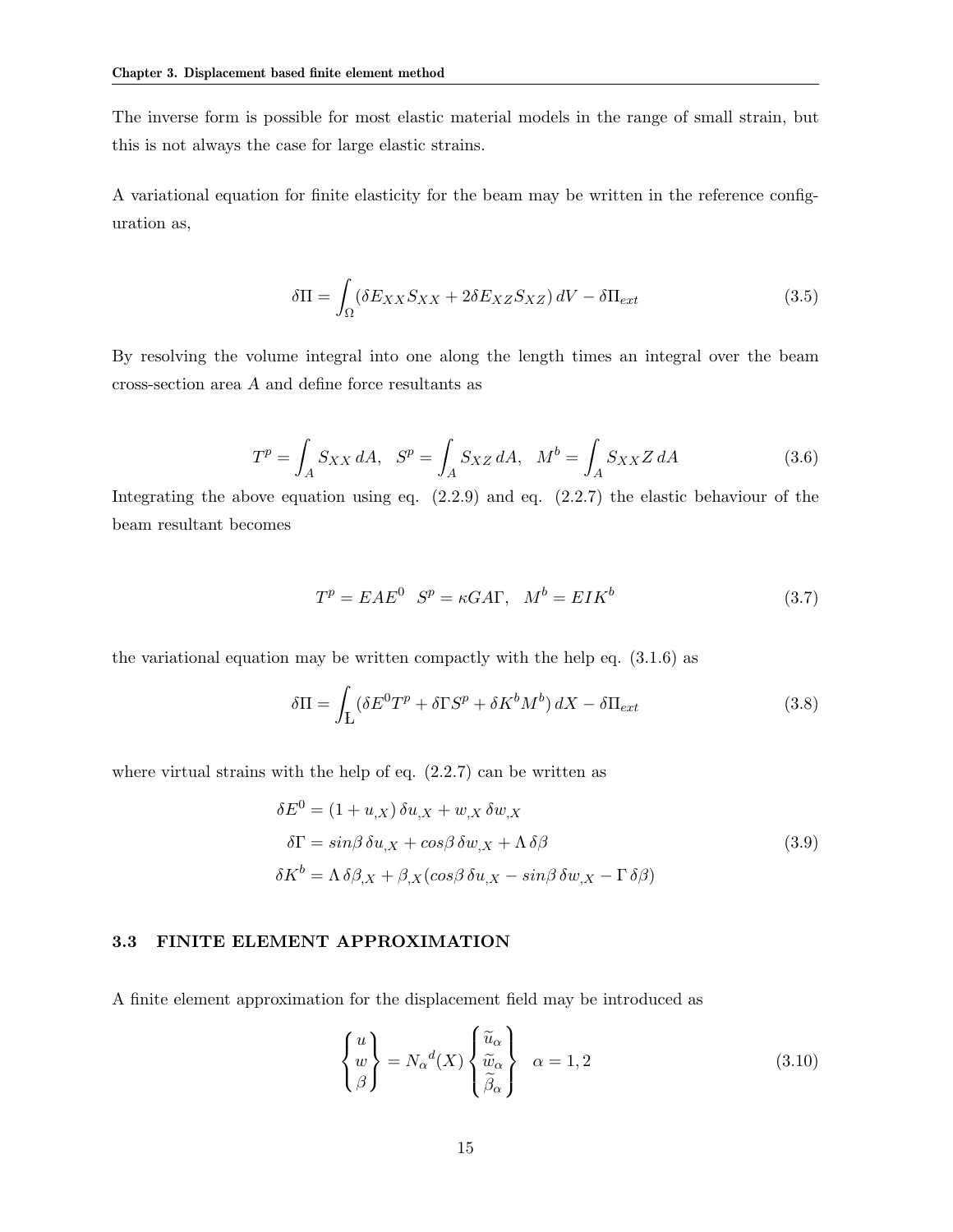where the shape functions  $N_{\alpha}{}^{d}(X)$  for each displacement field are the same. The linear shape functions is used for each displacement field.

$$
\begin{bmatrix} N_1^d & N_2^d \end{bmatrix} = \begin{bmatrix} (1 - \frac{X}{L}) & \frac{X}{L} \end{bmatrix} \tag{3.11}
$$



Figure 3.1: Displacement field shape functions.

Using this approximation eq. (3.1.8) can be manipulated as

$$
\delta\Pi = \begin{bmatrix} \delta \widetilde{u}_{\alpha} & \delta \widetilde{w}_{\alpha} & \delta \widetilde{\beta}_{\alpha} \end{bmatrix} \int_{L} \mathbf{B}_{\alpha}^{\mathbf{T}} \begin{Bmatrix} T^{p} \\ S^{p} \\ M^{b} \end{Bmatrix} dX - \delta \Pi_{ext} \tag{3.12}
$$

where

$$
\mathbf{B}_{\alpha} = \begin{bmatrix} (1+u_{,X}) N_{\alpha,X}^d & w_{,X} N_{\alpha,X}^d & 0\\ \sin \beta N_{\alpha,X}^d & \cos \beta N_{\alpha,X}^d & \Lambda N_{\alpha}^d\\ \beta_{,X} \cos \beta N_{\alpha,X}^d & -\beta_{,X} \sin \beta N_{\alpha,X}^d & (\Lambda N_{\alpha,X}^d - \Gamma \beta_{,X} N_{\alpha}^d) \end{bmatrix}
$$
(3.13)

or

$$
\mathbf{B} = [\mathbf{B}_1 \ \mathbf{B}_2] \tag{3.14}
$$

The non- linear equilibrium equation for a quasi-static problem that is solved at each load step is given by

$$
\Psi_{n+1} = \underbrace{f_{n+1}}_{externalforce} - \underbrace{\int_{L} \mathbf{B}_{\alpha}^{T} \begin{Bmatrix} T_{n+1}^{p} \\ S_{n+1}^{p} \\ M_{n+1}^{b} \end{Bmatrix}}_{internal force(F_{int})} dX = 0
$$
\n(3.15)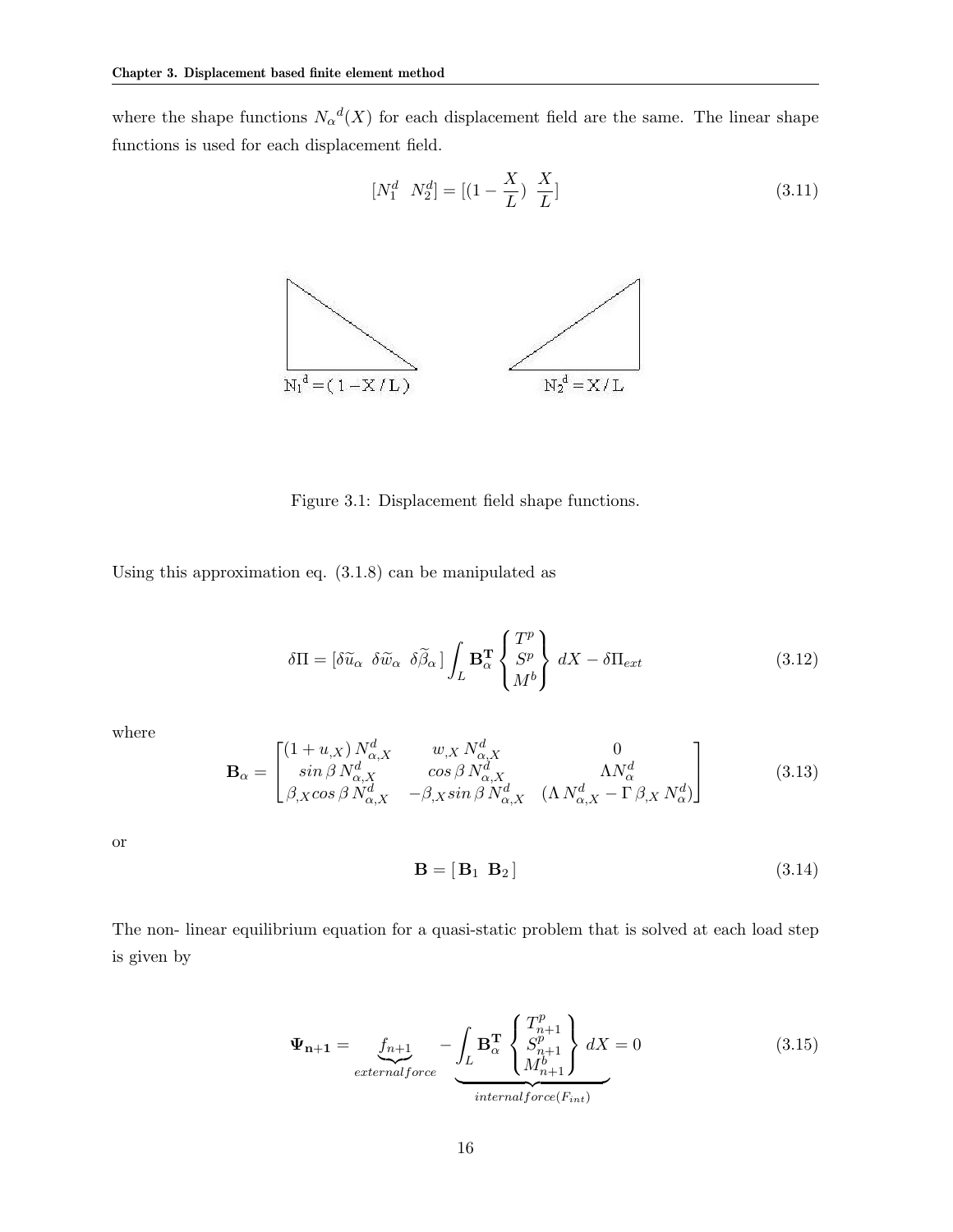The behavior of axial and bending deformations occur at a cross-section is assumed uncoupled. Further the elastic material behavior is assumed given by constitutive laws in eq. (2.2.9), therefore stress resultants can be expressed as

$$
T^{p} = EAE^{0}, \quad S^{p} = \kappa GA\Gamma, \quad M^{b} = EIK^{b}
$$
\n
$$
(3.16)
$$

or in matrix form can be expressed as

$$
\mathbf{F} = \mathbf{D}_T \mathbf{E} \tag{3.17}
$$

where

$$
\mathbf{D_T} = \begin{bmatrix} EA & & \\ & \kappa GA & \\ & & EI \end{bmatrix}
$$
 (3.18)

where  $F$  is the stress vector. Further  $E$  may be expressed as

$$
\mathbf{E} = \mathbf{B}^T \tilde{u} \tag{3.19}
$$

For a Newton-Raphson type solution the tangent stiffness matrix is deduced by a linearization of eq. (3.1.15) as,

$$
\mathbf{K}_{T} = \int_{L} \mathbf{B}^{T} \frac{\partial F}{\partial \widetilde{u}} dX + \int_{L} \frac{(\partial \mathbf{B}^{T} F)}{\partial \widetilde{u}} dX \qquad (3.20)
$$

where  $\tilde{u} = [\tilde{u}_1 \ \tilde{w}_1 \ \tilde{\beta}_1 \ \tilde{u}_2 \ \tilde{w}_2 \ \tilde{\beta}_2]$  and with the assumption that  $\frac{\partial f_{n+1}}{\partial \tilde{u}} = 0$  means that no load changes with deformation

Using eq.  $(3.1.17)$ , eq.  $(3.1.18)$  and eq.  $(3.1.19)$ , the tangent matrix eq.  $(3.1.20)$  can be expressed as

$$
[\mathbf{K}_{T}]_{6\times6} = \underbrace{\int_{L} \mathbf{B}^{T} \mathbf{D}_{\mathbf{T}} \mathbf{B} dX}_{(K_{m})(6\times6)} + [\mathbf{K}_{\mathbf{g}}]_{6\times6}
$$
(3.21)

where

$$
\mathbf{K}_{\mathbf{g}} = \begin{bmatrix} (\mathbf{K}_{\mathbf{g}})_{11} & (\mathbf{K}_{\mathbf{g}})_{12} \\ (\mathbf{K}_{\mathbf{g}})_{21} & (\mathbf{K}_{\mathbf{g}})_{22} \end{bmatrix}
$$
(3.22)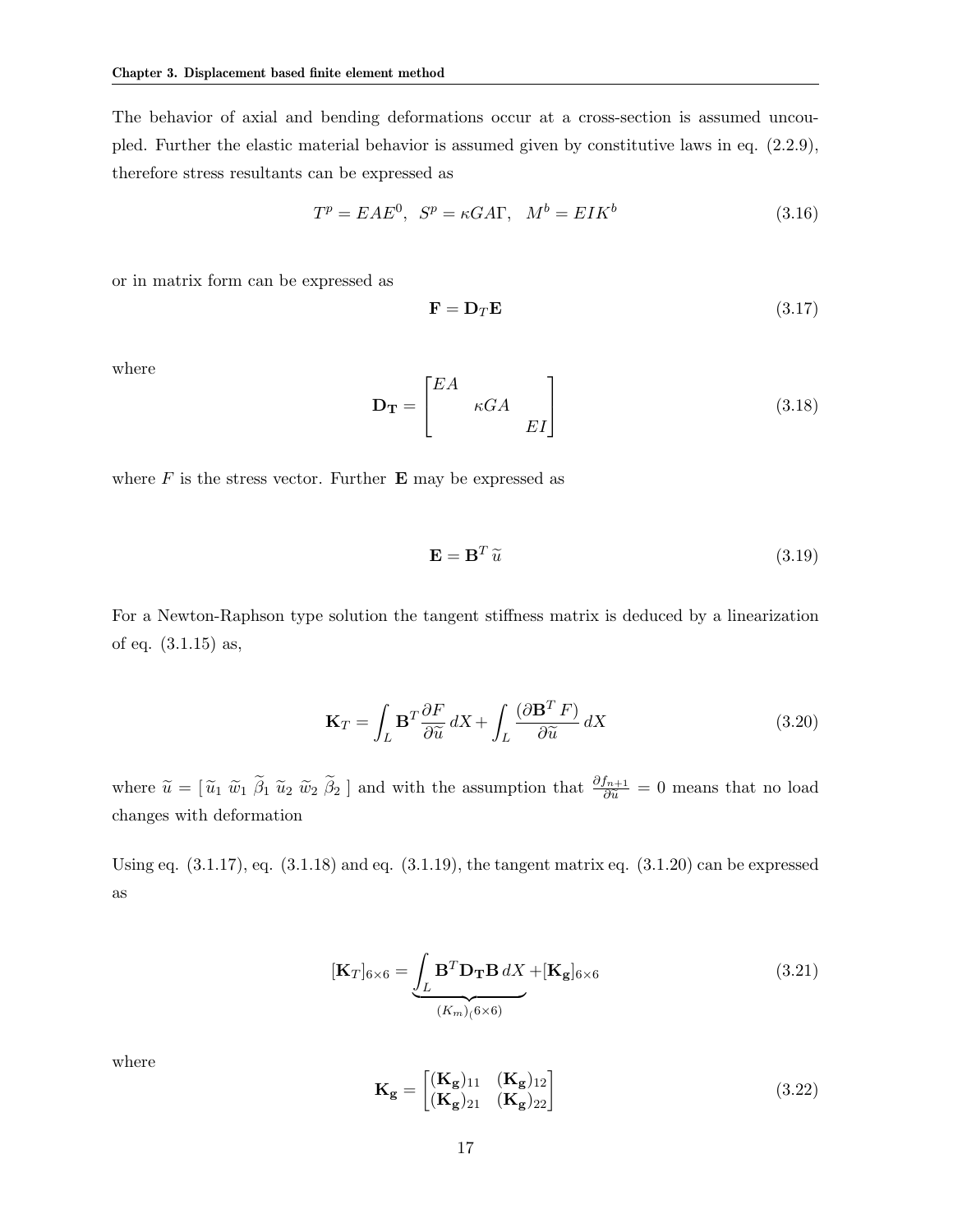and also

$$
(\mathbf{K}_{g})_{\alpha\beta} = \int_{L} (N_{\alpha,X} \begin{bmatrix} T^{p} & 0 & M^{b} \cos \beta \\ 0 & T^{p} & -M^{b} \sin \beta \\ M^{b} \cos \beta & -M^{b} \sin \beta & 0 \end{bmatrix} N_{\beta,X} + N_{\alpha} \begin{bmatrix} 0 & 0 & 0 \\ 0 & 0 & 0 \\ 0 & 0 & G_{3} \end{bmatrix} N_{\beta} + N_{\alpha,X} \begin{bmatrix} 0 & 0 & G_{1} \\ 0 & 0 & G_{2} \\ 0 & 0 & -M^{b} \Gamma \end{bmatrix} N_{\beta} + N_{\alpha} \begin{bmatrix} 0 & 0 & 0 \\ 0 & 0 & 0 \\ G_{1} & G_{2} & -M^{b} \Gamma \end{bmatrix} N_{\beta,X}) dX
$$
(3.23)

where  $\alpha$ ,  $\beta = 1, 2$  and

$$
G_1 = S^p \cos \beta - M^b \beta_{,X} \sin \beta
$$
  
\n
$$
G_2 = -S^p \sin \beta - M^b \beta_{,X} \cos \beta
$$
  
\n
$$
G_3 = -S^p \Gamma - M^b \beta_{,X} \Lambda
$$
\n(3.24)

More comprehensive derivation of  $\mathbf{K}_g$  is expressed in Appendix A

#### 3.4 SUMMARY OF SOLUTION ALGORITHM

Description of the solution algorithm for theory developed in previous sections is presented in this section. Graphical overview of the entire process is presented in the flow chart of the structure state determination. Full Newton-Raphson method is used for the solution algorithm which means in particular the tangent stiffness matrix,  $K_T$ , is reformed at each iterations. The above interpolation functions will lead to 'shear locking' and it is necessary to compute integrals for shear stress by using a 'reduced quadrature'. This implies that for a two-noded beam element, use one quadrature point exactly in the middle for integrating each element. The solution strategy can be breakdown in the following steps.

- 1. The Full Newton Raphson iteration  $(i)$  starts with the given load step on global structure
- 2. For the first iteration step set  $j = 0$  $\widetilde{a}_{i+1}^{j=0} = \widetilde{a}_i$

For solution at step  $(i + 1)$  assume the state at the previous step  $(i)$  is known.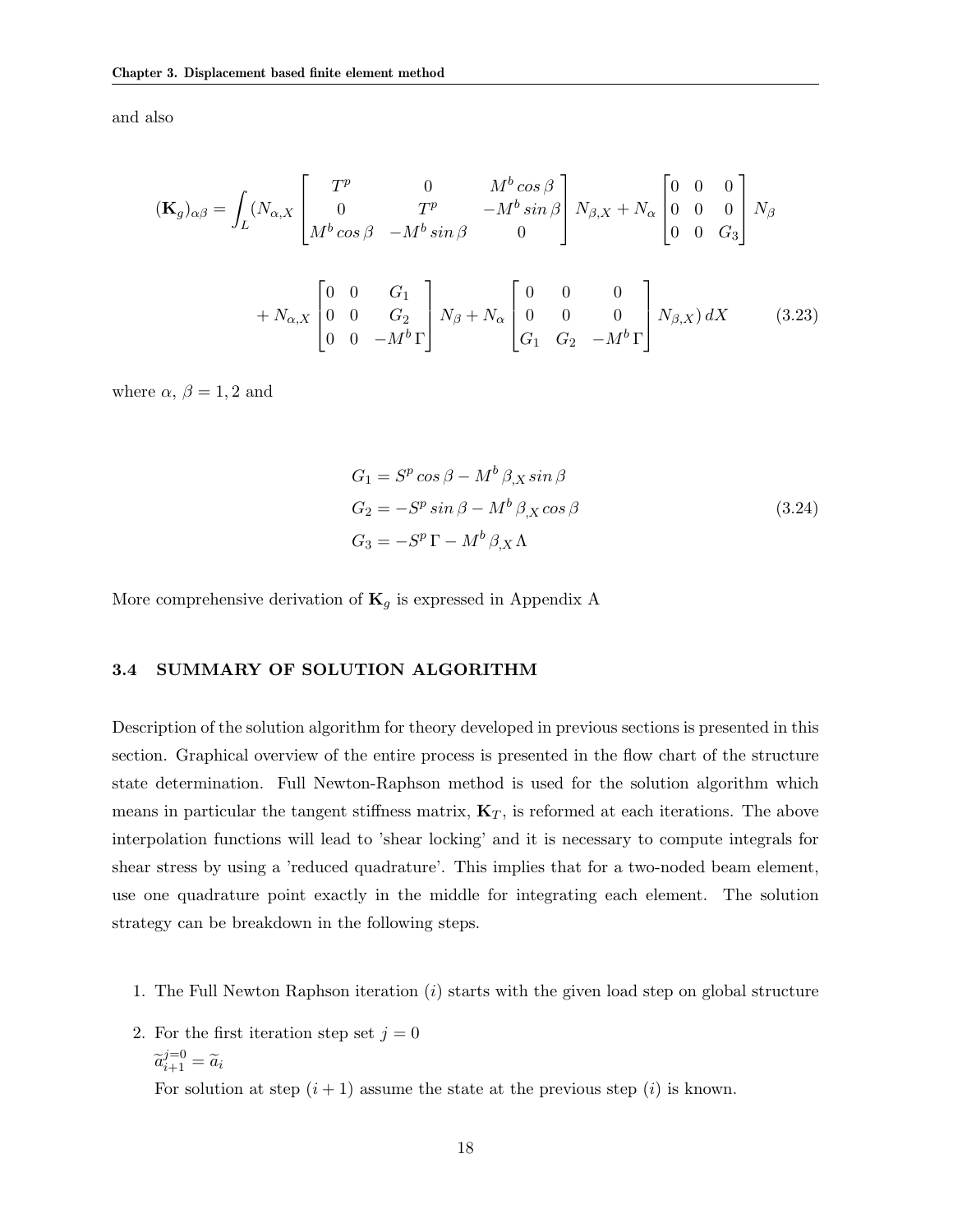- 3. Start the element state determination. Loop over all the elements in the structure for state at iteration j.
- 4. Compute  $\mathbf{K}_m$ ,  $\mathbf{K}_g$ ,  $\mathbf{F}_{int}$  using eq. (3.1.21) and eq. (3.1.15) .Assemble the global stiffness matrix and internal force vector.
- 5. Check convergence on global residual force vector  $R$ . If converge move to next load step( set  $i = i + 1$  ) and start from step 2, else
- 6. Solve  $d\tilde{a} = \mathbf{K}_T^{-1} \mathbf{R}$  and update the geometry  $\tilde{a}^{j+1} = \tilde{a}^j + d\tilde{a}$  Go to step 3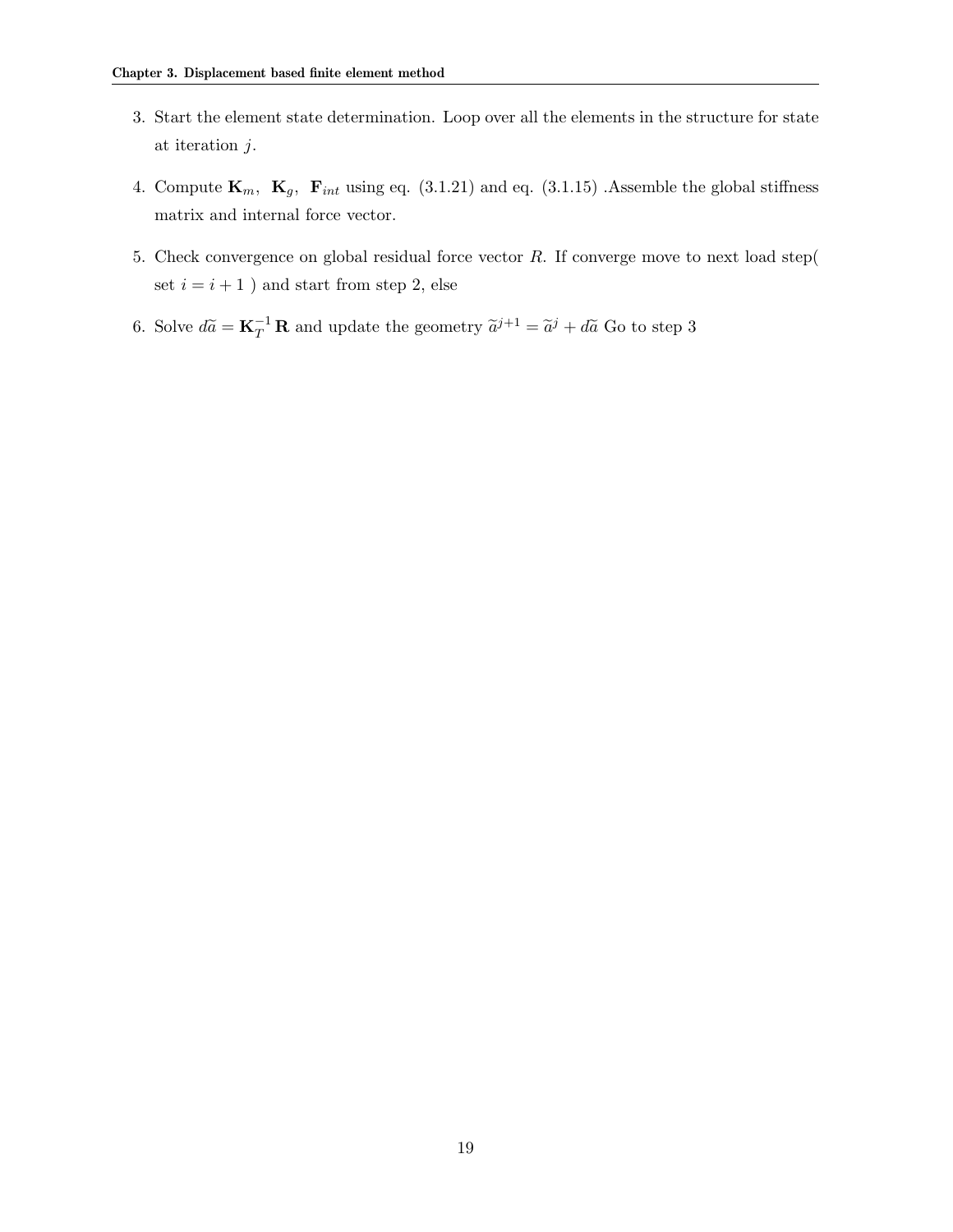

Figure 3.2: Flow chart of structure state determination.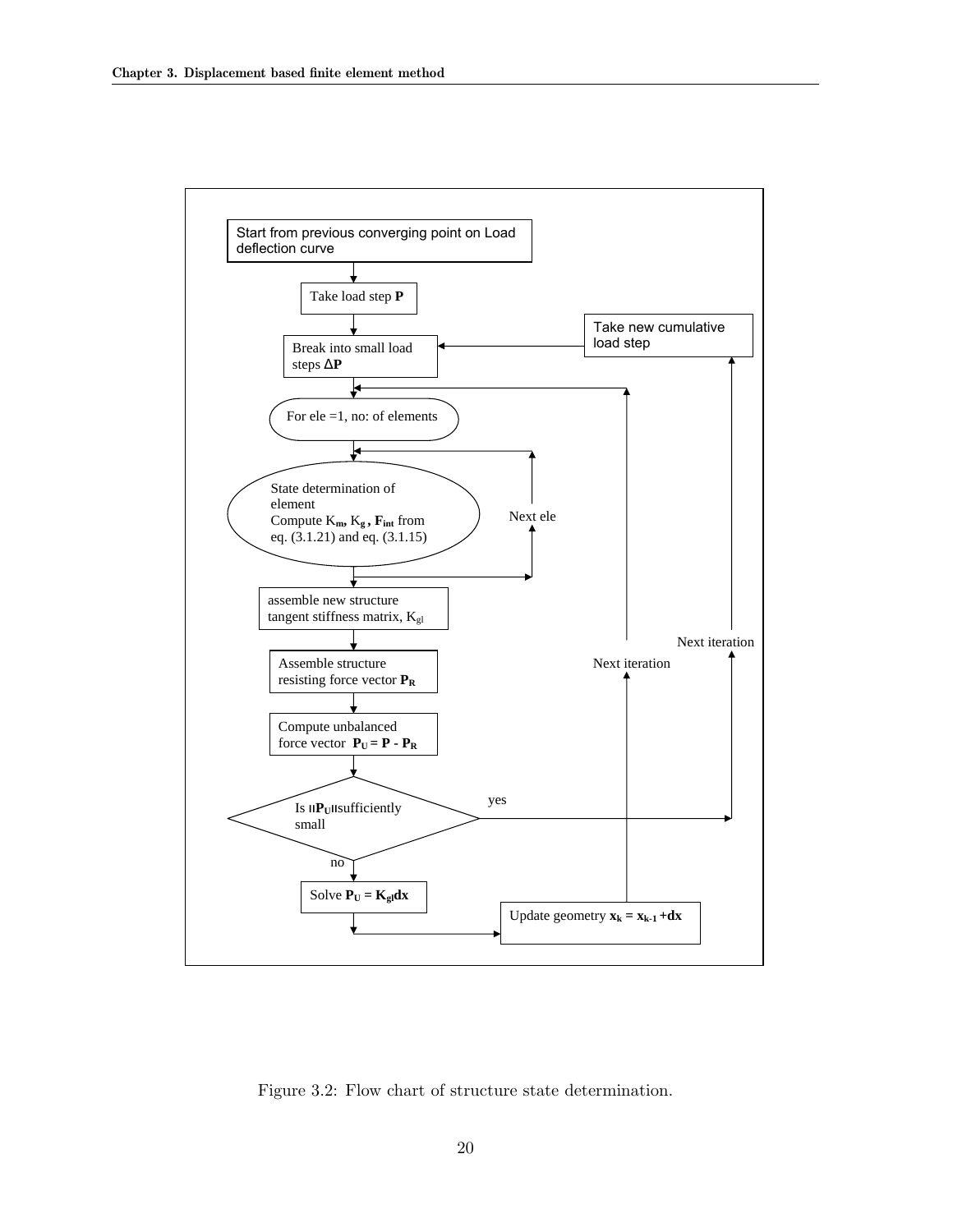### 4. MIXED FINITE ELEMENT METHOD

### 4.1 INTRODUCTION

This chapter describes the proposed formulation of the plane frame beam column element with mixed approach in the variational form. The material properties, kinematic hypothesis and deformation is same as described in chapter 2 in the present discussion. Formulation follows the usual step as in displacement based formulation of finding the minimization or stationarity of the potential function. The approach we now present is based on the use of a three-field (displacement, strain, stress) formulation based on the Hu-Washizu variational principle. The state determination procedure of the structure iteratively determines the element resisting forces and stiffness matrix while strictly satisfying element equilibrium and compatibility in each iteration. This procedure is considerably more involved than for displacement based element. Shear deformation can be readily included without inducing the shear locking in the element and , thus the behavior is independent of the number of integration points along the element.

#### 4.2 VARIATIONAL FORMULATION

For the case at hand, the displacement field is given by eq. (2.2.5), the compatibility relation with two non zero strains in the corresponding directions given by eq.  $(2.2.7)$ . For an elastic material with stress  $(T, M, S)$  and strain  $(E^0, K^b, \Gamma)$  the Hu-Washizu principle may be written as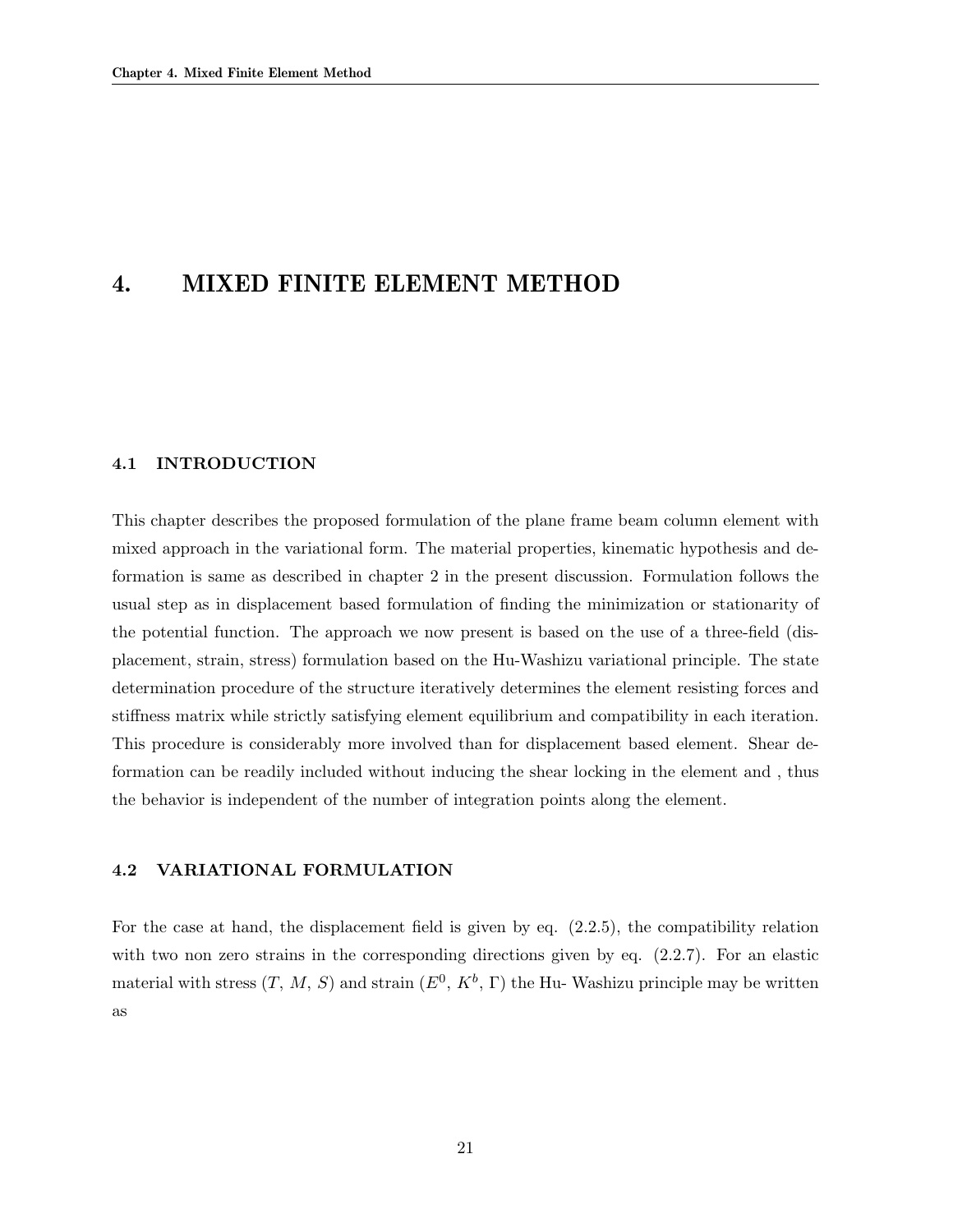$$
\Pi_{hw}(\sigma,\varepsilon,u) = \int_{\Omega} W(\varepsilon) d\Omega + \int_{\Omega} S(\Gamma^c - \Gamma) d\Omega + \int_{\Omega} \sigma(T^p, M,)(E^c(E^0, K^b) - E) d\Omega - \Pi_{ext}
$$
\n(4.1)

where  $W(\varepsilon)$  is the stored energy function introduced also in eq. (3.1.2) and  $\Pi_{ext}$  is the potential for the body and boundary loading. Here the  $\Gamma^c$ ,  $E^c$  comes from the appropriate strain compatibility equations mentioned in eq. (2.21)

The stationarity of the Hu-Washizu principle is imposed by taking its first variation with respect to the independent fields  $(u, \varepsilon, \sigma)$  and setting it equal to zero

$$
\delta \Pi_{hw} = \frac{\partial \Pi_{hw}}{\partial u} \delta u + \frac{\Pi_{hw}}{\partial S} \delta S + \frac{\Pi_{hw}}{\partial E} \delta E
$$
  
=  $\delta_u \Pi_{hw} + \delta_S \Pi_{hw} + \delta_E \Pi_{hw} - \delta \Pi_{ext} = 0$  (4.2)

which can be re-written as after putting the corresponding terms in the above equation

$$
\delta\Pi_{hw} = \int_{L} \{ \delta E_{0} [T^{c} - T] + \delta T [u_{,X} + \frac{1}{2} (u_{,X}^{2} + w_{,X}^{2}) - E_{0}] \n+ \delta u_{,X} [(1 + u_{,X}) T + \sin \beta S + \cos \beta_{,X} M] \} dX \n+ \int_{L} \{ \delta K_{b} [M^{c} - M] + \delta M [\Lambda \beta_{,X} - K^{b}] \n+ \delta w_{,X} [T w_{,X} - \beta_{,X} \sin \beta M + \cos \beta S] \} dX \n+ \int_{L} \{ \delta \Gamma [S^{c} - S] + \delta S [(1 + u_{,X}) \sin \beta + w_{,X} \cos \beta - \Gamma] \n+ \delta \beta_{,X} [M \Lambda] + \delta \beta [S \Lambda - \Gamma \beta_{,X} M] \} dX - \delta \Pi_{ext} = 0
$$
\n(4.3)

The model assumes elastic material behaviour, however the inelastic constitutive forms can be introduced from any constitutive model in terms of specified strains, strain rates (plasticity), or functional of strain (viscoelasticity). The equilibrium equations, the compatibility equation and the consistent force field shape functions with the constitutive laws at section can be deduce from the above variational form of potential.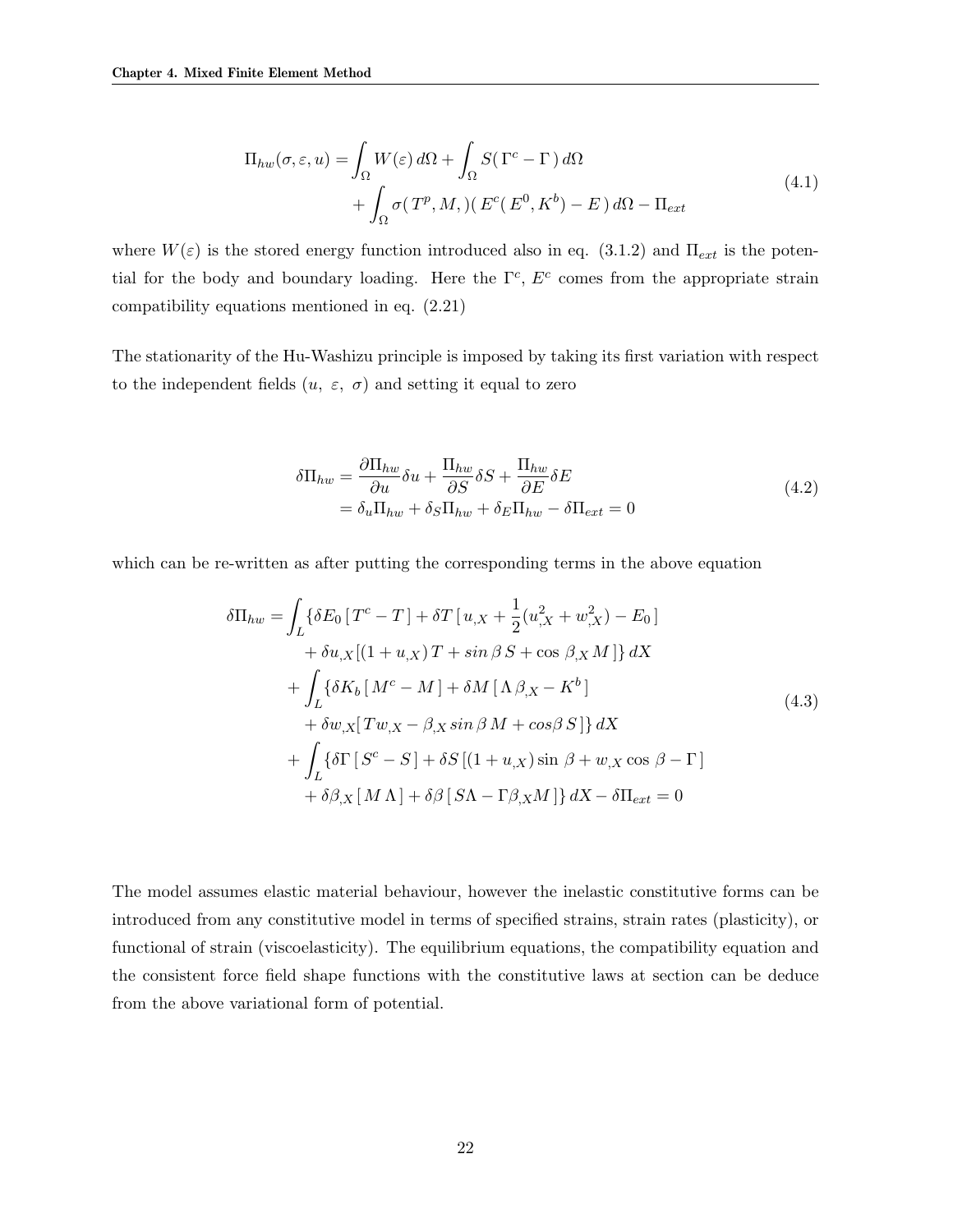### 4.2.1 Equilibrium Equation

Since the displacement variations field can be arbitrarily chosen in this derivation (i.e., a displacement interpolation function was not adopted), the equilibrium equations are satisfied pointwise (strong form).

$$
\delta_u \Pi_{hw} = \int_L \{ \delta u_{,X} [(1+u_{,X}) T + \sin \beta S + \cos \beta_{,X} M] + \delta w_{,X} [T w_{,X} - \beta_{,X} \sin \beta M + \cos \beta S] + \delta \beta_{,X} [M \Lambda] + \delta \beta [S \Lambda - \Gamma \beta_{,X} M] \} dX - \delta \Pi_{ext} = 0
$$
\n(4.4)

### 4.2.2 Compatibility Equation

The compatibility equations are imposed weakly as from the eq. (4.1.3)

$$
\delta_S \Pi_{hw} = \int_L \{ \delta T \left[ u_{,X} + \frac{1}{2} (u_{,X}^2 + w_{,X}^2) - E_0 \right] + \delta M \left[ \Lambda \beta_{,X} - K^b \right] + \delta S \left[ (1 + u_{,X}) \sin \beta + w_{,X} \cos \beta - \Gamma \right] \} dX = 0
$$
\n(4.5)

If this equation could be satisfied for all statically admissible variations  $\delta T$ ,  $\delta M$ , and  $\delta S$  (i.e., all virtual force systems in equilibrium), it would imply the strong form of the compatibility relation eq.  $(2.2.7)$ 

### 4.2.3 Constitutive laws - section force consistency Equation

If this equation could be satisfied for all statically admissible variations  $\delta E_0$ ,  $\delta K_b$ , and  $\delta \Gamma$  consistent approach for section forces equilibrium with the constitutive laws can be deduced

$$
\delta_E \Pi_{hw} = \int_L \{ \delta E_0 \left[ T^c - T \right] + \delta K_b \left[ M^c - M \right] + \delta \Gamma \left[ S^c - S \right] \} dX = 0 \tag{4.6}
$$

which means

$$
T^{c} = T
$$
  
\n
$$
M^{c} = M
$$
  
\n
$$
S^{c} = S
$$
\n(4.7)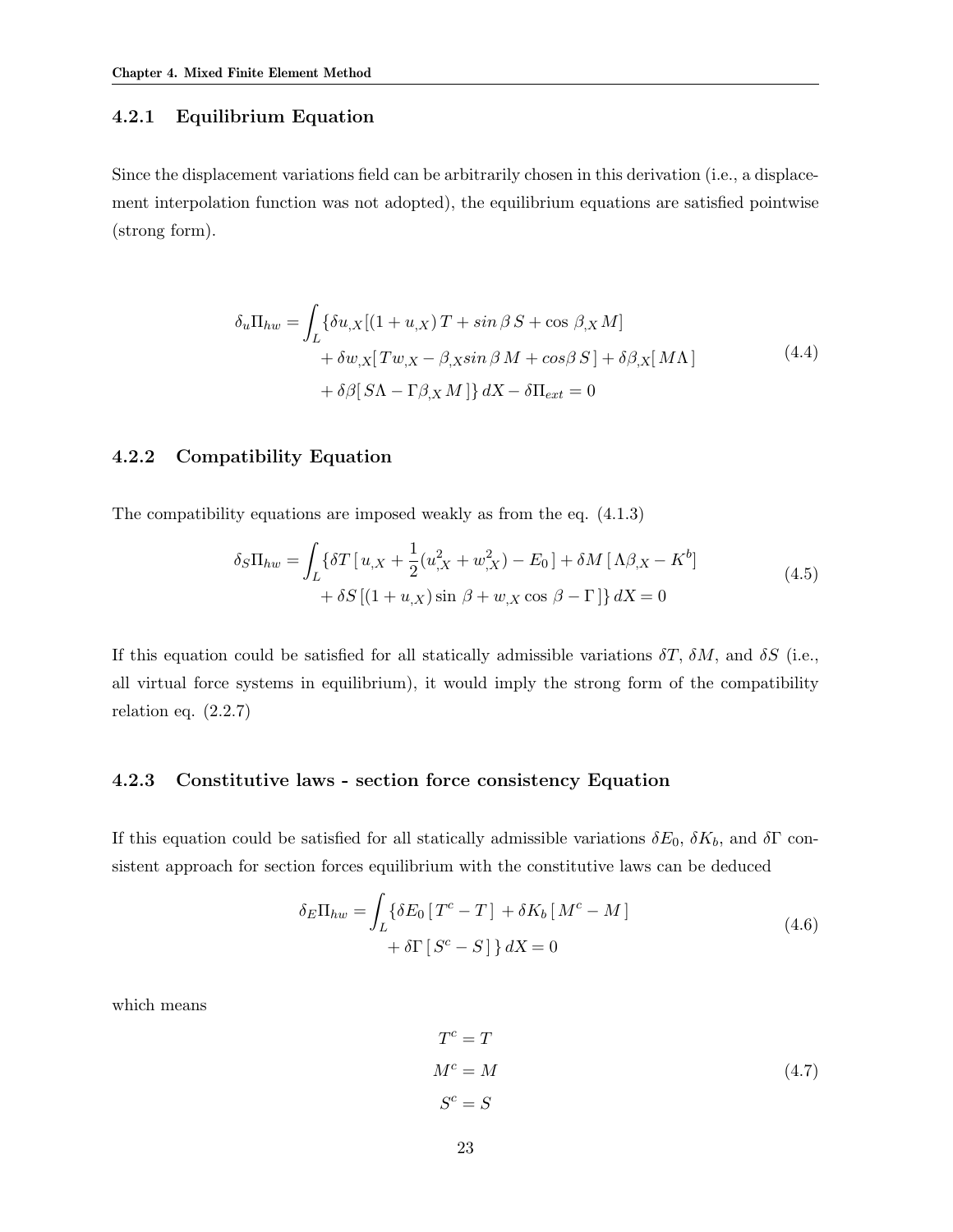in order to make the stationarity of the variational form.

There is an advantage in deriving the present formulation form a variational principle: it allows the concentration of all intrinsic characteristics- equilibrium equations, compatibility equations and constitutive terms of the problem in a single expression. Based on this, it should be clear that the proposed element formulation can be used to solve more general problems such as, for instance, elasto-plastic analysis.

We also note that the shear in each element may be computed from moment equilibrium as

$$
S = -\frac{\partial M}{\partial X} \tag{4.8}
$$

and, thus it is not necessary to add additional force parameter to the element.

### 4.3 FINITE ELEMENT APPROXIMATION

The finite element approximations for the displacement, stress, and strain field can be introduced respectively as,

$$
\begin{Bmatrix} u \\ w \\ \beta \end{Bmatrix} = N_{\alpha}{}^{d}(X) \begin{Bmatrix} \widetilde{u}_{\alpha} \\ \widetilde{v}_{\alpha} \\ \widetilde{\beta}_{\alpha} \end{Bmatrix} \quad \alpha = 1, 2 \tag{4.9}
$$

$$
\begin{Bmatrix} E_0 \\ K_b \\ \Gamma \end{Bmatrix} = \begin{Bmatrix} N_{\alpha}{}^{E}(X)\widetilde{E}_0 \\ N_{\alpha}{}^{K_b}(X)\widetilde{K}_b \\ N_{\alpha}{}^{\Gamma}(X)\widetilde{\Gamma} \end{Bmatrix} \quad and \quad \begin{Bmatrix} T \\ S \\ M \end{Bmatrix} = \begin{Bmatrix} N_{\alpha}{}^{T}(X)\widetilde{T} \\ N_{\alpha}{}^{S}(X)\widetilde{S} \\ N_{\alpha}{}^{M}(X)\widetilde{M}_{\alpha} \end{Bmatrix} \quad \alpha = 1, 2 \quad (4.10)
$$

where the shape functions for each field is assumed as,

$$
\begin{bmatrix} N_1^d & N_2^d \end{bmatrix} = \begin{bmatrix} N_1^M & N_2^M \end{bmatrix} = \begin{bmatrix} (1 - \frac{X}{L}) & \frac{X}{L} \end{bmatrix} \tag{4.11}
$$

$$
N_{\alpha}{}^{E}(X) = N_{\alpha}{}^{K_b}(X) = N_{\alpha}{}^{\Gamma}(X) = N_{\alpha}{}^{T}(X) = N_{\alpha}{}^{S}(X) = 1
$$
\n(4.12)

Using this approximation the shear force given by eq.  $(4.1.8)$  can be re-written as

$$
S = -\frac{\partial M}{\partial X} = \frac{1}{L}(\widetilde{M}_1 - \widetilde{M}_2) \quad \text{or} \quad \delta S = \frac{1}{L}(\delta \widetilde{M}_1 - \delta \widetilde{M}_2) \tag{4.13}
$$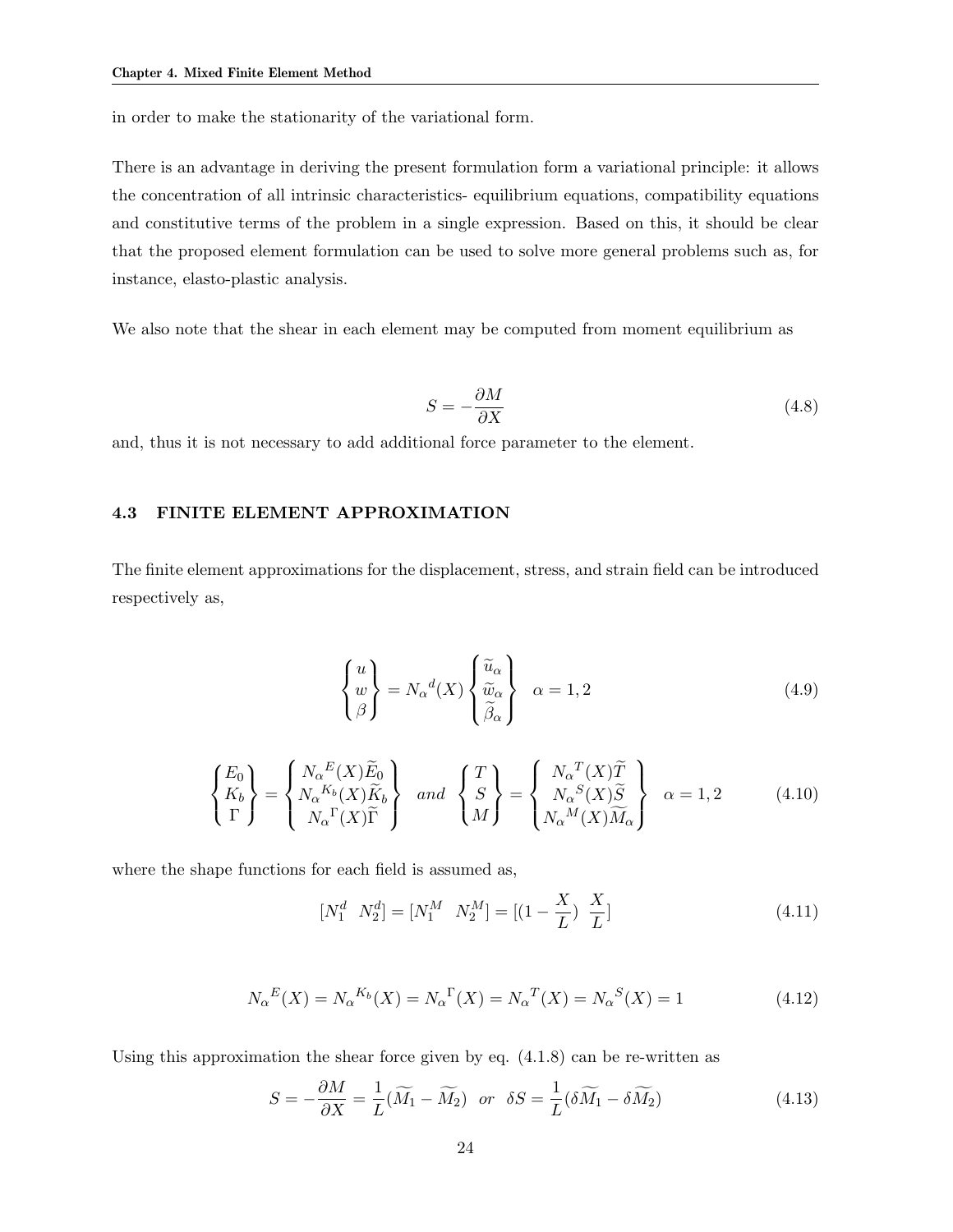Introducing the above approximation eq.  $(4.1.9)$ , eq.  $(4.1.10)$  and eq.  $(4.1.13)$ , into eq.  $(4.1.3)$ we obtain the variational functional form as

$$
\delta\Pi_{hw} = \int_{L} \{ \delta \widetilde{E}_{0} [T^{c} - T] + \delta \widetilde{T} [u_{,X} + \frac{1}{2} (u_{,X}^{2} + w_{,X}^{2}) - E_{0}] \n+ \delta \widetilde{u}_{\alpha} [(1 + u_{,X}) N^{d}_{\alpha, X} T + \sin \beta N^{d}_{\alpha, X} S + \cos \beta_{,X} N^{d}_{\alpha, X} M] \} dX \n+ \int_{L} \{ \delta \widetilde{K}_{b} [M^{c} - M] + \delta \widetilde{M}_{\alpha} N^{M}_{\alpha} [ \Lambda \beta_{,X} - K^{b}] \n+ \delta \widetilde{w}_{\alpha} [w_{,X} N^{d}_{\alpha, X} T - \beta_{,X} N^{d}_{\alpha, X} \sin \beta M + \cos \beta N^{d}_{\alpha, X} S] \} dX \n+ \int_{L} \{ \delta \widetilde{\Gamma} [S^{c} - S] - \delta \widetilde{M}_{\alpha} N^{M}_{\alpha, X} [(1 + u_{,X}) \sin \beta + w_{,X} \cos \beta - \Gamma] \n+ \delta \widetilde{\beta}_{\alpha} [M \Lambda N^{d}_{\alpha, X} + S \Lambda N^{d}_{\alpha} - \Gamma \beta_{,X} N^{d}_{\alpha} M] \} dX - \delta \Pi_{ext} = 0 \quad \alpha = 1, 2
$$
\n(4.14)

which can be re-written in more compact form as

$$
\delta\Pi = \left[\delta\widetilde{u}_{\alpha} \ \delta\widetilde{w}_{\alpha} \ \delta\widetilde{\beta}_{\alpha}\right] \int_{L} \mathbf{B}_{\alpha}^{T} \begin{Bmatrix} T^{p} \\ S^{p} \\ M^{b} \end{Bmatrix} dX + \left[\delta\widetilde{N} \ \delta\widetilde{M}_{\alpha}\right] \int_{L} \mathbf{A}_{1} dX
$$
\n
$$
+ \left[\delta\widetilde{E}_{0} \ \delta\widetilde{K}_{b} \ \delta\widetilde{\Gamma}\right] \int_{L} \mathbf{A}_{2} dX - \delta\Pi_{ext} = 0
$$
\n(4.15)

where the matrix  $\mathbf{B}_{\alpha}$  is same as eq. (3.1.13), vector  $\mathbf{A}_{1}$ ,  $\mathbf{A}_{2}$  can be given as

$$
\mathbf{A_1} = \begin{Bmatrix} u_{,X} + \frac{1}{2} (u_{,X}^2 + w_{,X}^2) - E_0 \\ N_1^M (\Lambda \beta_{,X} - K_b) + \left[ \frac{(1+u_{,X}) \sin \beta + w_{,X} \cos \beta - \Gamma}{L} \right] \\ N_2^M (\Lambda \beta_{,X} - K_b) - \left[ \frac{(1+u_{,X}) \sin \beta + w_{,X} \cos \beta - \Gamma}{L} \right] \end{Bmatrix}
$$
(4.16)

$$
\mathbf{A_2} = \begin{Bmatrix} T^c - T \\ M^c - M \\ S^c - S \end{Bmatrix}
$$
 (4.17)

Applying a linearization to eq . (4.1.15) give the incremental form for a Newton Raphson solution process as

$$
\begin{Bmatrix}\n\delta \widetilde{a} \\
\delta \widetilde{f} \\
\delta \widetilde{e}\n\end{Bmatrix}^T \left\{ \begin{bmatrix}\nK_g & H^T & 0 \\
H & 0 & -b^T \\
0 & -b & k\n\end{bmatrix} \begin{Bmatrix}\nd \widetilde{a} \\
d \widetilde{f} \\
d \widetilde{e}\n\end{Bmatrix} = \begin{Bmatrix}\nR_a \\
R_e \\
R_f\n\end{Bmatrix} \right\}
$$
\n(4.18)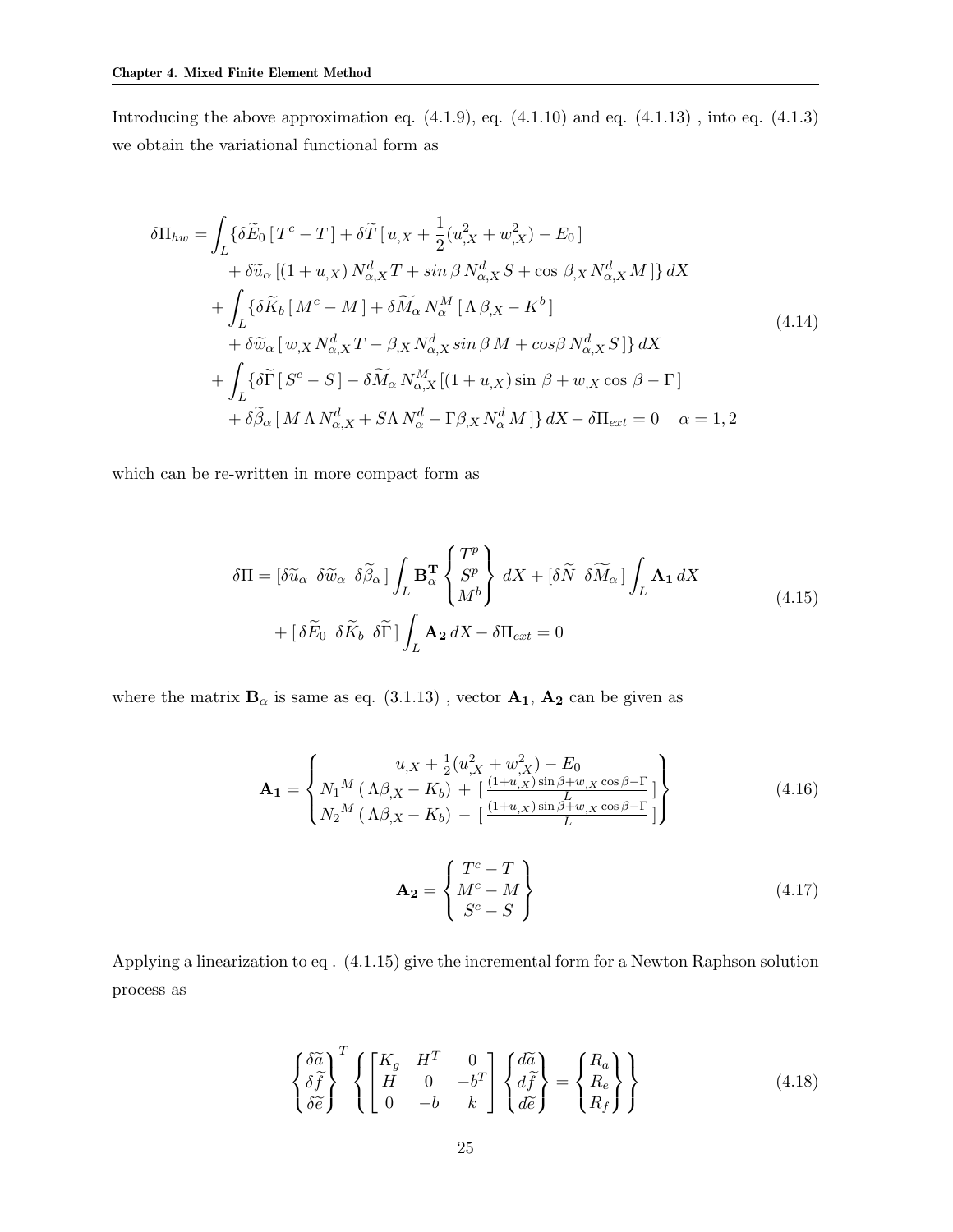where " d " is an increment, Here  $K_g$  is the geometric stiffness matrix which is same as eq. (3.1.22).the residual expression is given below. More comprehensive derivation can be found in Appendix A

$$
R_f = \int_L \begin{Bmatrix} T^c - T \\ M^c - M \\ S^c - S \end{Bmatrix} dX \tag{4.19}
$$

$$
R_e = \int_L \begin{cases} u_{,X} + \frac{1}{2} (u_{,X}^2 + w_{,X}^2) - E_0 \\ N_1^M (\Lambda \beta_{,X} - K_b) + \left[ \frac{(1+u_{,X}) \sin \beta + w_{,X} \cos \beta - \Gamma}{L} \right] \\ N_2^M (\Lambda \beta_{,X} - K_b) - \left[ \frac{(1+u_{,X}) \sin \beta + w_{,X} \cos \beta - \Gamma}{L} \right] \end{cases} dX \tag{4.20}
$$

$$
R_a = \int_L \mathbf{B}^T \begin{Bmatrix} T \\ S \\ M \end{Bmatrix} dX - F_{ext}
$$
 (4.21)

$$
\mathbf{k} = \begin{bmatrix} EAL & & \\ & EIL & \\ & & \kappa GAL \end{bmatrix}
$$
 (4.22)

$$
\mathbf{b} = \Sigma_q \mathbf{b_q} = \begin{bmatrix} 1 & 0 & 0 \\ 0 & 1 - \frac{X_q}{L} & \frac{X_q}{L} \\ 0 & \frac{1}{L} & -\frac{1}{L} \end{bmatrix}
$$
(4.23)

where q is the quadrature point of the element H matrix is the following :

$$
H = \int_{L} \mathbf{H}_{\alpha}^{1} dX + \int_{L} \mathbf{H}_{\alpha}^{2} dX \qquad (4.24)
$$

where

$$
\mathbf{H}_{\alpha}^{\mathbf{1}} = \begin{bmatrix} (1+u_{,X}) N_{\alpha,X}^{d} & w_{,X} N_{\alpha,X}^{d} & 0\\ \beta_{,X} \cos \beta N_{\alpha,X}^{d} N_{1}^{M} & -\beta_{,X} \sin \beta N_{\alpha,X}^{d} N_{1}^{M} & (\Lambda N_{\alpha,X}^{d} - \Gamma \beta_{,X} N_{\alpha}^{d}) N_{1}^{M} \\ \beta_{,X} \cos \beta N_{\alpha,X}^{d} N_{2}^{M} & -\beta_{,X} \sin \beta N_{\alpha,X}^{d} N_{2}^{M} & (\Lambda N_{\alpha,X}^{d} - \Gamma \beta_{,X} N_{\alpha}^{d}) N_{2}^{M} \end{bmatrix}
$$
(4.25)

and

$$
\mathbf{H}_{\alpha}^{2} = \begin{bmatrix} 0 & 0 & 0 \\ \frac{\sin \beta N_{\alpha,X}^{d}}{L} & \frac{\cos \beta N_{\alpha,X}^{d}}{L} & \frac{\Lambda N_{\alpha}^{d}}{L} \\ -\frac{\sin \beta N_{\alpha,X}^{d}}{L} & -\frac{\cos \beta N_{\alpha,X}^{d}}{L} & -\frac{\Lambda N_{\alpha}^{d}}{L} \end{bmatrix}
$$
(4.26)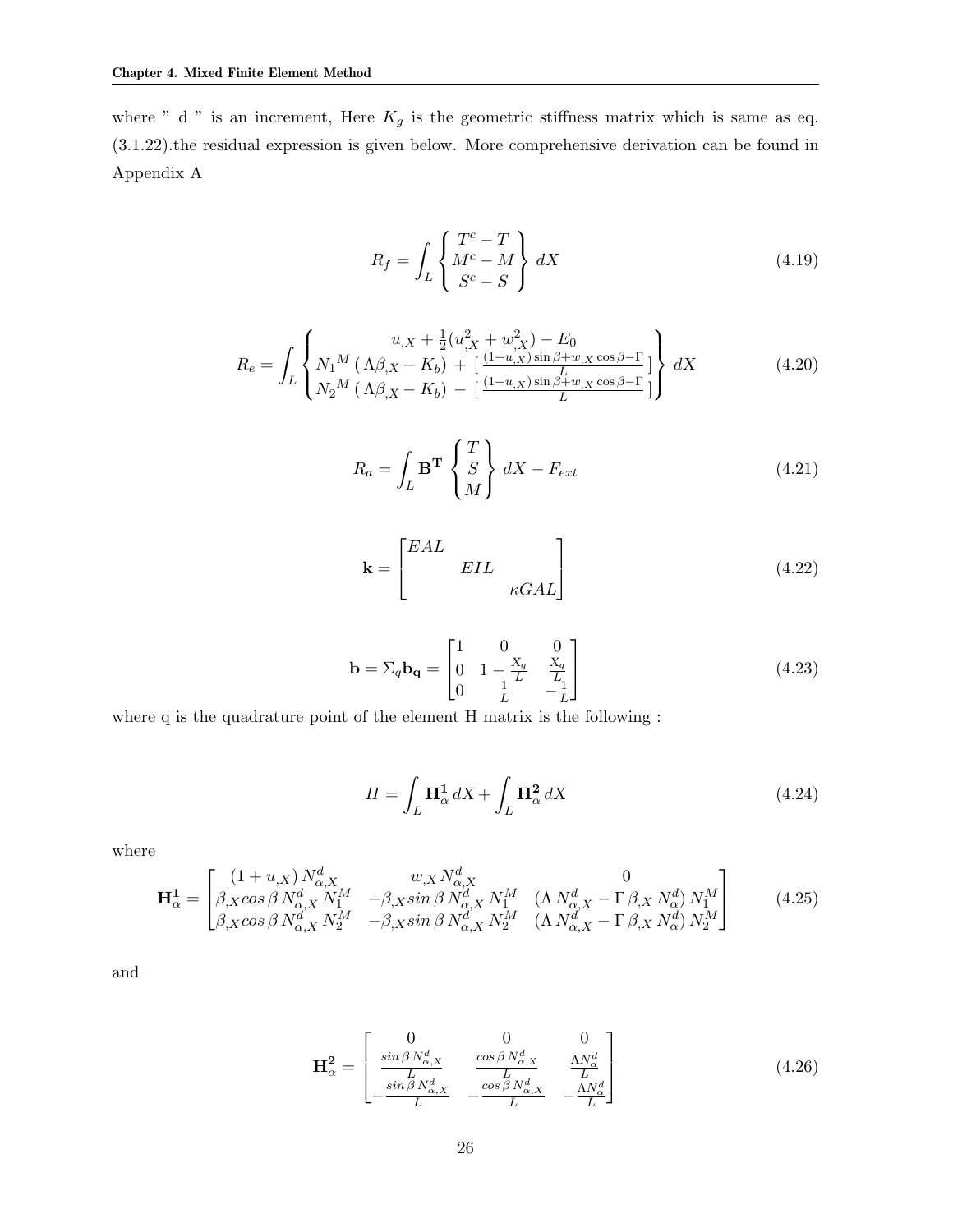#### 4.4 SUMMARY OF SOLUTION ALGORITHM

The continuity between elements is enforced only for displacement degrees of freedom between the elements through the compatibility conditions in eq. (4.1.5) weak form. Forces and strain may be discontinuous between elements. Therefore, the parameters for forces and strains may be eliminated at the element level resulting in a stiffness matrix for displacement parameter determination. The elimination may be performed by static condensation in the following way:

Re-writing matrix eq. (4.1.18) in individual equations as

$$
K_g d\tilde{a} + H^T d\tilde{f} = R_a
$$
  
\n
$$
H d\tilde{a} - b^T d\tilde{e} = R_e
$$
  
\n
$$
-b d\tilde{f} + k d\tilde{e} = R_f
$$
\n(4.27)

Eliminating section strain components using third equation of eq. (4.1.27) as

$$
d\tilde{e} = k^{-1} \left( R_f + b \, d\tilde{f} \right) \tag{4.28}
$$

and substituting back into second equation of eq. (4.1.27) and rearranging terms will generate stress increment of the element as

$$
d\tilde{f} = F^{-1}(H d\tilde{a} - \overline{R_e})
$$
\n(4.29)

where

$$
F = b^T k^{-1} b
$$
  
\n
$$
\overline{R_e} = R_e + b^T k^{-1} R_f
$$
\n(4.30)

are the element flexibility matrix and modified residual vector respectively.

Substituting eq.  $(4.1.30)$  back in the first equation of the eq.  $(4.1.27)$  and re-arranging the terms gives

$$
\overline{K} d\widetilde{a} = \overline{R}_a \tag{4.31}
$$

where

$$
\overline{K} = K_g + H^T F^{-1} H
$$
\n
$$
\overline{R}_a = R_a + H^T F^{-1} \overline{R_e}
$$
\n(4.32)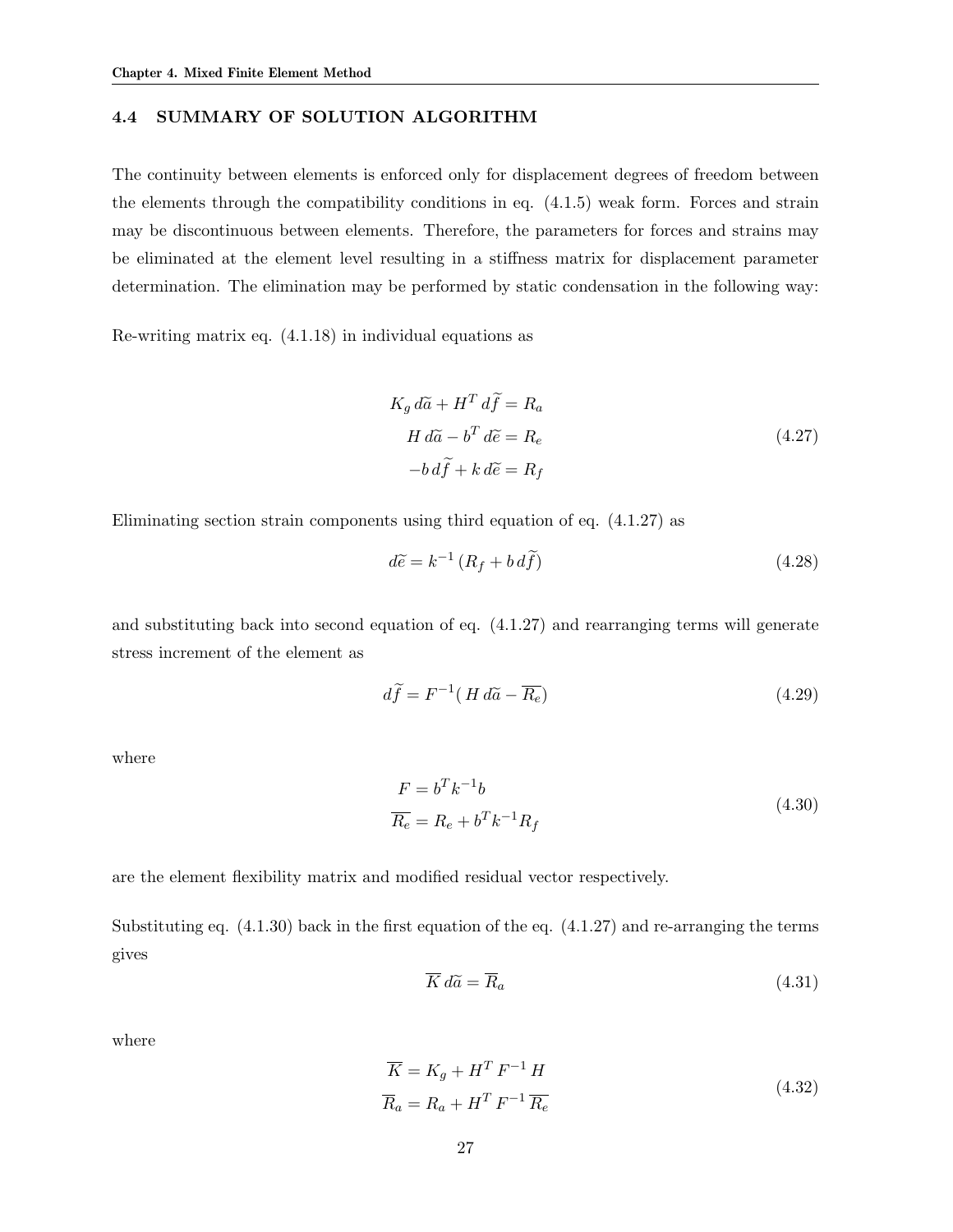are the element stiffness matrix and modified element residual vector respectively. The resulting stiffness and residual vector of the element now may be assembled into the global equations in an identical manner to the usual displacement based formulation. The solution strategy can be breakdown in the following steps.

- 1. The Full Newton Raphson iteration (i) starts with the given load step on global structure
- 2. For the first iteration step  $j = 0$  $\widetilde{a}_{i+1}^{j=0} = \widetilde{a}_i$ ,  $\widetilde{f}_{i+1}^{j=0} = \widetilde{f}_i$ ,  $\widetilde{e}_{i+1}^{j=0} = \widetilde{e}_i$ , For solution at step  $(i + 1)$  assume the state at the previous step (i) is known.
- 3. Start the element state determination. Loop over all the elements in the structure for state at iteration j.
- 4. Compute  $R_e$  and  $R_f$  at each element and check its convergence. If converge go to step 8, else make a loop for the convergence of  $R_e$  and  $R_f$  in each element (set  $k = 0$  ), and follow as
- 5. Compute element stress parameter using eq. (4.1.29) and update the stresses inside the element

$$
\widetilde{f}_{k+1}^j = \widetilde{f}_k^j + d\widetilde{f}.
$$

- 6. Compute  $R_f$  again from the updated element stresses and solve for element strain parameters using eq. (4.1.28) . Update the strain parameters  $\widetilde{e}_{k+1}^j = \widetilde{e}_k^j + d\widetilde{e}$
- 7. Check convergence of  $R_e$  and  $R_f$  from the updated stress and strain parameters. If not, go back to step 5
- 8. Condenses arrays and residual for each element as described in the above section. Assemble the global stiffness matrix.
- 9. Check convergence on global residual vector for the displacement  $\overline{R}_a$ . If converge move to next load step( set  $i = i + 1$  ) and start from step 2, else follow as
- 10. Solve  $d\tilde{a} = \overline{K}^{-1} \overline{R}_a$  and update the geometry of the structure  $\widetilde{a}^{j+1} = \widetilde{a}^j + d\widetilde{a}$ Go to step 3 and set  $(j = j + 1)$ , and follow the steps subsequently

It is necessary to save the parameters for stress,  $\tilde{f}$ , and strain  $\tilde{e}$  for each element in the load steps.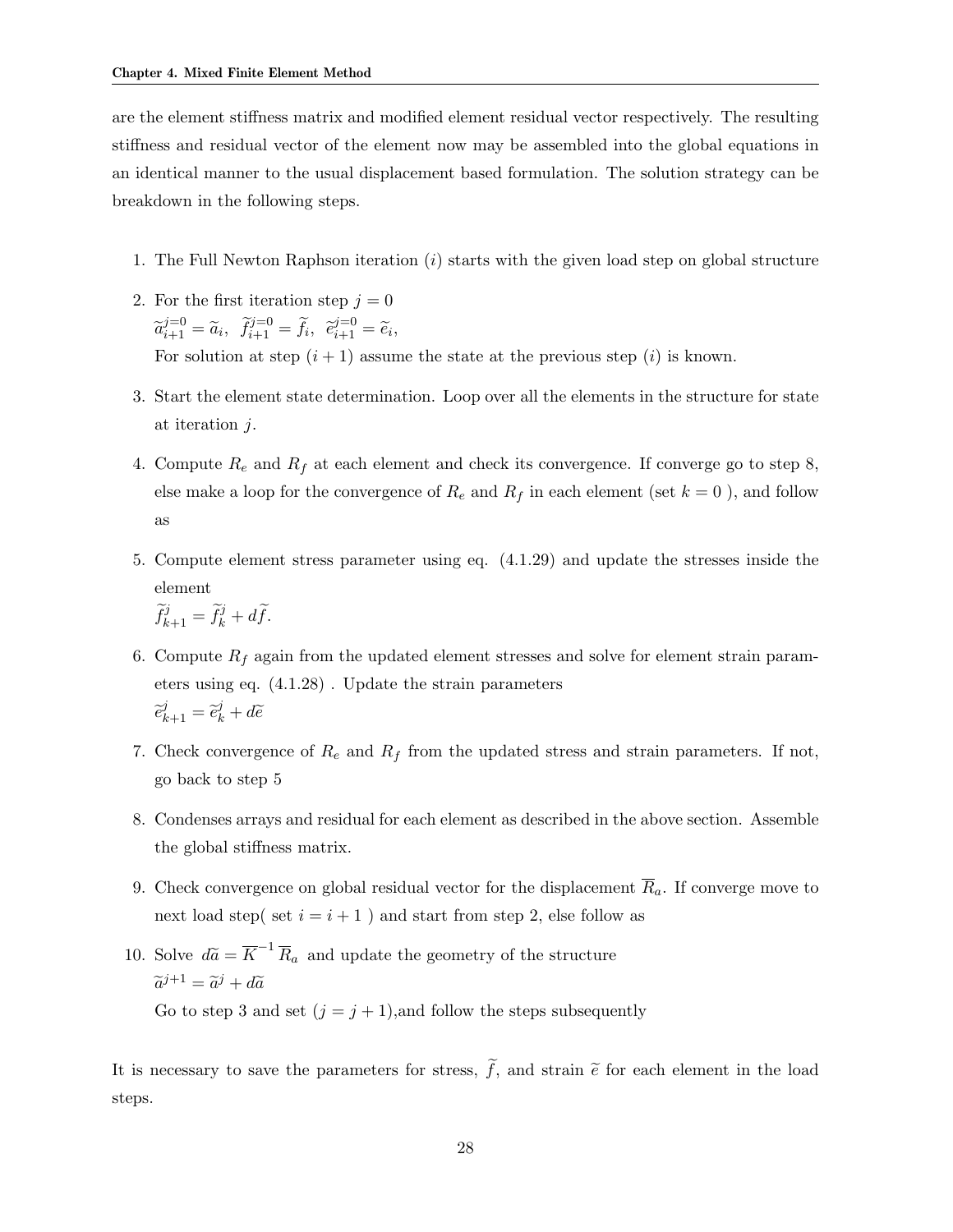### 5. EXAMPLES

#### 5.1 EXAMPLES

The objective in this analysis was to investigate the performance of the beam column element in large displacement and rotation problems by both displacement and forced based elements models by some examples. For some cases, it should be emphasized that, as most papers only provide the results in graphical form, only a reasonable accurate comparison can be done, due to the inaccuracy in obtaining numerical values from the presented plots. Since the minimum number of load step required to converge strictly depends on the magnitude of the external load. It is emphasized that no special effort is made to optimize the total number of loading steps for a given calculation. Unless stated in the following examples, Full Newton Raphson stategy is employed for non-linear global equations. Through out all the examples discussed below, the constitutive model defined by eq. (2.2.9) is considered. The model results is cross-checked by the open source standalone software Opensees(38). Opensees is freely available software based on the forced based formulation for Earthquake Engineering Simulation and handles both geometric and material non-linearity. Geometric non-linearity is handle by co-rotational approach.

### 5.1.1 Clamped cantilever with concentrated transversal end load

The cantilever problem represented in Figure 5.1 has been analyzed elastically (with different input parameters)in several works, such as Oran and Kassimali $(1976)(39)$ , White $(1985)(40)$ , Chan(1988)(41), and among many others. Analytical solutions of this problem were determined by different authors, including Frish-Fay $(1962)(42)$ . The example discuss the issue of large deflection with moderate rotation analysis relative to the cantilever length. It should be noted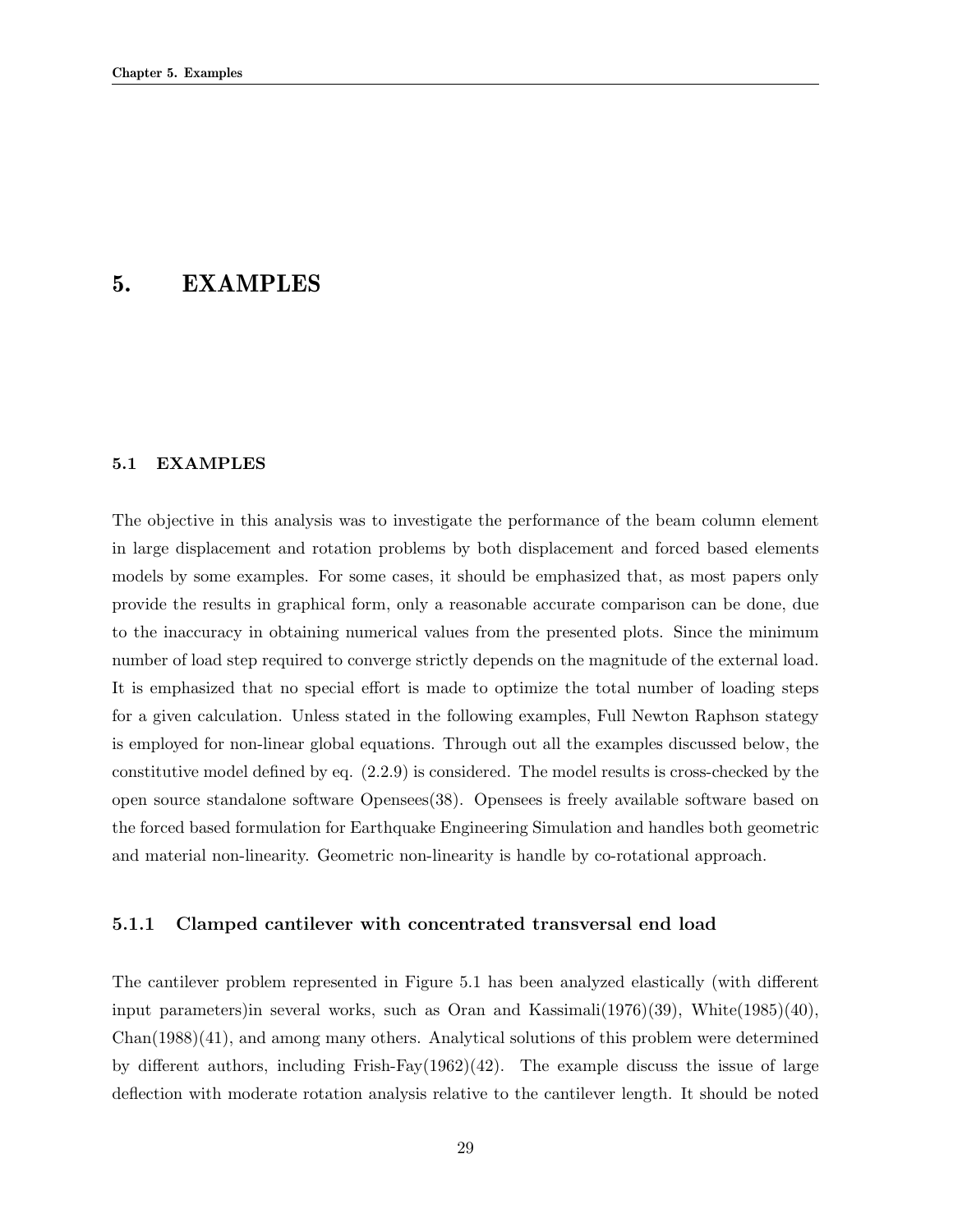that the vertical displacement will be around 80 % of the original length.

```
E (Young's Modulus = 1200
N (Poisson's ratio)= 0L (Length) = 10
A (Area) = 1P = 10
```


Figure 5.1: Cantilever Beam with Transverse Loading.

The geometrical and material properties chosen are: Young'S modulus  $E = 1200$ , Poisson's ration  $\nu = 0$  and the square cross-section of unit area  $A = 1$ , the length of the cantilever is  $L = 10$ . Further transverse load of  $P = 10$  is applied at the tip of the beam.

| Table 5.1: Cantilever under transverse load free end displacement components. |  |  |  |  |  |
|-------------------------------------------------------------------------------|--|--|--|--|--|
|                                                                               |  |  |  |  |  |

| Model                      | No. of elem. | Hori. displ | verti displ | Rot    |
|----------------------------|--------------|-------------|-------------|--------|
| displacement based element | 10           | $-5.6291$   | 8.2350      | 1.4382 |
| Mixed finite element       | 10           | $-5.6351$   | 8.2448      | 1.4313 |
| FEAPpy element             |              | $-5.5262$   | 8.1957      | 1.4410 |
| Opensees element           |              | $-5.5418$   | 8.2226      | 1.4382 |

It is being observed that the numerical values presented here is very close to the analytical solution mentioned by Frish-Fay $(1962)(42)$ . The exact values is not presented due to imprecision of the presented plots but could be referred to Souza (2000)(35) for the suitable plots. The author Souza (2000)(35) also claims in his work that the above problem can be solved by just one element per member. The results of the model is approximated with different number of elements is presented in the Table 5.2 and Table 5.3.

Table 5.2: Displacement based formulation.

| No. of elem. | Hori. displ | verti displ | Rot    |
|--------------|-------------|-------------|--------|
|              | $-5.7075$   | 8.2874      | 1.4478 |
| 10           | $-5.6291$   | 8.2350      | 1.4382 |
| 20           | $-5.6093$   | 8.2208      | 1.4283 |

The convergence rate is also shown in the Table 5.4 for the both models.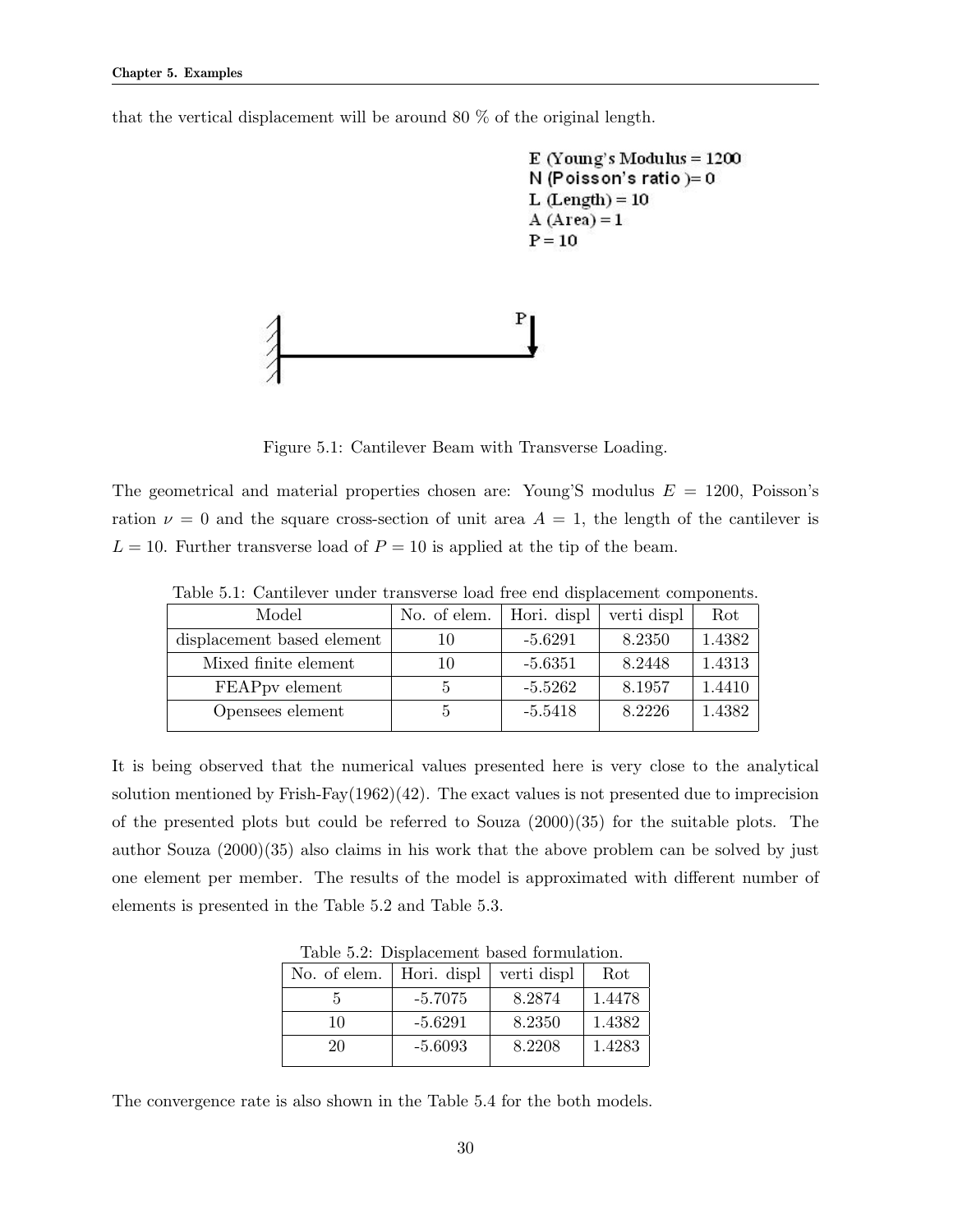

Figure 5.2: Equilibrium path for the cantilever under transverse load.

| Hori. displ | verti displ | Rot    |
|-------------|-------------|--------|
| $-5.7173$   | 8.2988      | 1.4471 |
| $-5.6351$   | 8.2448      | 1.4313 |
| $-5.6154$   | 8.2310      | 1.4274 |
|             |             |        |

Table 5.3: Mixed element formulation.

Table 5.4: Convergence rates for cantilever beam.

| No. of iterations | Residual Norm (DBM)   | Residual Norm (MFM)   |
|-------------------|-----------------------|-----------------------|
| $\theta$          | 1.66667               | 1.66667               |
|                   | 625.97970             | 610.60902             |
| $\overline{2}$    | 118.15220             | 124.26377             |
| 3                 | 10.69949              | 11.99674              |
| $\overline{4}$    | 0.18409               | 0.30111               |
| 5                 | 0.05465               | 0.52958               |
| 6                 | 0.000561              | 0.00261               |
| 7                 | $2.95 \times 10^{-5}$ | $2.70\times10^{-5}$   |
| 8                 | $2.05 \times 10^{-7}$ | $9.656\times10^{-12}$ |
| 9                 | $1.29\times10^{-8}$   | 0                     |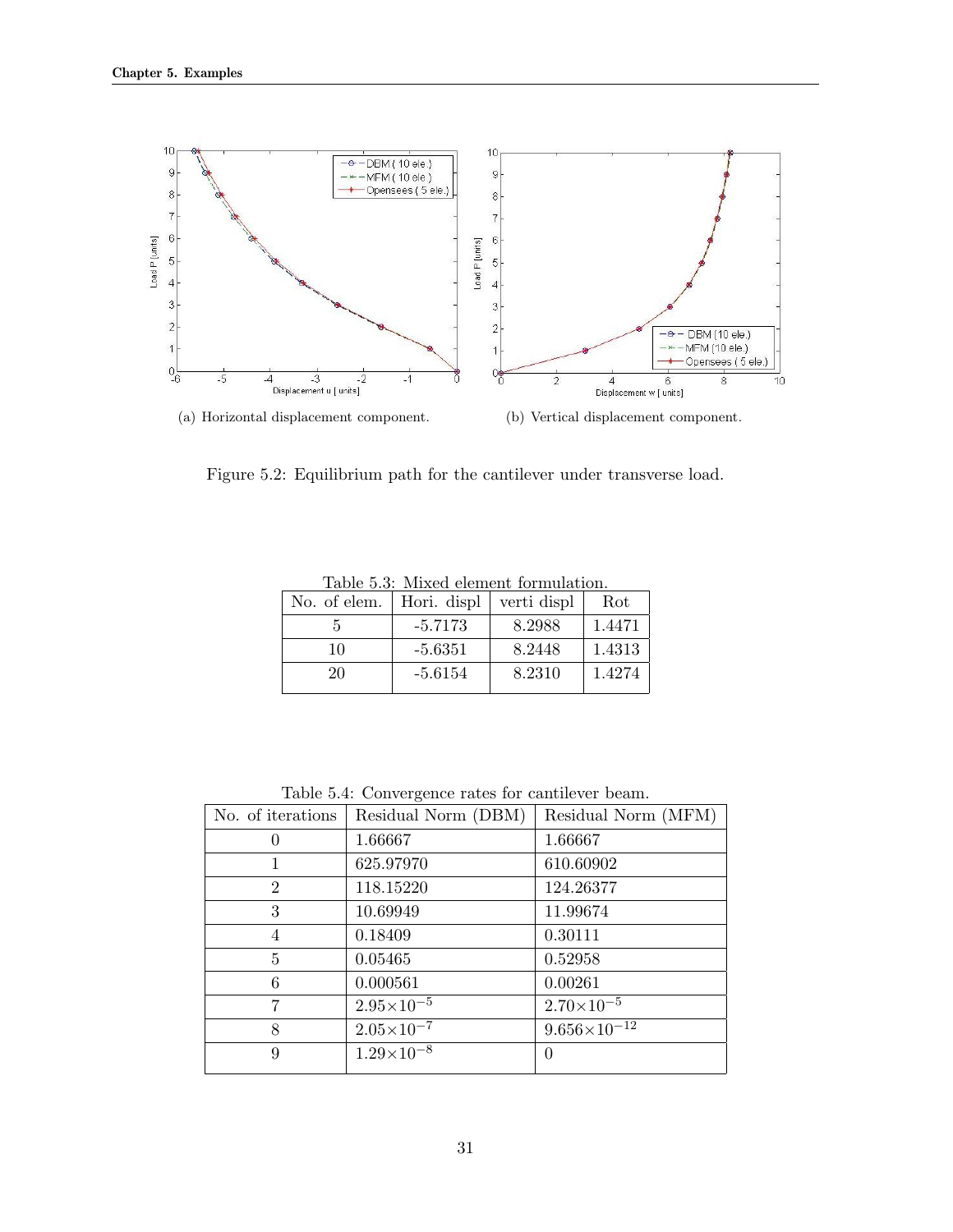### 5.1.2 Clamped cantilever subjected to concentrated end moment

This problem has been analyzed by a number of researchers including Bathe and Bolourch(1979)(4), Simo and Vu-Quoc(1986)(7), Crisfield(1990)(43) considering the straight beam element. Clearly for prismatic beam, the exact solution for the deformed shape of this problem is a perfect circle, since the bending moment, and hence the curvature, is constant along the beam. However, we make the approximation in the variable field and the subsequent result is tabulated below for checking the accuracy of the element formulation. The geometrical and material properties chosen are: Young'S modulus  $E = 1200$ , Poisson's ration  $\nu = 0$  and the square cross-section of unit area  $A = 1$ , the length of the cantilever is  $L = 10$ . Beam is discretized in ten elements. Further Bending moment of  $M = 10\pi$  can rolled the beam in half circle theoretically. The freeend displacement components are presented in Table 5.5, along with the result obtained by the corresponding model of ten 3-node straight-beam elements as discussed by Simo and Vu-Quoc  $(1986)(7)$  and also by open sees results.



Figure 5.3: Deformed shape of the cantilever beam under free-end moment.

| гаяно от социалого анал раго пютноне южа ноо она аюриконноне сошрононе |              |             |             |          |  |
|------------------------------------------------------------------------|--------------|-------------|-------------|----------|--|
| Model                                                                  | No. of elem. | Hori. displ | verti displ | Rot      |  |
| displacement based element                                             | 10           | $-10.3386$  | 6.1034      | 3.252    |  |
| Mixed finite element                                                   | 10           | $-10.3398$  | 6.1025      | $-3.252$ |  |
| Simo-Vu model                                                          | 10           | $-10.1580$  | 6.1590      | $-3.090$ |  |
| Opensees model                                                         |              | $-10.0000$  | 6.4721      | $-3.141$ |  |
| Analytical Solution                                                    |              | 10.0000     | 6.3660      | $-3.141$ |  |
|                                                                        |              |             |             |          |  |

Table 5.5: Cantilever under pure moment load free end displacement components.

Figure 5.4 shows the results by both models and also the open sees results is mentioned for cross-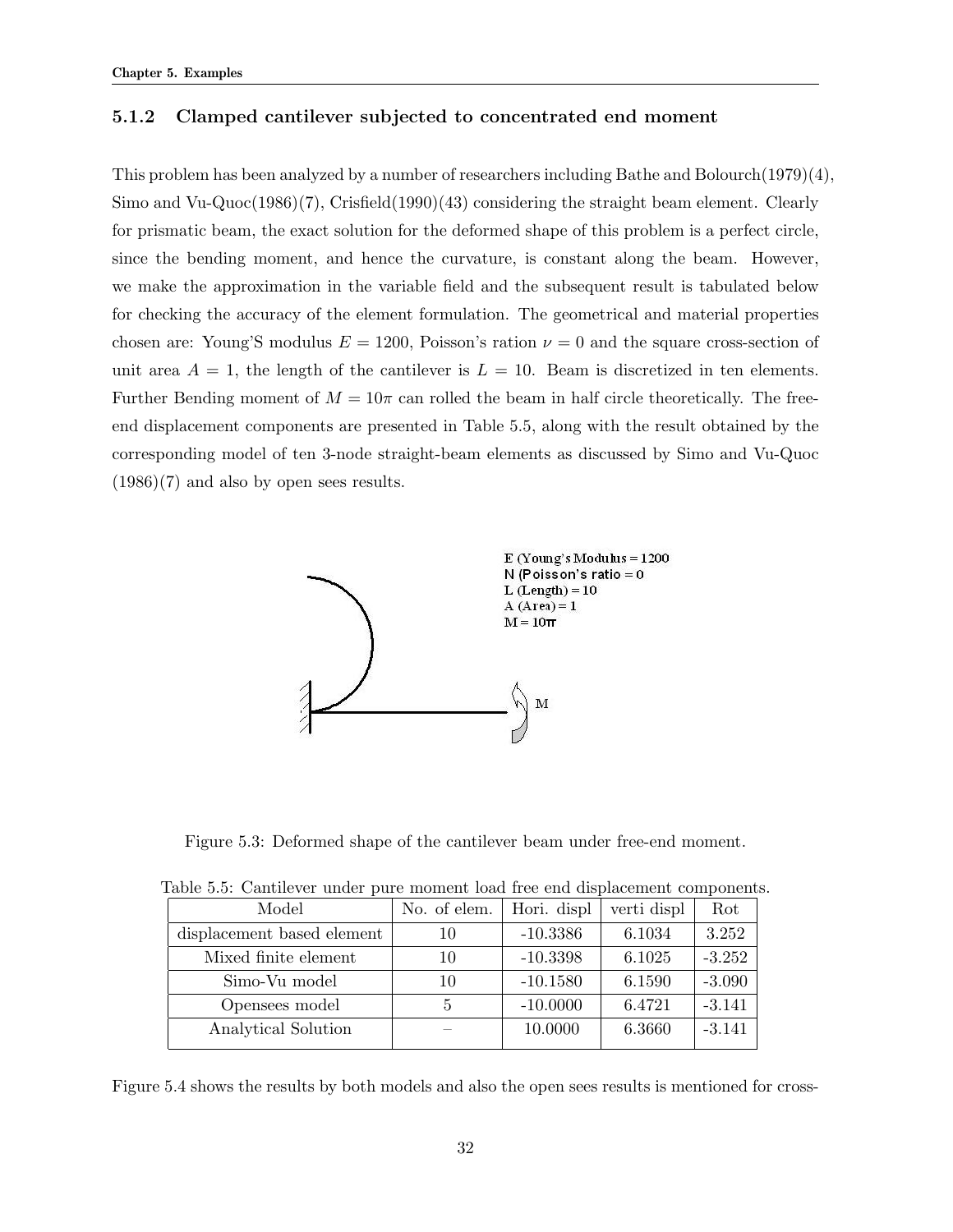check. The results of the model is approximated with different number of elements is presented in the Table 5.6 and Table 5.7.



Figure 5.4: Equilibrium path for the cantilever under pure moment load.

| No. of elem. | Hori. displ | verti displ | Rot       |
|--------------|-------------|-------------|-----------|
|              | $-10.9189$  | 5.6890      | 3.4629    |
| 10           | $-10.3386$  | 6.1034      | $-3.2522$ |
| 20           | $-10.2065$  | 6.1798      | $-3.2084$ |
|              |             |             |           |

| Table 5.6: Displacement based formulation. |  |  |
|--------------------------------------------|--|--|
|--------------------------------------------|--|--|

| Table 5.7: Mixed finite element. |             |             |           |  |
|----------------------------------|-------------|-------------|-----------|--|
| No. of elem.                     | Hori. displ | verti displ | Rot       |  |
| 5                                | $-10.9461$  | 5.6614      | $-3.4727$ |  |
| 10                               | $-10.3398$  | 6.1025      | $-3.252$  |  |
| 20                               | $-10.2066$  | 6.1797      | $-3.2084$ |  |
|                                  |             |             |           |  |

The convergence rate is also shown in the Table 5.8 for the both models.

### 5.1.3 One story Portal Frame with transverse loading

The geometrical and material properties chosen are: Young'S modulus  $E = 1200$ , Poisson's ration  $\nu = 0$  and the square cross-section of unit area  $A = 1$ , the length of the each section is  $L = 10$ . Each section is discretized into elements and analyzed by both methods and cross checked by OpenSees results.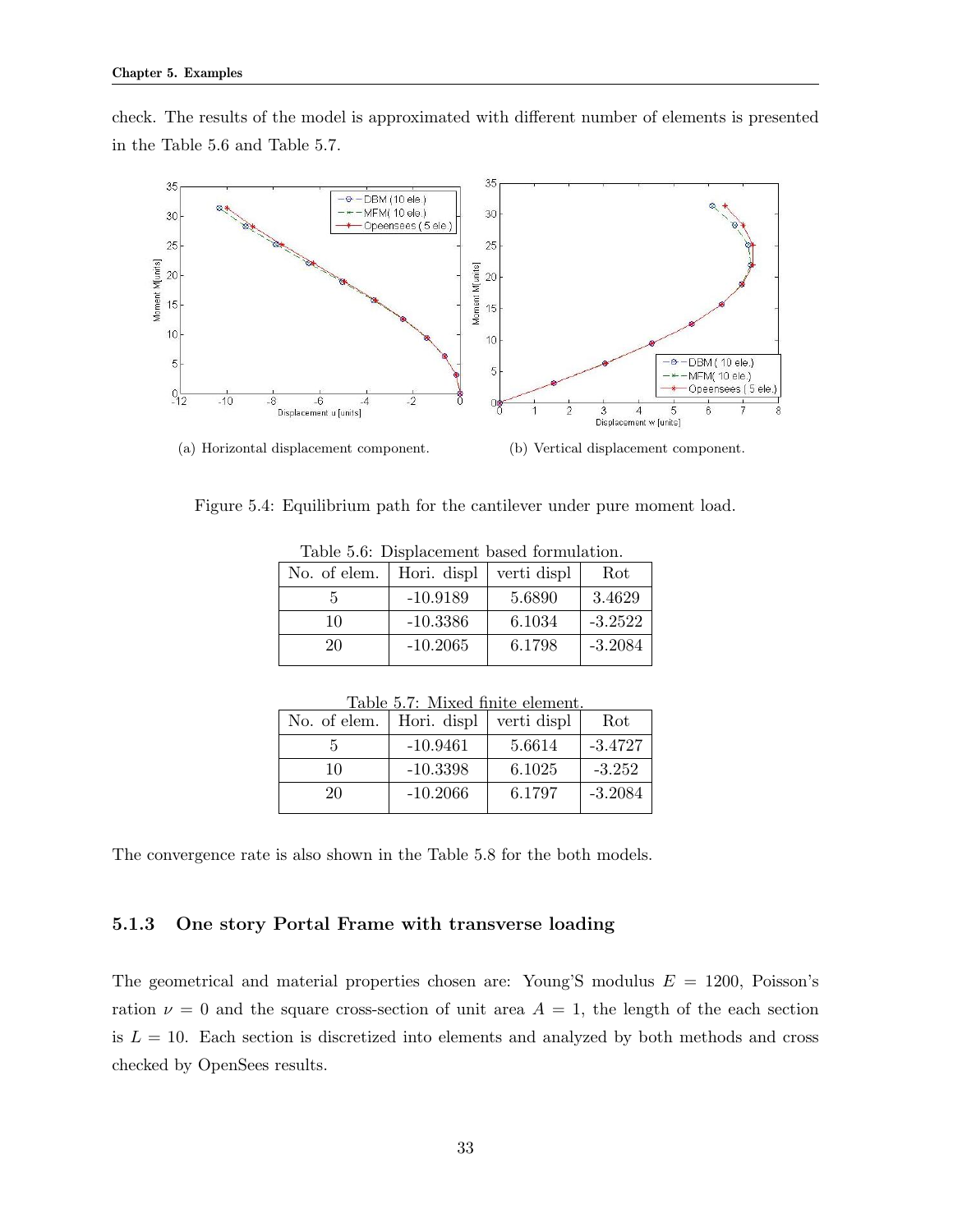| No. of iterations | Residual Norm (DBM)    | Residual Norm (MFM)    |
|-------------------|------------------------|------------------------|
|                   | 5.23333                | 5.23333                |
|                   | 182.02560              | 180.64850              |
| $\overline{2}$    | 22.05138               | 22.49339               |
| 3                 | 0.62304                | 0.61768                |
| 4                 | 0.29973                | 0.14301                |
| 5                 | 0.00157                | 0.00073                |
| 6                 | $6.66\times10^{-6}$    | $7.36\times10^{-7}$    |
|                   | $1.01 \times 10^{-12}$ | $3.35 \times 10^{-13}$ |

Table 5.8: Convergence rates for cantilever beam.



Figure 5.5: One story Portal Frame.

| Lable 0.9. One story I organizate todde I displacement components |             |             |           |  |
|-------------------------------------------------------------------|-------------|-------------|-----------|--|
| No. of elem.                                                      | Hori. displ | verti displ | Rot       |  |
| $\ddot{a}$                                                        | 4.8711      | $-1.3625$   | 0.3279    |  |
| 10                                                                | 4.9210      | $-1.4045$   | 0.3344    |  |
| 5                                                                 | 4.8908      | $-1.3728$   | 0.3289    |  |
| 10                                                                | 4.9408      | $-1.4148$   | 0.3353    |  |
|                                                                   | 4.9973      | $-1.27295$  | $-0.3159$ |  |
|                                                                   |             |             |           |  |

Table 5.9: One story Portal Frame Node 1 displacement components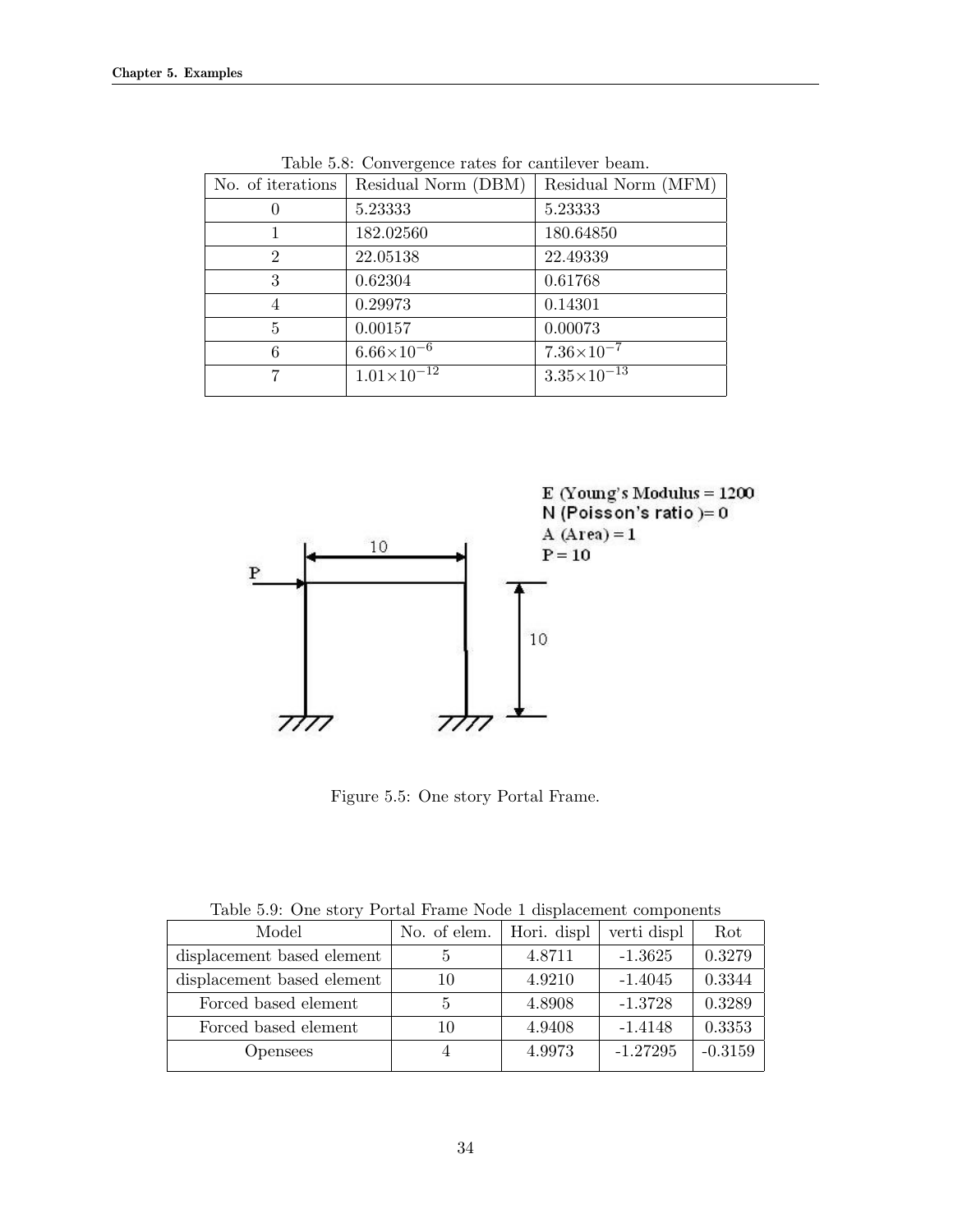

Figure 5.6: Equilibrium path for the one story frame transverse load (Node 1).



Figure 5.7: Equilibrium path for the one story frame transverse load (Node 2).

| Lable 0.10. Convergence rate for one story manie analysis. |                       |                     |  |
|------------------------------------------------------------|-----------------------|---------------------|--|
| No. of iterations                                          | Residual Norm (DBM)   | Residual Norm (MFM) |  |
| O                                                          | 1.66667               | 1.66667             |  |
|                                                            | 11.13538              | 11.20696            |  |
| 2                                                          | 0.15455               | 0.15509             |  |
| 3                                                          | 0.00047               | $3.73\times10^{-5}$ |  |
| 4                                                          | $1.36 \times 10^{-5}$ | $1.9\times10^{-10}$ |  |
| 5                                                          | $3.79\times10^{-8}$   |                     |  |
| 6                                                          | $1.10\times10^{-9}$   |                     |  |
|                                                            |                       |                     |  |

Table 5.10: Convergence rate for one story frame analysis.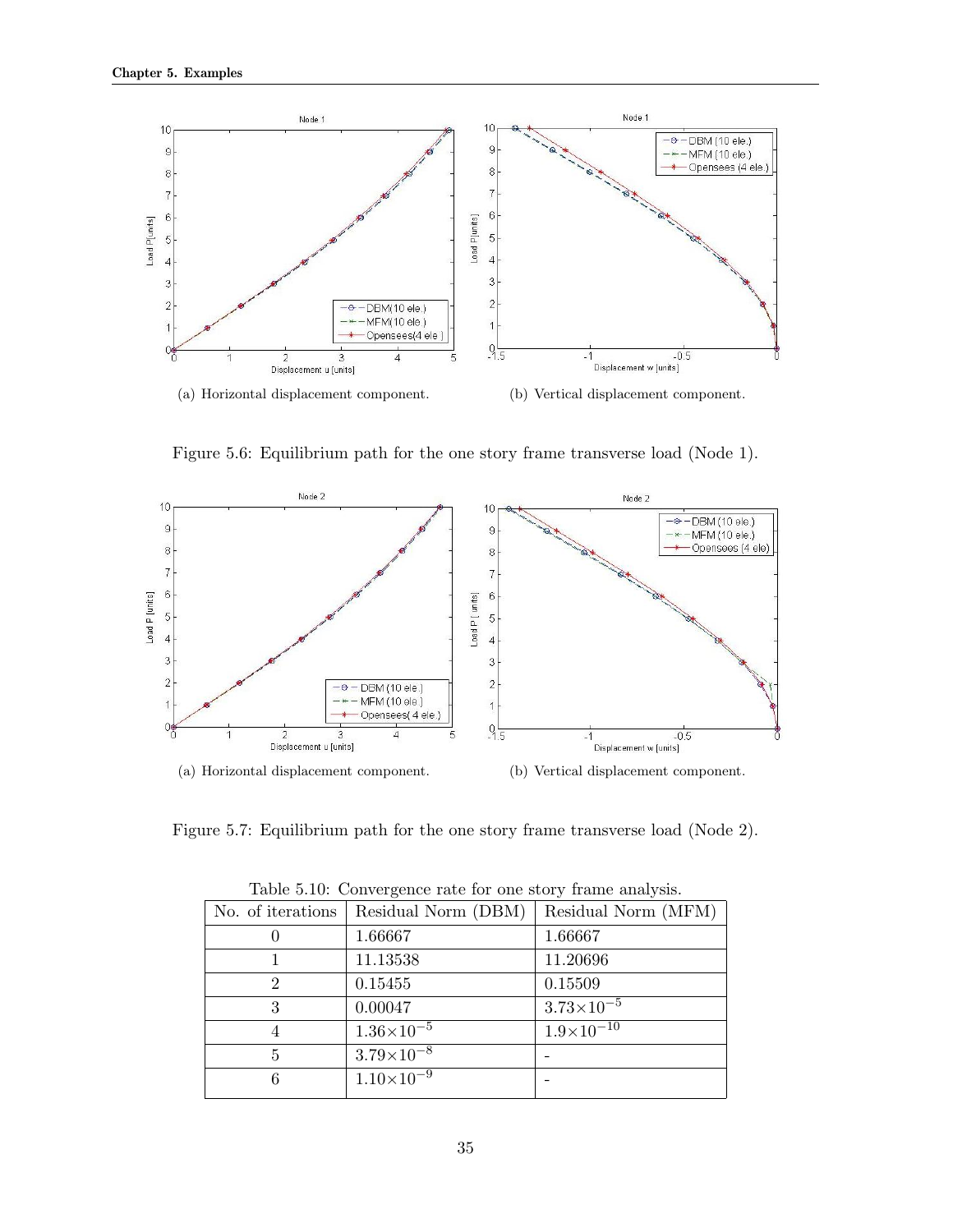

Figure 5.8: Equilibrium path for the one story frame transverse load (Node 1 and with 5 elements).



Figure 5.9: Equilibrium path for the one story frame transverse load (Node 2 and with 5 elements).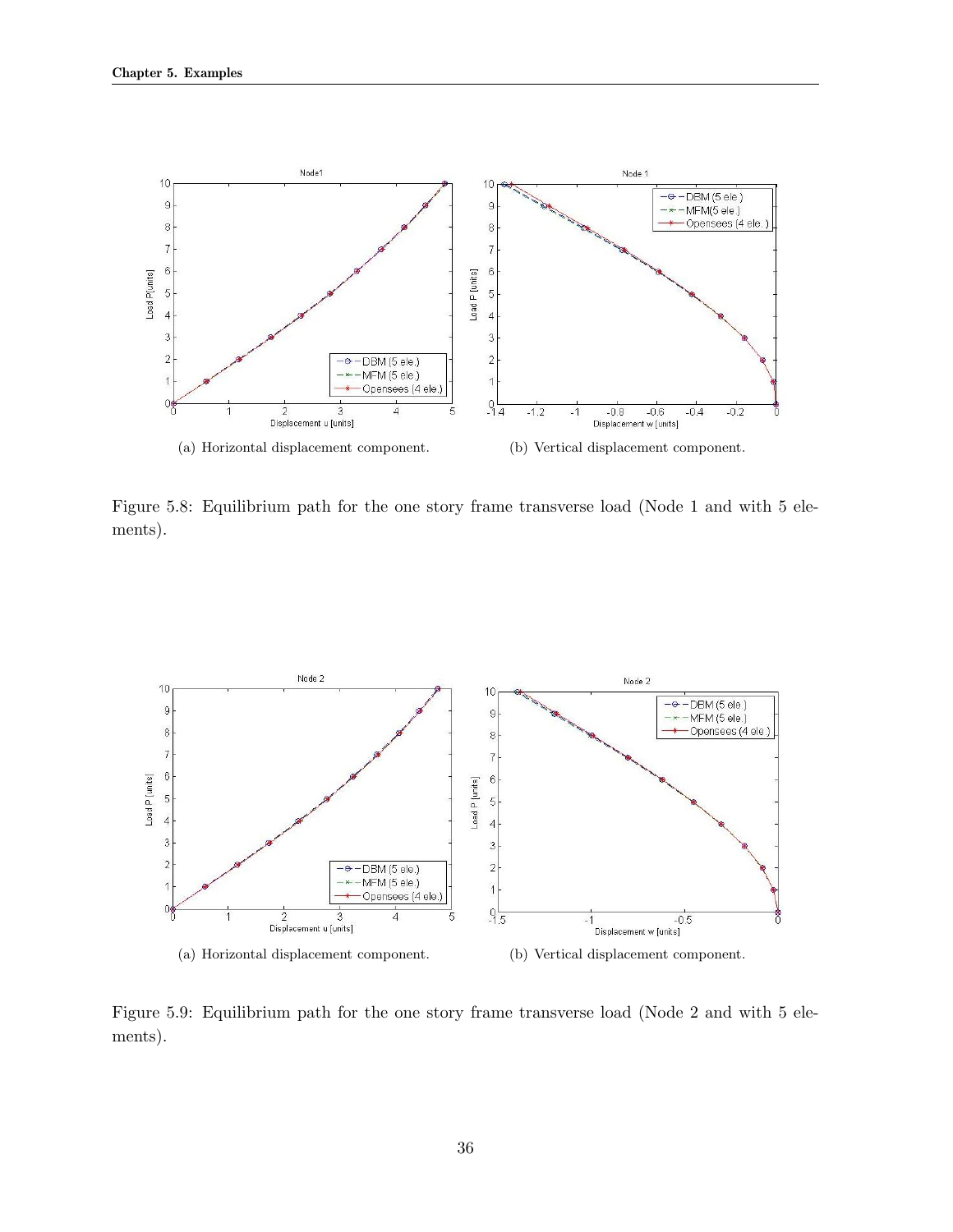### 6. CONCLUSION

This study proposed two models- displacement based and Mixed finite element method restricted to two-dimensional, small strain/large deformation theory and includes the effects of shear deformation. The proposed models works well in the finite deformation regime under suitable mesh discretization as shown by the examples. Mixed finite element method can adequately model the shear deformation without being get locked whereas in Displacement based method reduced quadrature rule is employed to get rid off locking phenomena in elements. In the mixed finite element method we used the independent interpolation functions for displacement, stresses and strains. With the help of the stationarity of the eq.  $(4.1.6)$ , we obtained the section forces which is in equilibrium with the applied load. But since we used the linear interpolation functions for interpolating displacement field of the beam where the analytical solution for the displacement profile of the beam is cubic in nature, discretization of the member is required in order to converge to the exact solution provided by a theory of finite deformation. The target problems for the proposed force formulation works well in inelastic structural frames with small deformations where linear interpolation functions for displacement field can model accurately the displacement of the beam. It is observed that the symmetric tangent stiffness matrix is obtained in both models.

#### 6.1 FUTURE WORK

- 1. Non- linear material behavior may be included by integrating the resultants for axial force, shear force and bending moment over the member cross- section through appropriate constitutive models.
- 2. The extension to three- dimensional direction.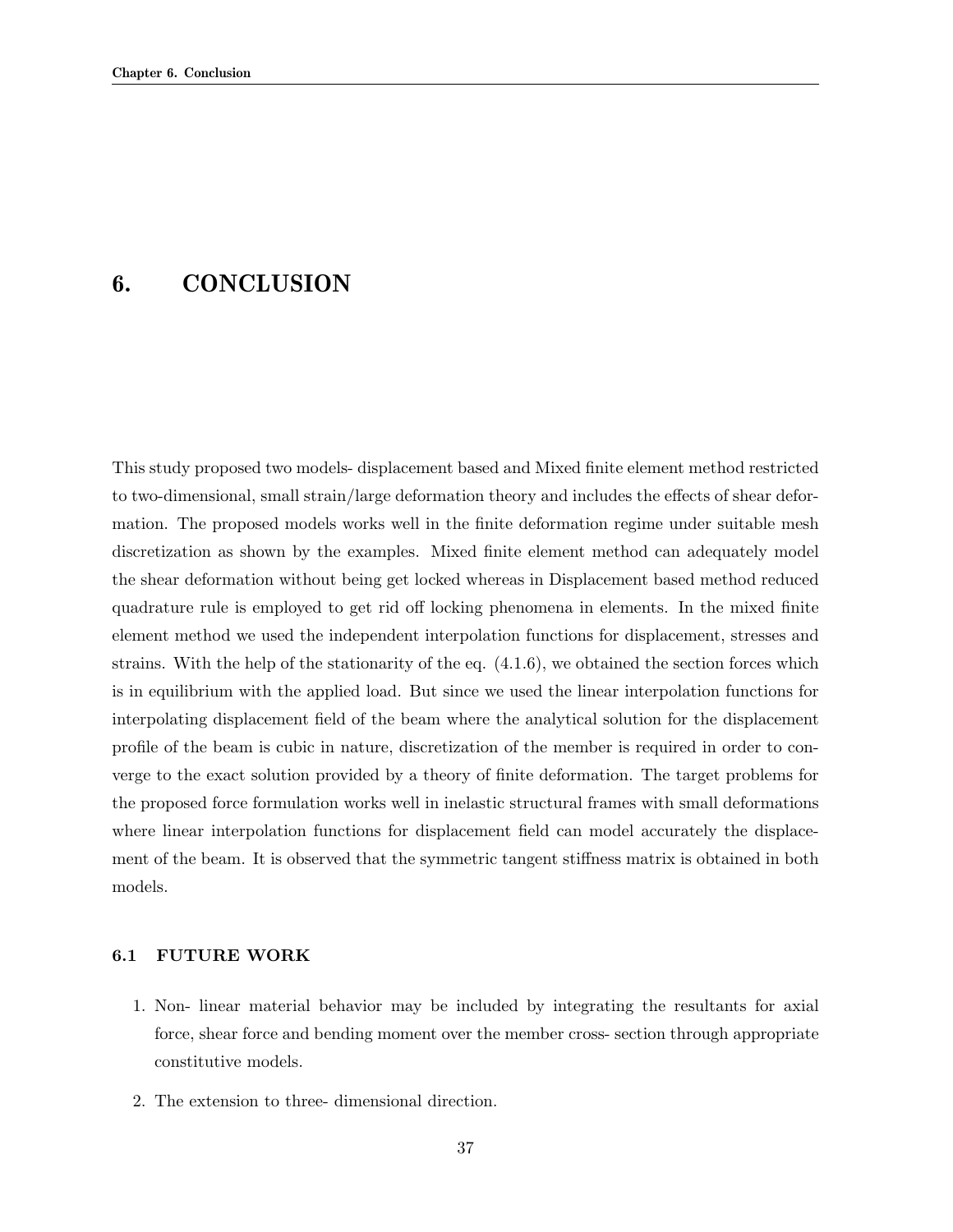- 3. The inclusion of distributed element loads by the addition of the exact internal force distribution function under the give element loads.
- 4. Extending the formulation for dynamic analysis, through the derivation of a consistent mass matrix.
- 5. Extending the formulation to curved beams.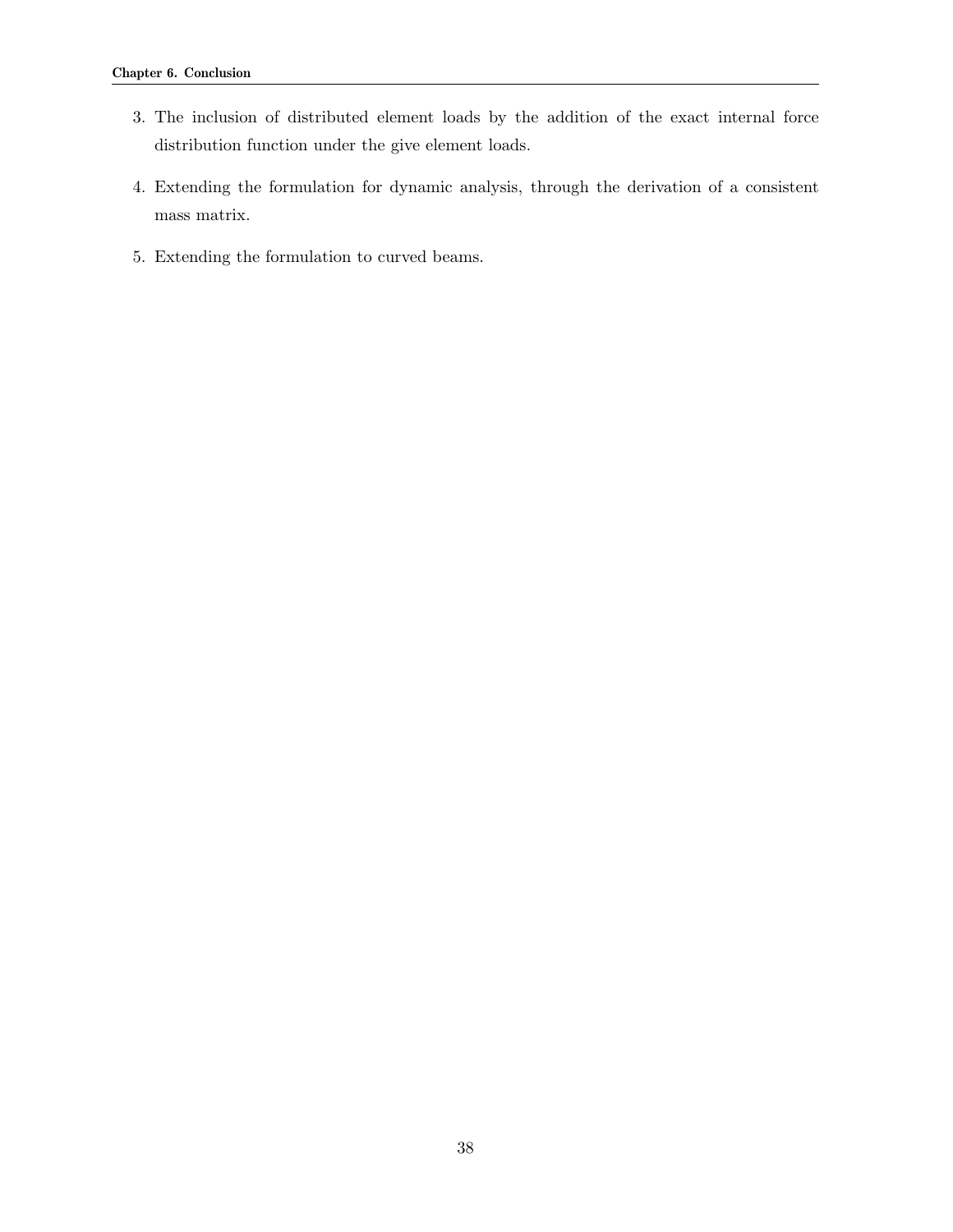### A. APPENDIX

### A.1 DERIVATION OF GEOMETRIC STIFFNESS MATRIX  $K_G$

The last term in eq. (3.1.20) can be expressed as the following using eq. (3.1.13) and eq. (3.1.15)

$$
[\mathbf{B}^T \mathbf{F}]_{6\times 1} = \begin{cases} (1+u_{,X}) N_{1,X}^d T + \sin \beta N_{1,X}^d S + \cos \beta_{,X} N_{1,X}^d M \\ w_{,X} N_{1,X}^d T - \beta_{,X} N_{1,X}^d \sin \beta M + \cos \beta N_{1,X}^d S \\ \Lambda N_{1,X}^d M + \Lambda N_1^d S - \Gamma \beta_{,X} N_1^d M \\ (1+u_{,X}) N_{2,X}^d T + \sin \beta N_{2,X}^d S + \cos \beta_{,X} N_{2,X}^d M \\ w_{,X} N_{2,X}^d T - \beta_{,X} N_{2,X}^d \sin \beta M + \cos \beta N_{2,X}^d S \\ \Lambda N_{2,X}^d M + \Lambda N_2^d S - \Gamma \beta_{,X} N_2^d M \end{cases} (A.1)
$$
  
=  $\{f_1, f_2, \dots f_6\}^T$ 

$$
[\mathbf{K}_{\mathbf{g}}]_{6\times6} = \int_{L} \frac{\partial(\mathbf{B}^{T} F)}{\partial \tilde{u}} dX = \int_{L} \begin{bmatrix} \frac{\partial f_{1}}{\partial \tilde{u}_{1}} & \frac{\partial f_{1}}{\partial \tilde{w}_{1}} & \frac{\partial f_{1}}{\partial \tilde{u}_{2}} & \frac{\partial f_{1}}{\partial \tilde{w}_{2}} & \frac{\partial f_{1}}{\partial \tilde{y}_{2}} \\ \frac{\partial f_{2}}{\partial u_{1}} & \cdots & \cdots & \frac{\partial f_{6}}{\partial \tilde{y}_{2}} \end{bmatrix}_{6\times6} dX \quad (A.2)
$$

### A.2 DERIVATION OF THE STIFFNESS MATRIX EXPRESSED IN EQ. (4.1.18)

Derivation of the stiffness matrix(eq. 4.1.18) is described considering two nodes per element in this section;

eq. (4.1.14) can be re-written as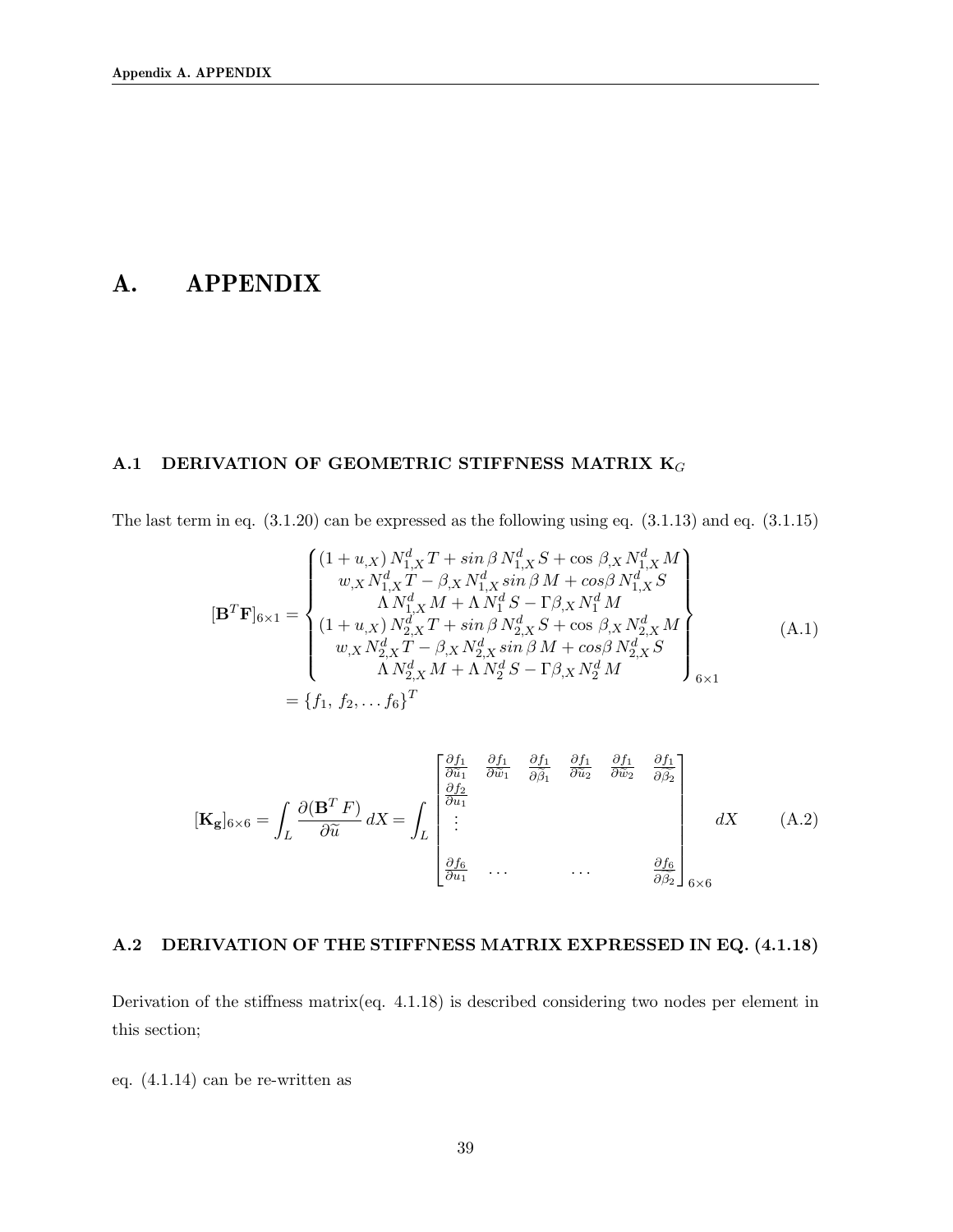$$
\begin{bmatrix}\n\delta u_{\alpha} \\
\delta u_{\alpha} \\
\delta \widetilde{M} \\
\delta \widetilde{M} \\
\delta \widetilde{K}_{b} \\
\delta \widetilde{F} \\
\delta \widetilde{F}\n\end{bmatrix}\n\begin{bmatrix}\n\int_{L} \{(1+u_{,X}) N_{\alpha,X}^{d} T + \sin \beta N_{\alpha,X}^{d} S + \cos \beta_{,X} N_{\alpha,X}^{d} M \} dX \\
\int_{L} \{w_{,X} N_{\alpha,X}^{d} T - \beta_{,X} N_{\alpha,X}^{d} \sin \beta M + \cos \beta N_{\alpha,X}^{d} S \} dX \\
\int_{L} \{M_{\alpha,X} N + \Lambda N_{\alpha}^{d} S - \Gamma \beta_{,X} N_{\alpha}^{d} M \} dX \\
\int_{L} \{u_{,X} + \frac{1}{2} (u_{,X}^{2} + w_{,X}^{2}) - E_{0} \} dX \\
\delta \widetilde{M}_{1} \\
\delta \widetilde{M}_{2} \\
\delta \widetilde{K}_{b} \\
\delta \widetilde{F}_{0} \\
\delta \widetilde{F}_{0} \\
\delta \widetilde{F}_{0}\n\end{bmatrix}\n\begin{bmatrix}\n\int_{L} \{N_{1}^{M} (\Lambda \beta_{,X} - K_{b}) + \left[\frac{(1+u_{,X}) \sin \beta + w_{,X} \cos \beta - \Gamma}{L}\right] \} dX \\
\int_{L} \{N_{2}^{M} (\Lambda \beta_{,X} - K_{b}) - \left[\frac{(1+u_{,X}) \sin \beta + w_{,X} \cos \beta - \Gamma}{L}\right] \} dX \\
\int_{L} \{T^{c} - T\} dX \\
\int_{L} \{M^{c} - M\} dX \\
\int_{L} \{S^{c} - S\} dX\n\end{bmatrix}\n\begin{bmatrix}\n\int_{L} \{N_{1}^{M} (\Lambda \beta_{,X} - K_{b}) - \left[\frac{(1+u_{,X}) \sin \beta + w_{,X} \cos \beta - \Gamma}{L}\right] \} dX \\
\int_{L} \{S^{c} - S\} dX\n\end{bmatrix}\n\begin{bmatrix}\n\int_{L} \{N_{1}^{M} (\Lambda \beta_{,X} - K_{b}) - \left[\frac{(1+u_{,X}) \sin \beta + w_{,X} \cos \beta - \Gamma}{L}\right
$$

For simplicity residual vector can be expressed as

$$
ResidualVector = \{R_1, R_2, \dots R_{12}\}^T
$$
\n(A.4)

Matrix in the eq. (4.1.18) can be computed by taking the partial derivative of the Residual vector with respect to the element parameters  $(u_{\alpha}, w_{\alpha}, \beta_{\alpha}, \widetilde{T}, \widetilde{M}_1, \widetilde{M}_2, \widetilde{E}_0, \widetilde{K}_b, \widetilde{\Gamma})$ , where  $\alpha = 1, 2$ 

$$
\begin{bmatrix}\nK_g & H^T & 0 \\
H & 0 & -b^T \\
0 & -b & k\n\end{bmatrix}_{12\times12} = \begin{bmatrix}\n\frac{\partial R_1}{\partial \tilde{u}_\alpha} & \frac{\partial R_1}{\partial \tilde{w}_\alpha} & \cdots & \frac{\partial R_1}{\partial \tilde{r}} \\
\frac{\partial R_2}{\partial u_\alpha} & \cdots & \frac{\partial R_{12}}{\partial \tilde{r}}\n\end{bmatrix}_{12\times12}
$$
\n(A.5)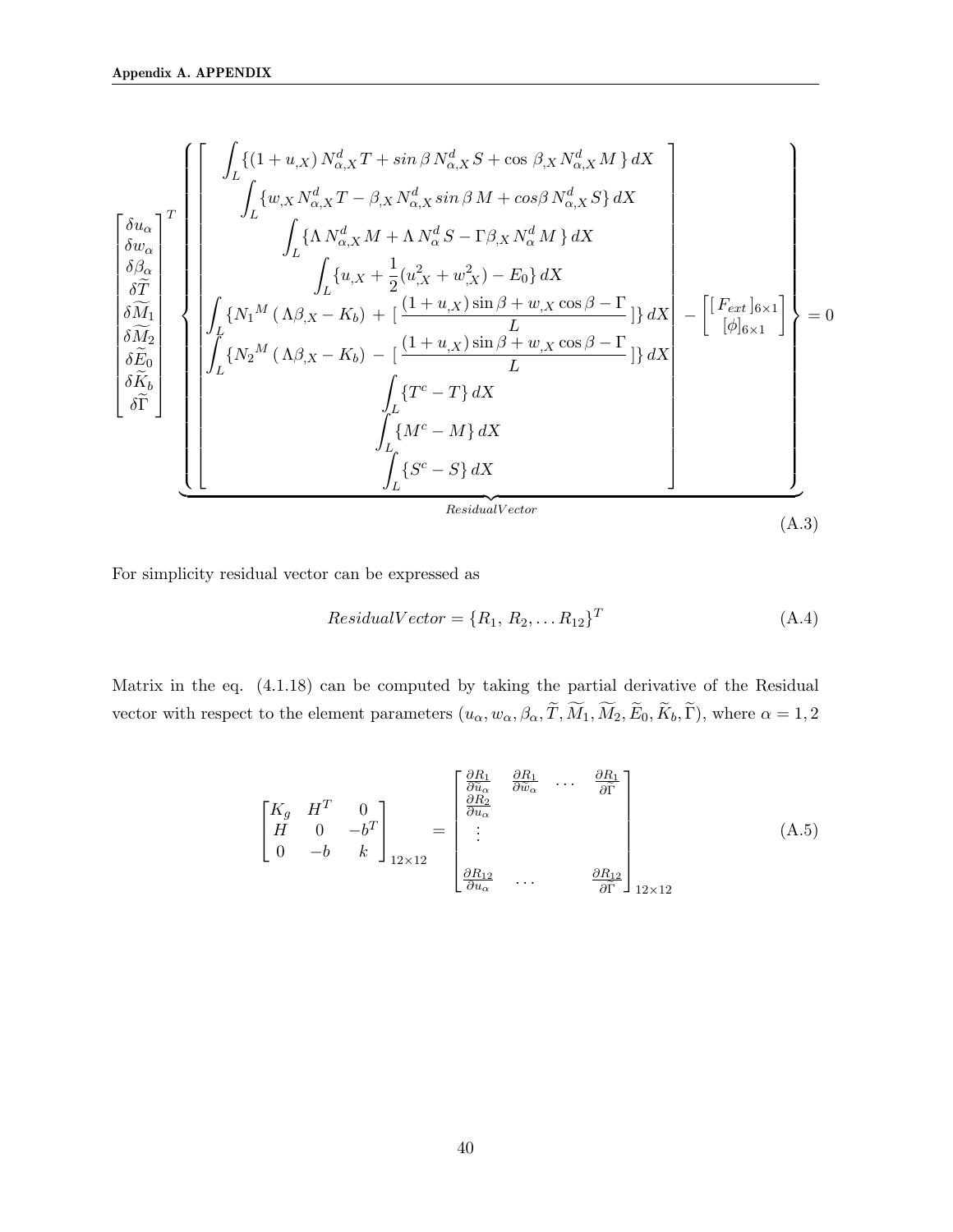# Bibliography

- [1] E. Reissner, "On one-dimensional finite-strain beam theory: The plane problem." J. Appl. Math. Phys (ZAMP), vol. 23, pp. 795–804, 1972.
- [2] J. H. Argyris, S. Kelsey, and H. Kamel, Matrix methods of structural analysis: a precis of recent developments. Oxford: Pergamon Press, 1964.
- [3] J. J. Connor, R. D. Logchter, and S. C. Chan, "Nonlinear analysis of elastic framed structures." J. Struct. Div., ASCE, vol. 94(ST6), pp. 1535–1548, 1968.
- [4] K.-J. Bathe and S. Bolourchi, "Large displacement analysis of threedimensional beam structures." Int. J. Numer. Meth. Engng., vol. 14, pp. 961–986, 1979.
- [5] E. Reissner, "On finite deformations of space-curved beams." J. Appl. Math. Phys (ZAMP), vol. 32, pp. 734–744, 1981.
- [6] J. C. Simo, "On finite deformations of space-curved beams." Comput. Methods Appl. Mech. Engrg, vol. 49, pp. 55–70, 1985.
- [7] J. C. Simo and L. Vu-Quoc, "A three-dimensional finite strain rod model: Part 2: Computational aspects." Comput. Methods Appl. Mech. Engrg, vol. 58, pp. 79–116, 1986.
- [8] H. Stolarski and T. Belytschko, "Membrane locking and reduced integration for curved elements," J. Appl. Mech, vol. 49, pp. 172–176, 1982.
- [9] M. Saje, "Finite element formulation of finite planar deformation of curved elastic beams," Comput. Struct., vol. 39, pp. 327–337, 1991.
- [10] A. Ibrahimbegovi and F. Frey, "Finite element analysis of linear and nonlinear planar deformations of elastic initially curved beams," Int. J. Numer. Methods Engrg., vol. 36, pp. 3239–3258, 1992.
- [11] C. Cichon, "Large displacements in-plane analysis of elastic-plastic frames," Comput. Struct, vol. 19, pp. 737–745, 1984.
- [12] J. C. Simo, K. D. Hjelmstad, and R. L. Taylor, "Numerical formulations for finite deformation problems of beams accounting for the effect of trasverse shear," Comput. Methods Appl. Mech. Engrg, vol. 42, pp. 301–330, 1984.
- [13] M. T. E. Tuomala and M. J. Mikkola, "Comparative study on the nonlinear response of plane frames and arches," Num. Meth. Non. Lin. Prob., Swansea, U. K, pp. 203–214, 1984.
- [14] H. Nedergaard and P. T. Pedersen, "Analysis procedure for space frames with material and geometrical nonlinearities." in Finite Element Methods for Nonlinear Problems, ser. Europe-US Symposium, Trondheim, Norway, 1985, pp. I–16–1 to I.16–20.
- [15] S. L. Chan, "Geometric and material non-linear analysis of beam-columns and frames using the minimum residual displacement method." Int. J. Numer. Methods Engrg, vol. 26, pp. 2657–2669, 1988.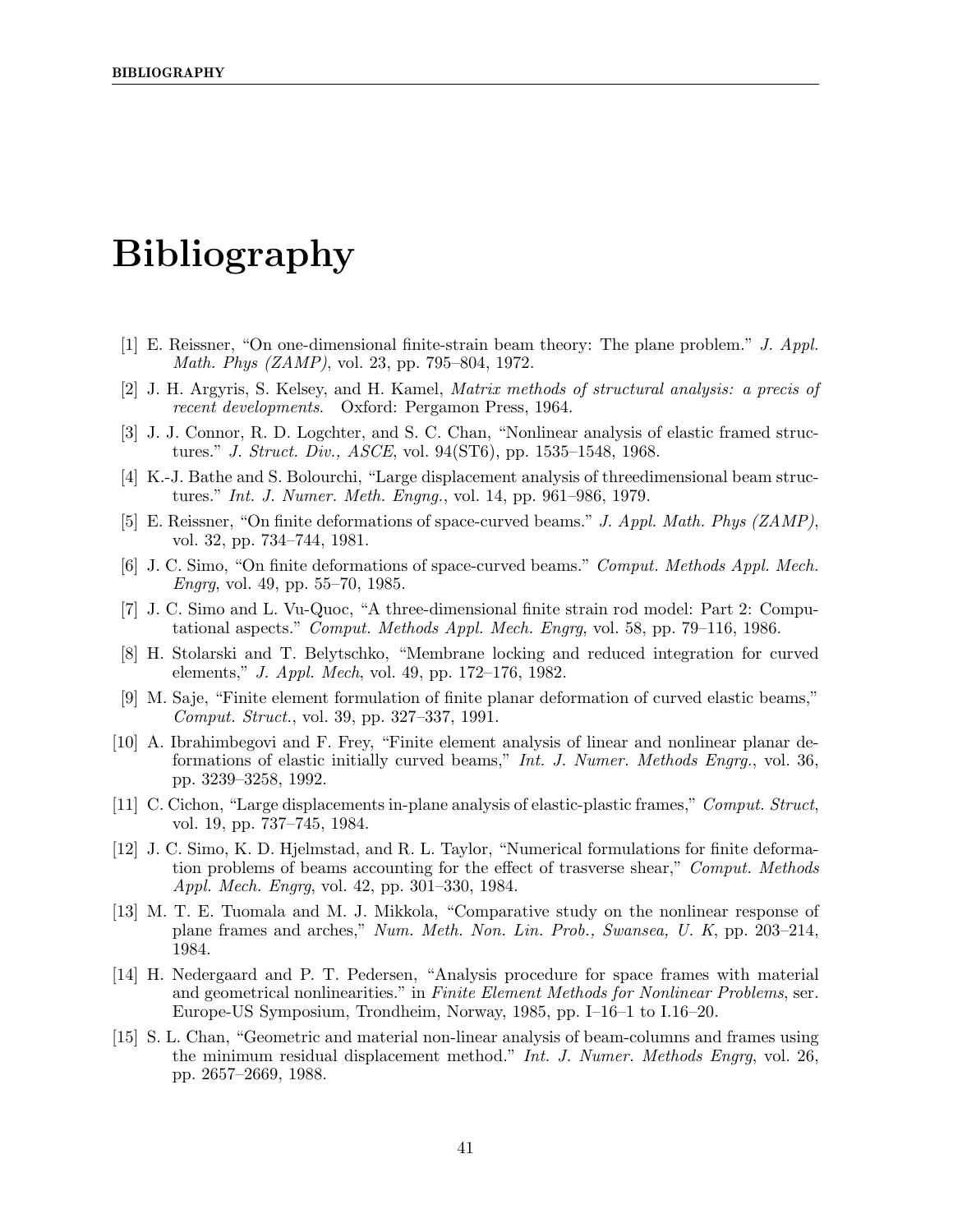- [16] A. S. Gendy and A. F. Saleeb, "Generalized yield surface representations in the elastoplastic three-dimensional analysis of frames." Comput. Struct, vol. 49(2), pp. 351–362, 1993.
- [17] B. A. Ovunc and T. Ren, "Nonlinearities in the analysis of frames." Comput. Struct, vol. 61(6), pp. 1177–1184, 1996.
- [18] M. S. Park and B. C. Lee, "Geometrically non-linear and elastoplastic threedimensional shear flexible beam element of von-mises-type hardening material." Int. J. Numer. Meth*ods Engrg.*, vol. 39(3), pp. 383–408, 1996.
- [19] Z. Waszczyszyn and M. Janus-Michalska, "Numerical approach to the 'exact' finite element analysis of in-plane finite displacements of framed structures." Comput. Struct., vol. 69, pp. 525–535, 1998.
- [20] J. Backlund, "Large deflection analysis of elasto-plastic beams and frames." Int. Journ. Mech. Science., vol. 18, pp. 269–277, 1976.
- [21] K. Kondoh and S. N. Atluri, "Large-deformation, elasto-plastic analysis of frames under nonconservative loading, using explicitly derived tangent stiffness based on assumed stresses." Computational Mechanics., vol. 2, pp. 1–25, 1987.
- [22] G. Shi and S. N. Atluri, "Elasto-plastic large deformation analysis of spaceframes: a plastichinge and stress-based explicit derivation of tangent stiffnesses." Int. J. Numer. Methods Engrg., vol. 26, pp. 589–615, 1988.
- [23] R. Abbasnia and A. Kassimali, "Large deformation elastic-plastic analysis of space frames." J. Construct. Steel Research, vol. 35, pp. 275–290, 1995.
- [24] I. Carol and J. Murcia, "Nonlinear time-dependent analysis of planar frames using an 'exact' formulation - i: Theory." Comput. Struct, vol. 33, pp. 79–87, 1989.
- [25] A. Neuenhofer and F. C. Filippou, "Geometrically nonlinear flexibility-based frame finite element." J. Struct. Engrg., ASCE, vol. 124, pp. 704–711, 1998.
- [26] ——, "Evaluation of nonlinear frame finite-element models." J. Struct. Engrg., ASCE, vol. 123, pp. 958–966, 1997.
- [27] V. Ciampi and L. Carlesimo, "Analysis procedure for space frames with material and geometrical nonlinearities." ser. 8th European Conf. on Earthquake Engineering, Lisbon, Portugal, 1986.
- [28] E. Spacone, "Flexibility-based finite element models for the nonlinear static and dynamic analysis of concrete frame structures," Ph.D. dissertation, University of California, Berkeley Department of Civil and Environmental Engineering, 1994.
- [29] E. Spacone, V. Ciampi, and F. C. Filippou, "Mixed formulation of nonlinear beam finite element." Comput. Struct., vol. 58, pp. 71–83, 1996a.
- [30] E. Spacone, F. C. Filippou, and F. F. Taucer, "Fibre beam-column model for non-linear analysis of  $r/c$  frames: Part i. formulation." *Earthquake Eng. Struct. Dyn.*, vol. 25, pp. 711–725, 1996b.
- [31] M. Petrangeli and V. Ciampi, "Fibre beam-column model for non-linear analysis of r/c frames: Part i. formulation." Int. J. Numer. Methods Engrg., vol. 40, pp. 423–437, 1997.
- [32] G. Ranzo and M. Petrangeli, "A fibre finite beam element with section shear modelling for seismic analysis of rc structures." Journal of Earthquake Engineering., vol. 2(3), pp. 443–473, 1998.
- [33] M. Petrangeli, P. E. Pinto, and C. Ciampi, "Fiber element for cyclic bending and shear of rc structures. i: Theory." J. Engrg. Mech., vol. 125(9), pp. 994–1001, 1999.
- [34] G. Monti and E. Spacone, "Reinforced concrete fiber beam element with bondslip." J. Struct. Engrg., vol. 126(6), pp. 654–661, 2000.